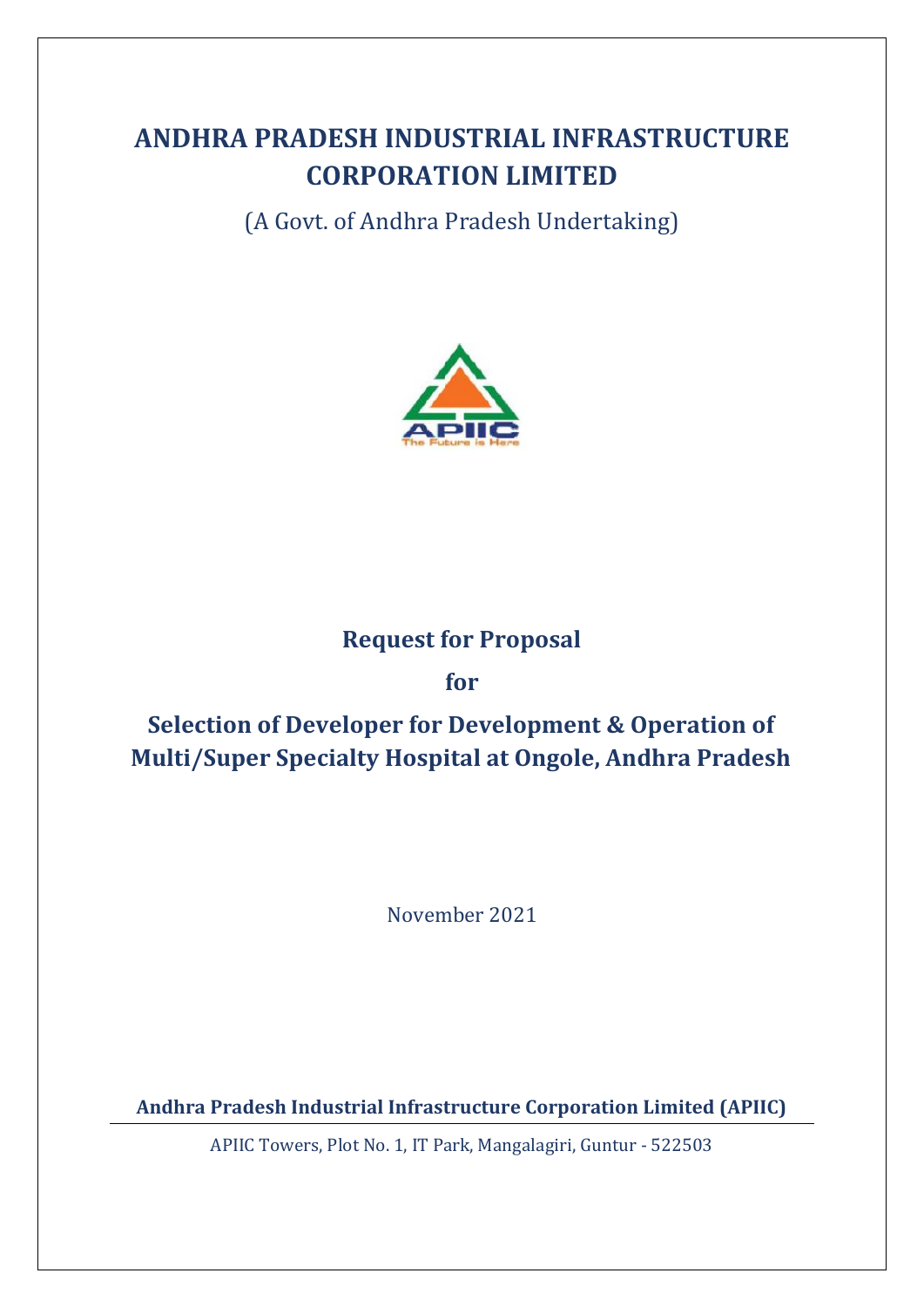# **TABLE OF CONTENTS**

| 1.  |                                                                           |
|-----|---------------------------------------------------------------------------|
| 2.  |                                                                           |
| 3.  |                                                                           |
| 4.  |                                                                           |
| 5.  |                                                                           |
| 6.  |                                                                           |
| 7.  |                                                                           |
| 8.  |                                                                           |
| 9.  | EXHIBIT-2: FORMAT OF LETTER OF ACCEPTANCE (IN CASE OF A BIDDING           |
| 10. | EXHIBIT-3: PROFORMA OF BANK GUARANTEE FOR BID SECURITY  36                |
| 11. | EXHIBIT-4: DESCRIPTION OF THE BIDDING ENTITY/ BIDDING CONSORTIUM  38      |
| 12. | EXHIBIT-5: PRINCIPLES OF THE MEMORANDUM OF UNDERSTANDING (MOU) TO BE      |
| 13. | <b>EXHIBIT-6: FORMAT FOR INFORMATION SUBMISSION FOR BUSINESS PROPOSAL</b> |
| 14. | <b>EXHIBIT-7: PROFORMA OF BANK GUARANTEE FOR PERFORMANCE SECURITY  42</b> |
| 15. |                                                                           |
| 16. | ANNEXURE-2: FEES AND DEPOSITS TO BE PAID BY THE BIDDERS FOR THE PROPOSED  |
| 17. |                                                                           |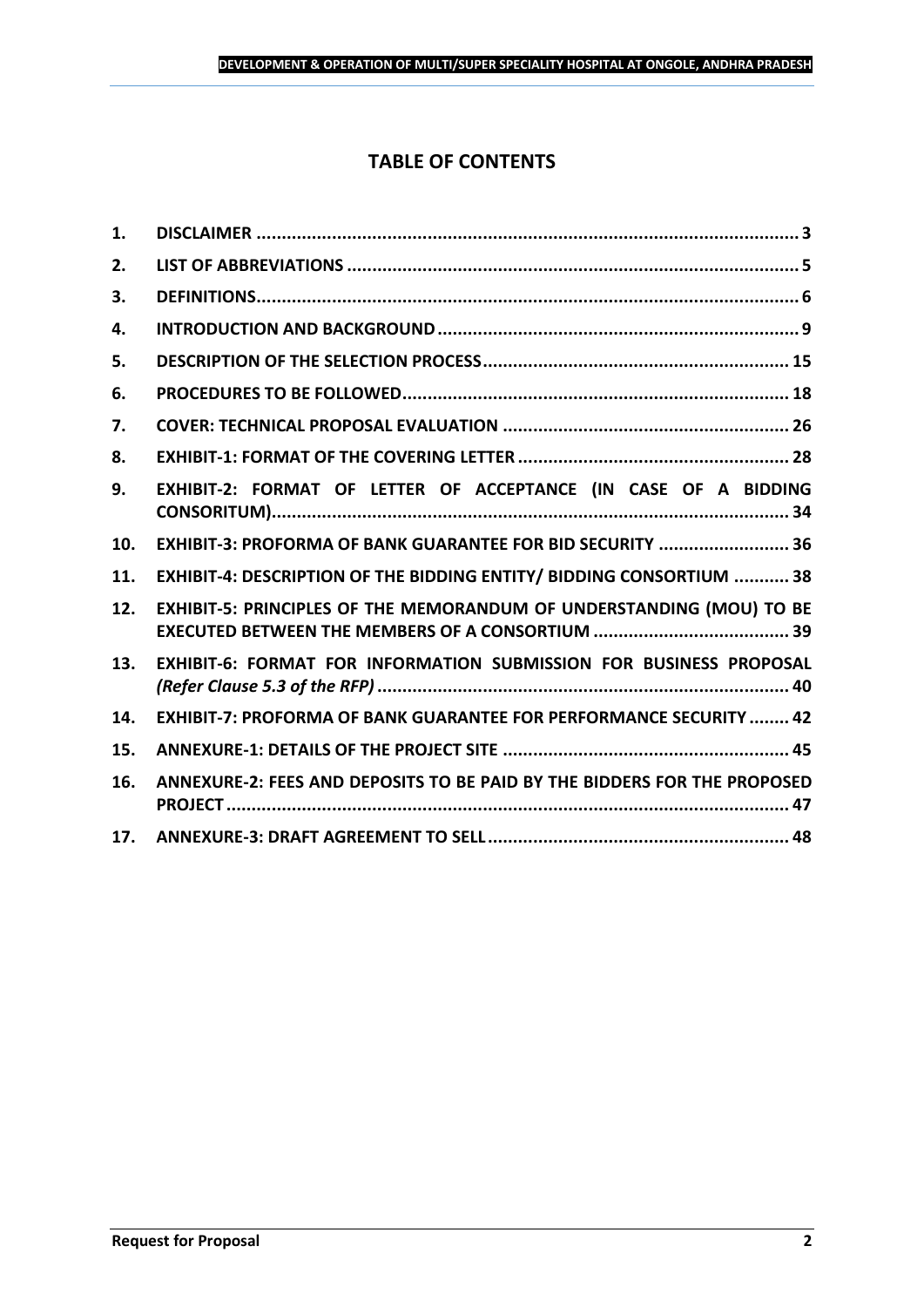### <span id="page-2-0"></span>**1. DISCLAIMER**

The information contained in this Request for Proposal ("RFP") or subsequently provided to Bidder(s), whether verbally or in documentary or any other form by or on behalf of APIIC or any of its employees or advisers, is provided to Bidder(s) on the terms and conditions set out in this RFP and such other terms and conditions subject to which such information is provided.

This RFP is not an agreement and is neither an offer nor invitation by APIIC to the prospective Bidders or any other person. The purpose of this RFP is to provide interested parties with information that may be useful to them in making their financial offers pursuant to this RFP (the "Bid"). This RFP includes statements, which reflect various assumptions and assessments arrived at by APIIC in relation to the Project. Such assumptions, assessments and statements do not purport to contain all the information that each Bidder may require. This RFP may not be appropriate for all persons, and it is not possible for APIIC, its employees or advisors to consider the investment objectives, financial situation and particular needs of each party who reads or uses this RFP. The assumptions, assessments, statements and information contained in this RFP, may not be complete, accurate, adequate or correct. Each Bidder should, therefore, conduct its own investigations and analysis and should check the accuracy, adequacy, correctness, reliability and completeness of the assumptions, assessments, statements and information contained in this RFP and obtain independent advice from appropriate sources.

Information provided in this RFP to the Bidder(s) is on a wide range of matters, some of which depends upon interpretation of law. The information given is not an exhaustive account of statutory requirements and should not be regarded as a complete or authoritative statement of law. APIIC accepts no responsibility for the accuracy or otherwise for any interpretation or opinion on law expressed herein.

APIIC, its employees and advisors make no representation or warranty and shall have no liability to any person, including any Applicant or Bidder under any law, statute, rules or regulations or tort, principles of restitution or unjust enrichment or otherwise for any loss, damages, cost or expense which may arise from or be incurred or suffered on account of anything contained in this RFP or otherwise, including the accuracy, adequacy, correctness, completeness or reliability of the RFP and any assessment, assumption, statement or information contained therein or deemed to form part of this RFP or arising in any way in this Bid Stage.

APIIC also accepts no liability of any nature whether resulting from negligence or otherwise howsoever caused arising from reliance of any Bidder upon the statements contained in this RFP. APIIC may in its absolute discretion, but without being under any obligation to do so, update, amend or supplement the information, assessment or assumptions contained in this RFP.

The issue of this RFP does not imply that APIIC is bound to select a Bidder or to appoint the Selected Bidder, as the case may be, for the Project and APIIC reserves the right to reject all or any of the Bidders or Bids without assigning any reason whatsoever.

The Bidder shall bear all its costs associated with or relating to the preparation and submission of its Bid including but not limited to preparation, copying, postage, delivery fees, expenses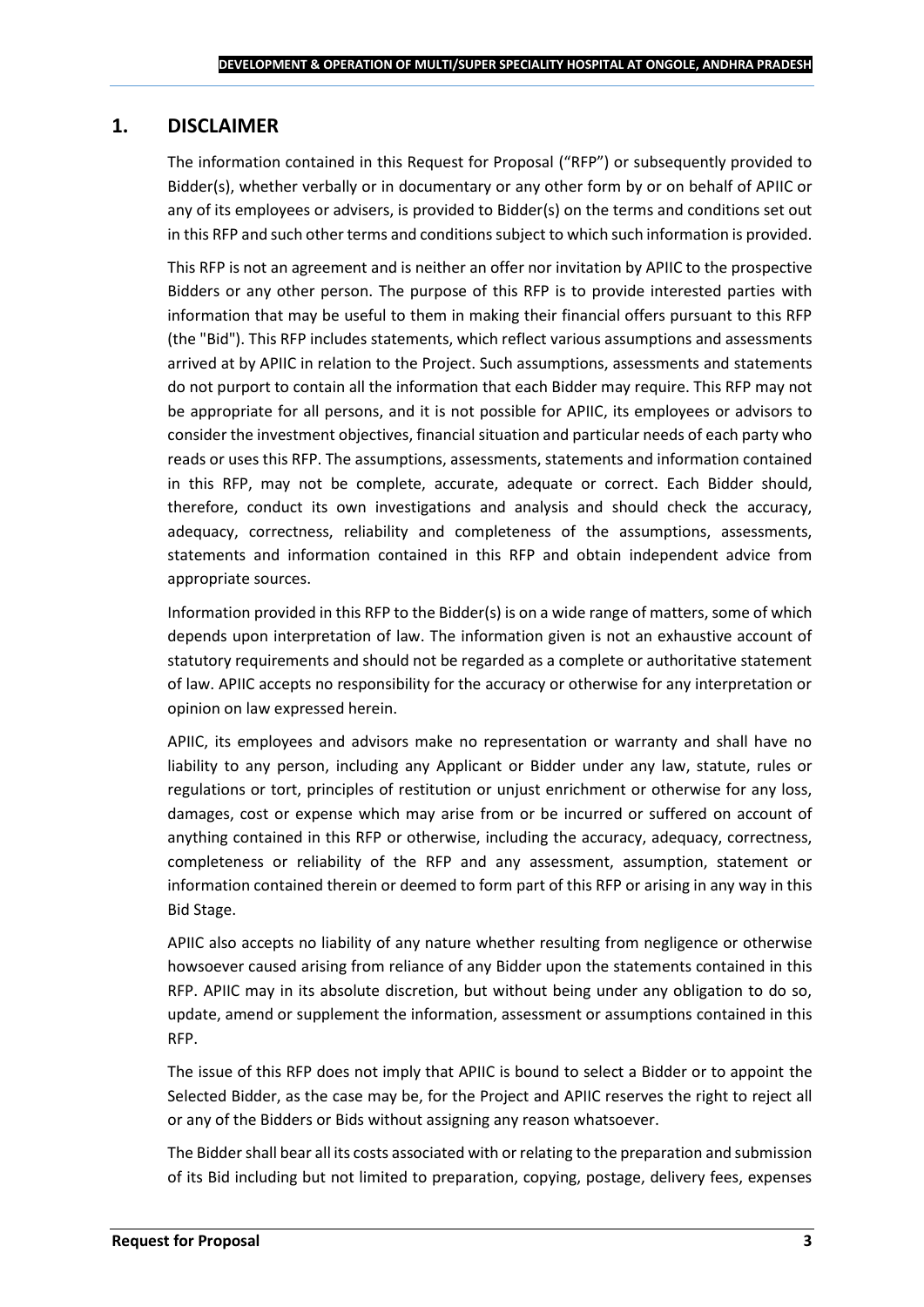associated with any demonstrations or presentations which may be required by APIIC or any other costs incurred in connection with or relating to its Bid. All such costs and expenses will remain with the Bidder and APIIC shall not be liable in any manner whatsoever for the same or for any other costs or other expenses incurred by a Bidder in preparation or submission of the Bid, regardless of the conduct or outcome of the Bidding Process.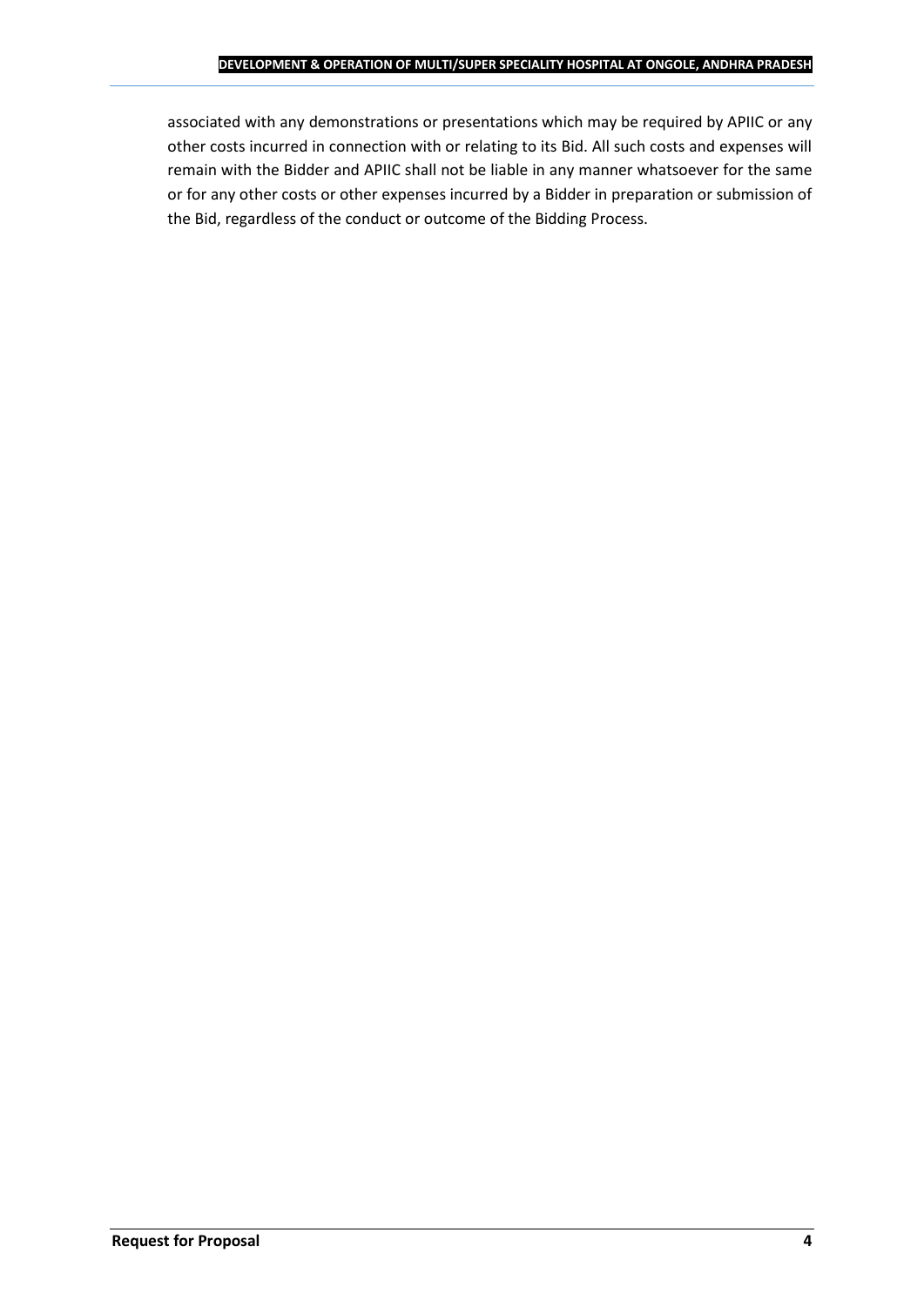## <span id="page-4-0"></span>**2. LIST OF ABBREVIATIONS**

sqm Square Meter

| <b>APIIC</b> | Andhra Pradesh Industrial Infrastructure Corporation Limited |
|--------------|--------------------------------------------------------------|
| <b>DPR</b>   | <b>Detailed Project Report</b>                               |
| <b>FAR</b>   | Floor Area Ratio                                             |
| <b>FSI</b>   | Floor Space Index                                            |
| GoAP         | Government of Andhra Pradesh                                 |
| LoA          | Letter of Award                                              |
| <b>MOU</b>   | Memorandum of Understanding                                  |
| 0&M          | <b>Operation and Maintenance</b>                             |
| <b>ORS</b>   | <b>Outright Sale</b>                                         |
| <b>RFP</b>   | <b>Request for Proposal</b>                                  |
| <b>SPV</b>   | Special Purpose Vehicle                                      |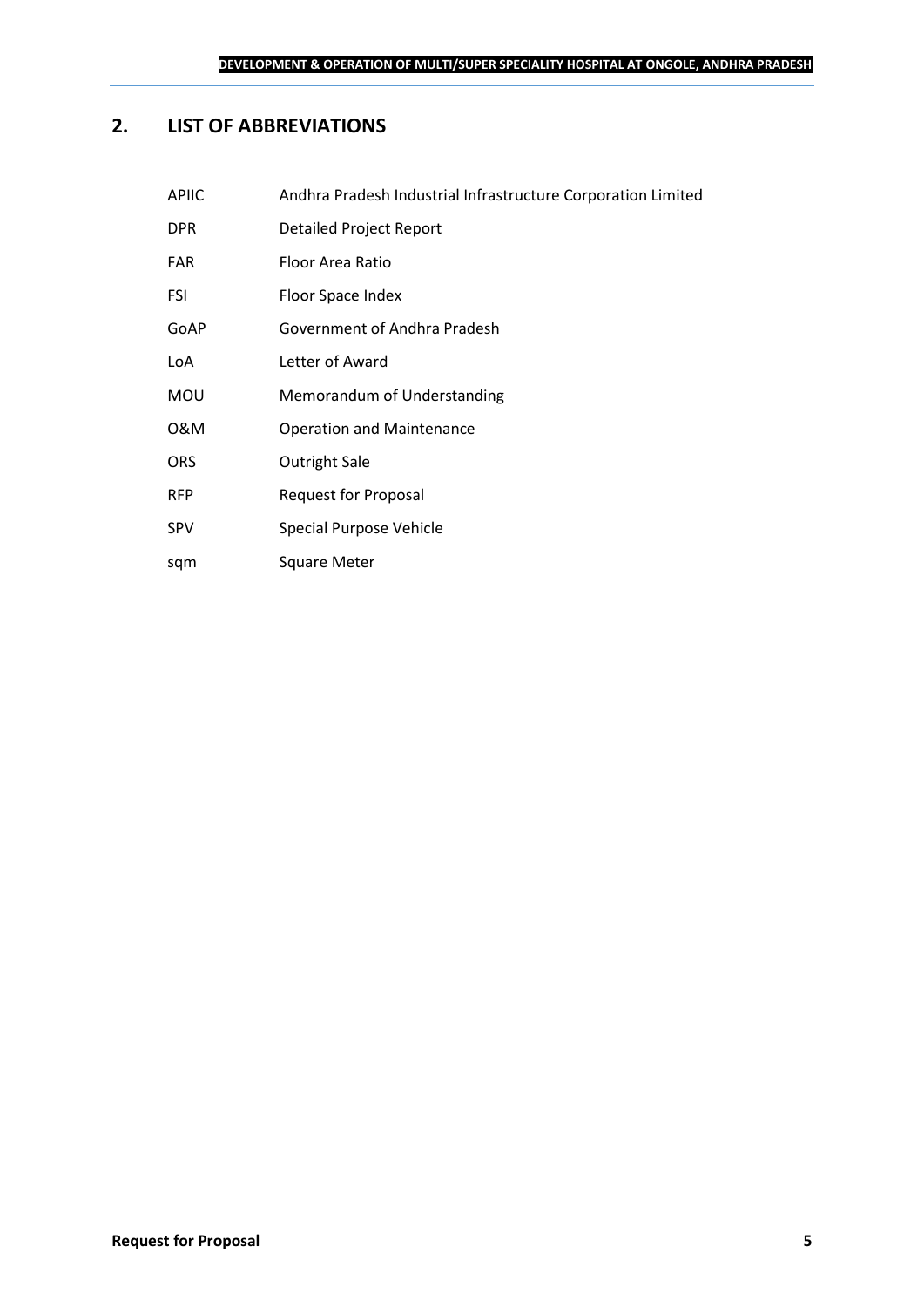### <span id="page-5-0"></span>**3. DEFINITIONS**

### **3.1 AGREEMENT**

The 'Agreement to Sell' that would be entered between APIIC and the Developer

#### **3.2 BID**

The Proposals submitted by the prospective Bidders in response to this Request for Proposal issued by APIIC.

#### **3.3 BIDDER**

Bidding Entity or Bidding Consortium, as defined below.

#### **3.4 BIDDING ENTITY**

If the bid for the Project is made by a single entity (Individual/ Proprietorship/ Partnership/ Firm/ Company), it shall be referred to as a Bidding Entity.

#### **3.5 BIDDING CONSORTIUM**

If the bid for the Project is made by more than one entity, then this group of entities shall be referred to as a Bidding Consortium.

#### **3.6 COMMENCEMENT DATE**

Commencement Date means the date of signing of the Agreement or the date of handing over of the Project Site, whichever is later.

#### **3.7 CONSORTIUM MEMBER**

Each entity in the Bidding Consortium shall be referred to as a Consortium Member.

#### **3.8 CRITICAL CLEARANCES**

All such clearances, licenses and permits, the obtaining of which are necessary for the construction of the Project.

#### **3.9 DEVELOPER**

Developer shall mean the corporate entity to be floated by the Selected Bidder under the Indian Companies Act 2013, to serve as the Special Purpose Vehicle for the execution of the Project. In the event that the Selected Bidder is a Consortium, the Consortium Members would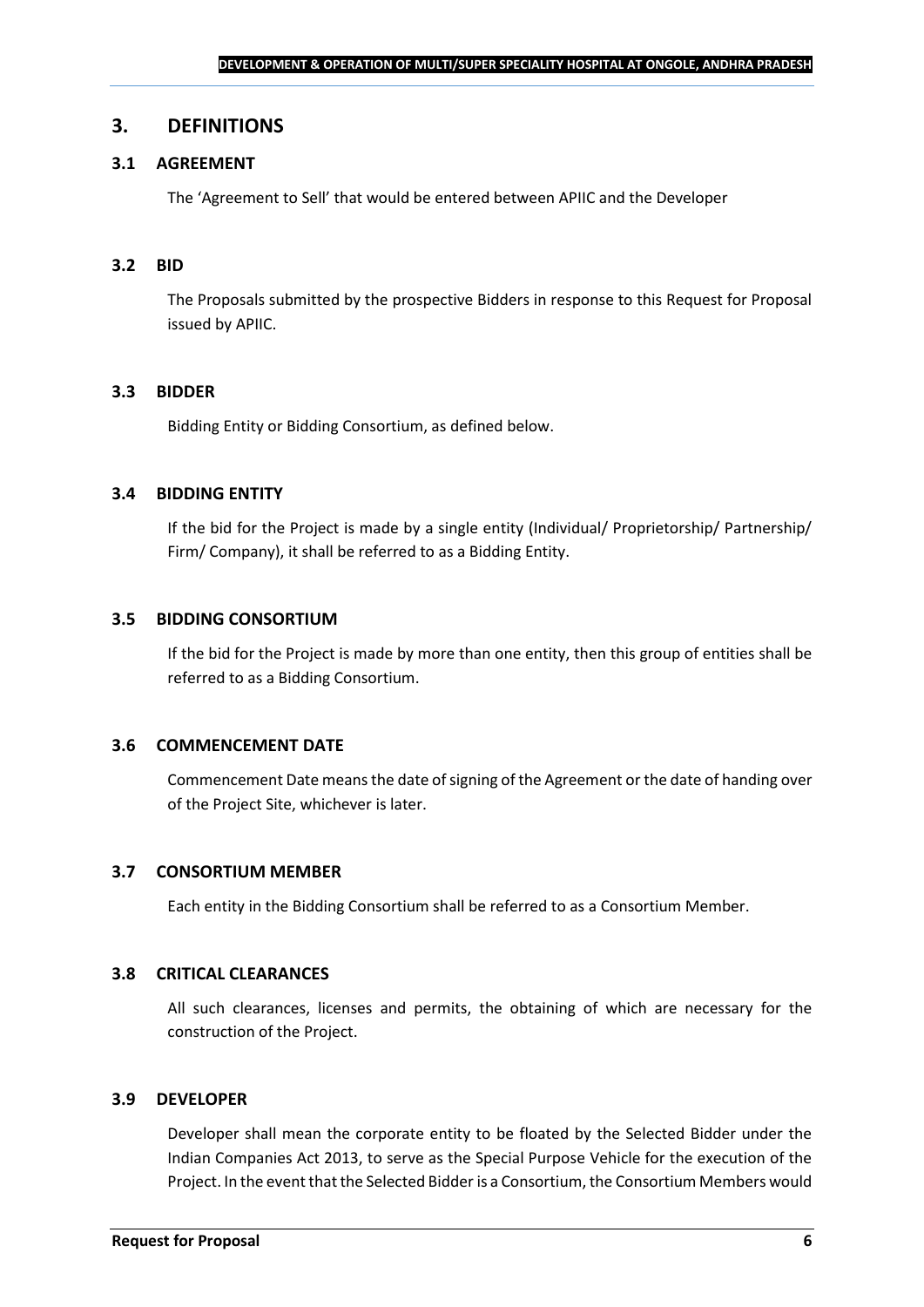be required to form the Developer with the same representative equity stock holding as was proposed by the Consortium Members in their Bid and reflecting the same roles and responsibilities detailed in the MOU submitted with the Bid, there shall not be any change in equity holding without prior approval of APIIC. The Agreements will be executed by APIIC with the Developer

### **3.10 FINANCIALLY SIGNIFICANT CONSORTIUM MEMBER**

A Consortium Member having more than 26% (twenty six percent) shareholdings in the Bidding Consortium would be considered as a Financially Significant Consortium Member.

### **3.11 LEAD MEMBER**

In case of a Bidding Consortium, members of the Bidding Consortium shall nominate one of the Financially Significant Consortium Member as the Lead Member, who shall have an equity share of at least 51% (fifty one percent) paid up and subscribed equity of the Developer.

### **3.12 MEMORANDUM OF UNDERSTANDING**

The memorandum of understanding as described in Section 12/ Exhibit-5 of this RFP.

### **3.13 PROJECT**

The Project is to be developed on land parcel mentioned in Annexure  $-1$  of this RFP. The Hospital development in the Project shall be developed as per the conditions laid out in Annexure-3 of this RFP. The Project is to be developed as per the terms of this RFP and all items contracted to be created as per Agreement to be signed with the Selected Bidder.

### **3.14 PROJECT COMPLETION DATE**

Project Completion Date is the date of completion of construction of the Project as per the provisions of the Agreement to be entered between APIIC and the Developer.

### **3.15 REQUEST FOR PROPOSAL**

The document, issued to the prospective Bidders, asking for their Proposals.

### **3.16 RUPEES (Rs.)**

The official currency of the Republic of India.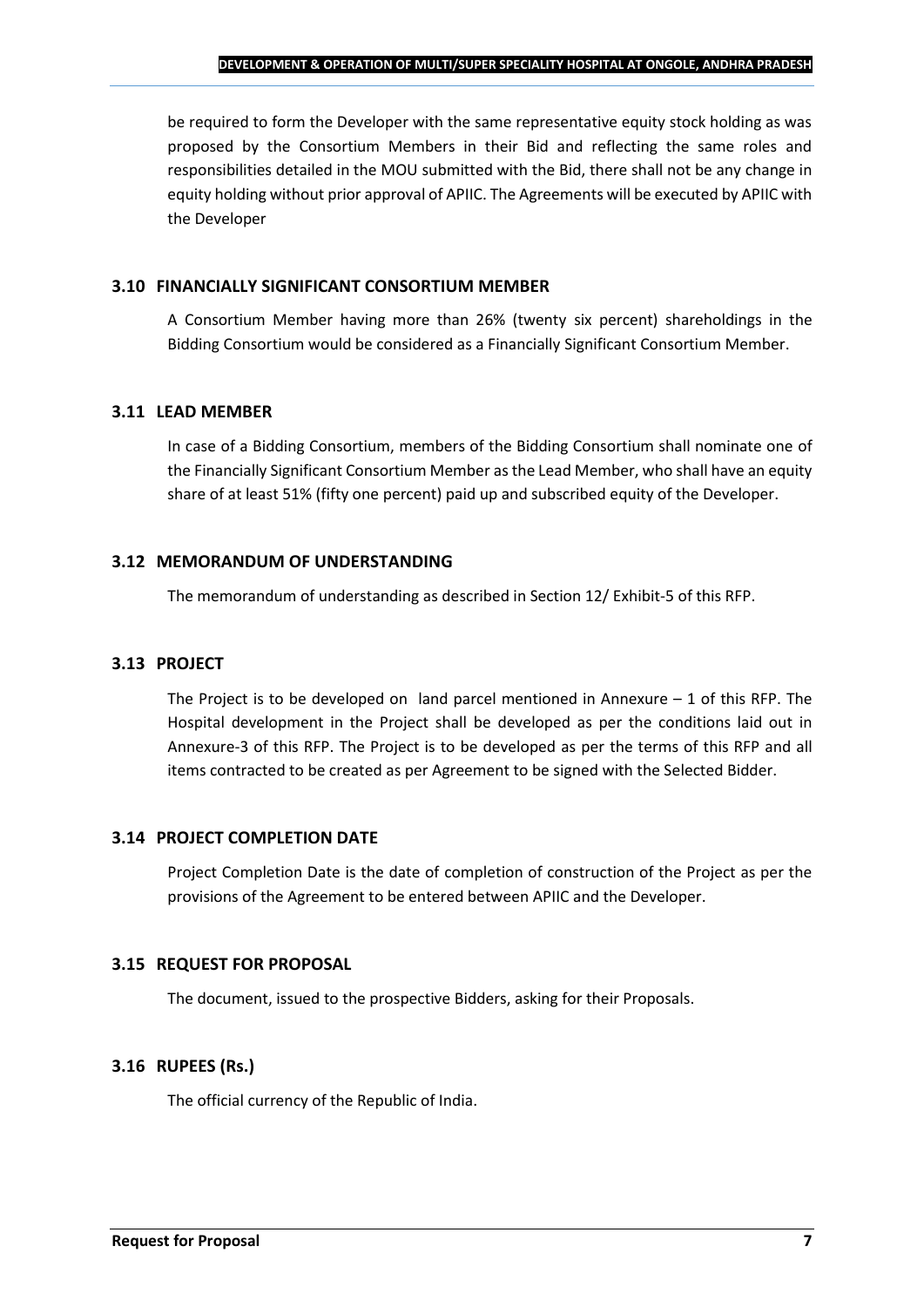#### **3.17 SELECTED BIDDER/ PREFERRED BIDDER**

The Bidder finally selected to develop the Project.

### **3.18 SELECTION COMMITTEE**

The Selection Committee shall comprise of officers chosen by the Government of Andhra Pradesh to oversee the entire Bidding Process and exercise its discretion in recommendation of the Selected Bidders through the RFP Process in a fair and transparent manner.

#### **3.19 TECHNICAL MEMBER**

In case of a Bidding Consortium, a member who brings in substantial/ part project experience over and above the minimum Project experience as specified in RFP to qualify the consortium's proposal for the Bid shall be designated as the Technical Member.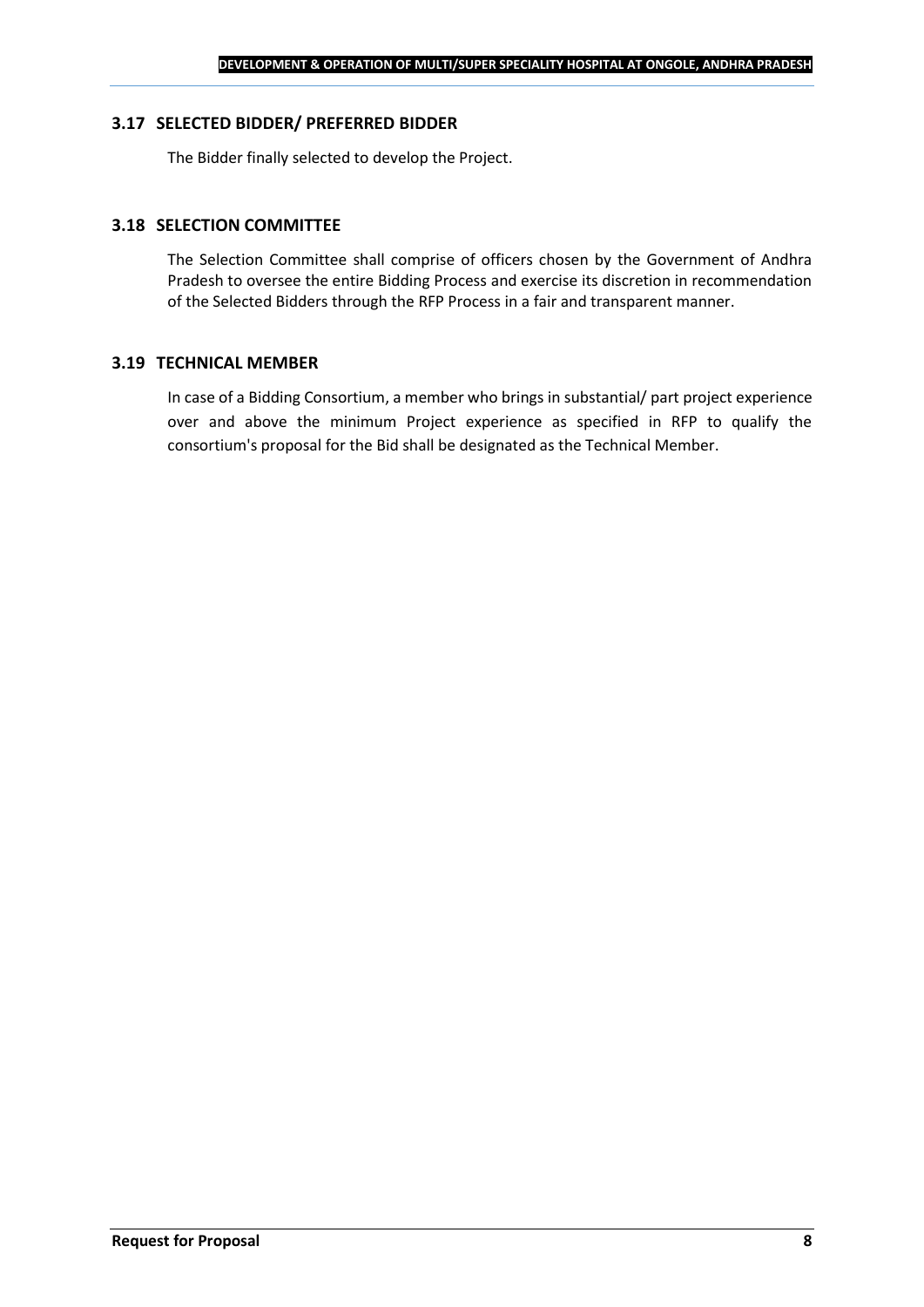### <span id="page-8-0"></span>**4. INTRODUCTION AND BACKGROUND**

#### **4.1 INTRODUCTION**

Andhra Pradesh is one of the most progressive, forward-looking and advanced states in the country when it comes to infrastructure development & employment generation efforts. Andhra Pradesh Industrial Infrastructure Corporation Limited (the **"APIIC"**), fully owned by the GoAP, is a progressive organization responsible for development of Industrial Infrastructure in the state of Andhra Pradesh. APIIC is known for creating landmark infrastructure projects in the state, which are fueling the economic growth in the state. APIIC has so far developed about 475 industrial parks/estates and created land banks for the future industrial development.

During the Covid-19 pandemic, it was realized that post bifurcation of the Andhra Pradesh, the state became deficient in tertiary healthcare sector as most of the multi/specialty hospitals were located in Hyderabad.

To overcome the said deficiency, APIIC has identified prime land parcels at multiple locations in Andhra Pradesh which would be handed over to Multi/Super Specialty Hospital Developers cum Operators free of cost provided that they commit the minimum investment threshold fixed by APIIC for that particular land parcel for which it chooses to bid so that it shall be handed over to the Developer on a free hold basis if it is the Selected Bidder.

Further the Selected Bidder shall also have to commit the presence of doctors and equipment for atleast one Multi/Super Specialty treatment and minimum 50% of the total bed capacity committed by the Selected Bidder has to be reserved for enrollment of patients under the Dr. YSR Aarogyasri Scheme. The method of selection of the Selected Bidder is described in this RFP.

#### **4.2 PROPOSED PROJECT**

With above background, APIIC has planned for the development of a Multi/Super Specialty Hospital over a 1.75-acre land parcel located at Ongole, Prakasam District which shall cater to the tertiary healthcare requirements of people settled in Prakasam District primarily and people from neighboring districts as well by collaborating with the experienced private sector healthcare players. APIIC has decided to undertake the development of the Project through private sector participation by allotting the land on Outright Sale (ORS) basis and has decided to carry out the bidding process for selection of a private entity to whom the Project may be awarded as per the terms and conditions laid down in this Request for Proposal (**"RFP"**).

Following is the burden of disease for the Prakasam district location for the period of Financial Year 2020 as per the data made available by Dr. YSR Aarogyasri Trust.

| <b>S. No.</b> | <b>Name of Specialty</b>           | No. of patients |
|---------------|------------------------------------|-----------------|
|               | <b>ONCOLOGY</b>                    | 6,323           |
|               | <b>GENITO URINARY SURGERIES</b>    | 2,758           |
|               | POLY TRAUMA                        | 2,693           |
|               | CARDIAC AND CARDIOTHORACIC SURGERY | 2,572           |
|               | <b>NEPHROLOGY</b>                  | 1,477           |
| 6             | GYNAECOLOGY AND OBSTETRICS SURGERY | 1,137           |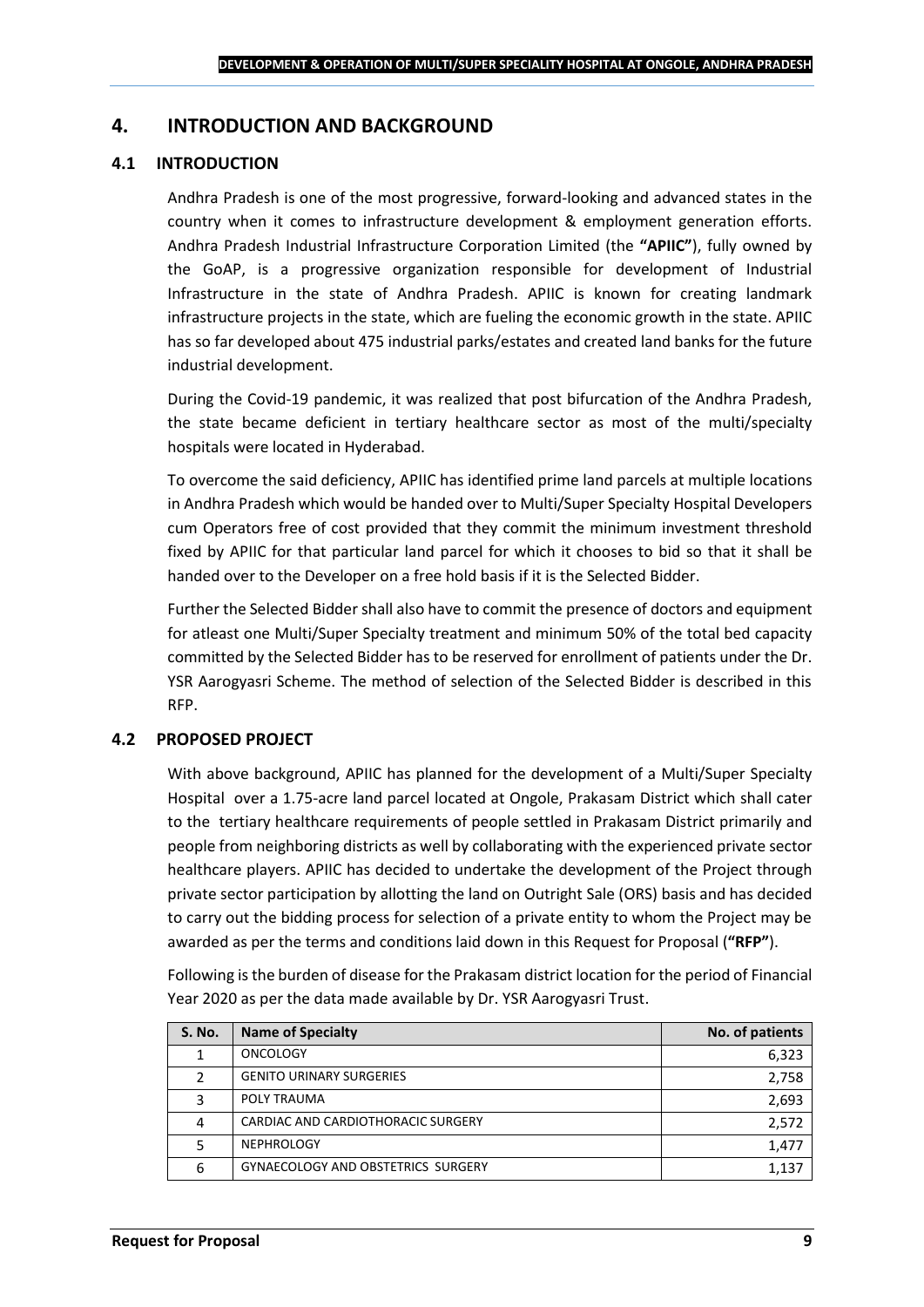#### **DEVELOPMENT & OPERATION OF MULTI/SUPER SPECIALITY HOSPITAL AT ONGOLE, ANDHRA PRADESH**

| <b>S. No.</b> | <b>Name of Specialty</b>          | No. of patients |
|---------------|-----------------------------------|-----------------|
| 7             | <b>CARDIOLOGY</b>                 | 1,045           |
| 8             | OPHTHALMOLOGY SURGERY             | 1,039           |
| 9             | ORTHOPEDIC SURGERY AND PROCEDURES | 894             |
| 10            | <b>NEUROSURGERY</b>               | 824             |
| 11            | <b>PEDIATRICS</b>                 | 777             |
| 12            | <b>GENERAL SURGERY</b>            | 729             |
| 13            | <b>NEUROLOGY</b>                  | 411             |
| 14            | PULMONOLOGY                       | 237             |
| 15            | <b>GASTROENTEROLOGY</b>           | 223             |
| 16            | <b>ENT SURGERY</b>                | 197             |
| 17            | PEDIATRIC SURGERIES               | 164             |
| 18            | SURGICAL GASTRO ENTEROLOGY        | 129             |
| 19            | <b>GENERAL MEDICINE</b>           | 79              |
| 20            | <b>PLASTIC SURGERY</b>            | 76              |
| 21            | <b>CRITICAL CARE</b>              | 41              |
| 22            | <b>ENDOCRINOLOGY</b>              | 19              |
| 23            | COCHLEAR IMPLANT SURGERY          | 8               |
| 24            | <b>DERMATOLOGY</b>                | $\overline{7}$  |
| 25            | <b>RHEUMATOLOGY</b>               | 6               |
|               | <b>TOTAL</b>                      | 23,865          |

For this purpose, Proposals are invited from Bidders with the objective to select a developer, having the financial capability, project management and development experience to successfully develop, finance, build, operate and maintain the Project, who offers the highest and best investments and operational terms for bringing high quality and affordable healthcare to the residents of the state of Andhra Pradesh.

APIIC proposes to enter into an Agreement with the Bidder having the required strengths to:

- Design, finance and construct the proposed Project
- Operate and maintain the Project effectively.
- Market the Project to achieve optimum levels of capacity utilization and efficient, costcompetitive, value added service to the users.
- Provide at least 50% of the committed Bed Capacity towards patients enrolled under the Dr. YSR Aarogyasri Scheme.
- Commit certain minimum number of full time Ongole city stationed specialist doctors and equipment to offer multi/super specialty healthcare treatment as per the choice of the Selected Bidder

Towards this end, APIIC invites proposals from interested parties for implementation of the Project as per the terms and conditions of this RFP.

### **4.3 PROJECT STRUCTURE**

APIIC would provide the land for the development of the Project on 'Outright Sale (ORS) Basis' to the Selected Bidder. The relationship between APIIC and the Selected Bidder would be set forth and described under the terms and conditions of the Agreement to be entered between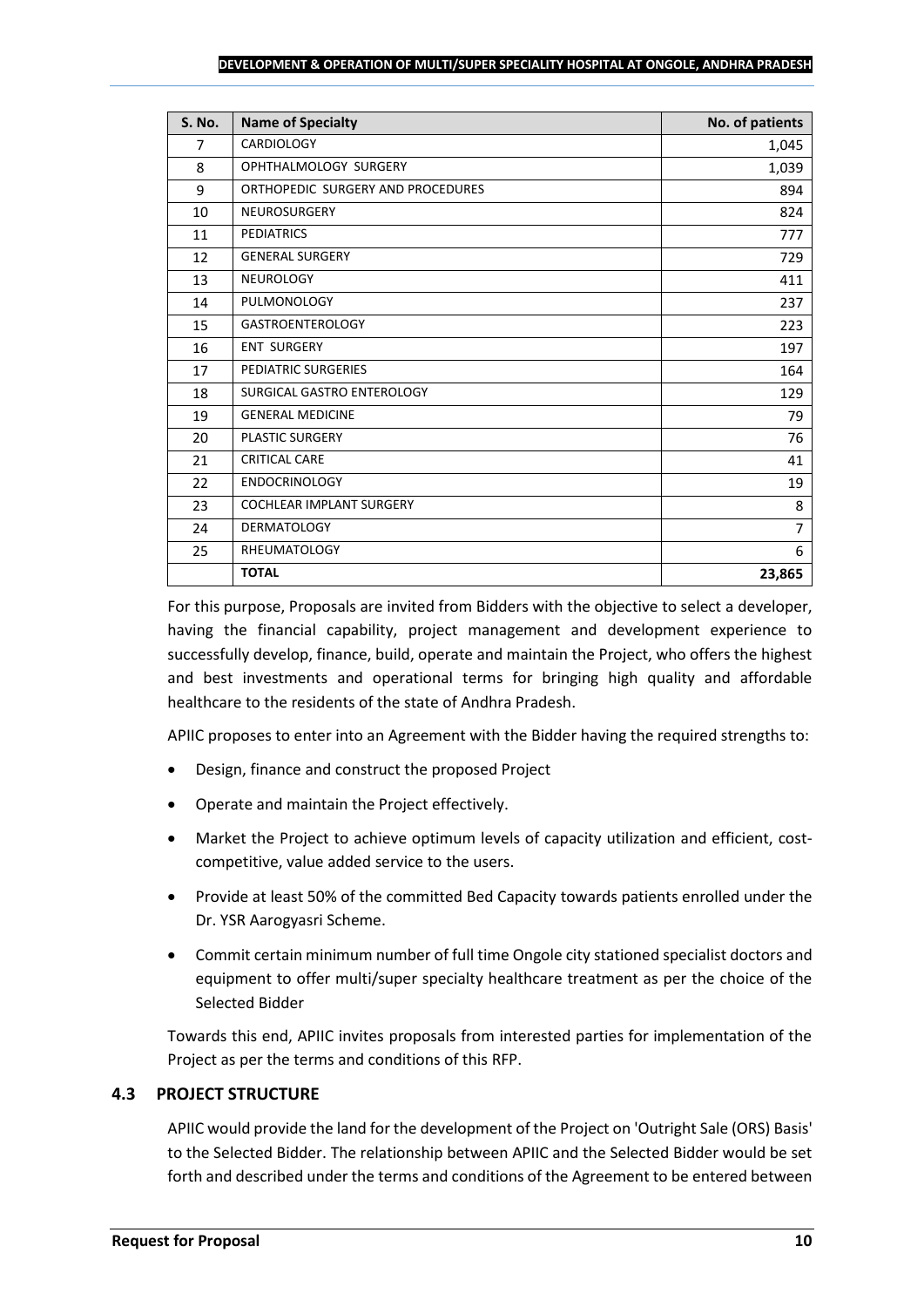APIIC with the Developer.

#### **4.3.1 Responsibilities of the Selected Bidder**

The Selected Bidder shall be entirely responsible for:

- a) Payment of Performance Security to APIIC (as detailed in Annexure-2 of this RFP) within 30 (thirty) days of from the issuance of Letter of Award (LoA) by APIIC
- b) Submission of Detailed Project Report (DPR) within 30 (thirty) days from the date of issuance of Letter of Award (LoA) by APIIC. The DPR shall cover details including, but not limited to, detailed layout plan, building plans, elevation plans, construction schedule, cost estimates, no. of specialist doctors to be stationed at Ongole, bed capacity, etc.

APIIC shall reserve the right to solicit any clarifications/ modifications to the DPR and suggest modifications to the technical and architectural specifications of the Project which may result in a change in the Project Cost up to a maximum of 5% (five percent) as compared to the one estimated in the DPR. APIIC shall examine the DPR in order to verify whether the DPR adheres to the general guidelines (as specified in the RFP) for development of the Project and specific approval for the layout plan and designs need to be obtained from the concerned authorities.

- c) Mobilizing funds for the Project and achievement of financial closure within 3 (three) months from the Commencement Date.
- d) Procurement of all necessary approvals, sanctions, permits etc. required for commencing and implementing the Project within 3 (three) months from the Commencement Date,
- e) Start construction within 3 (three) months from the Commencement Date,
- f) Implementation of the Project as per specifications and time schedule given in the RFP & subsequently in the Agreement,
- g) Achievement of Project Completion Date within 2 (two) years from the Commencement Date,
- h) Marketing and promotion of the Project,
- i) Operation and maintenance of the Project safely and securely as per the standards to provide the required levels of service to its users,
- j) The upkeep of safety and quality standards at all facilities of the Project,
- k) Collection, appropriation and allocation of revenue, fees, charges from the users of the Project,
- l) Payment of all dues under the Agreement to APIIC.

The Selected Bidder may sub-contract/ franchise-out functions of operations/ maintenance / management of the Project with such agencies as it may consider competent and fit. However, the Developer would at all times be responsible for discharging all its obligations under the Agreement without any reference to any other party operating in the premises and all such subcontracts/ franchise shall be dependent of and co-terminus with the agreement.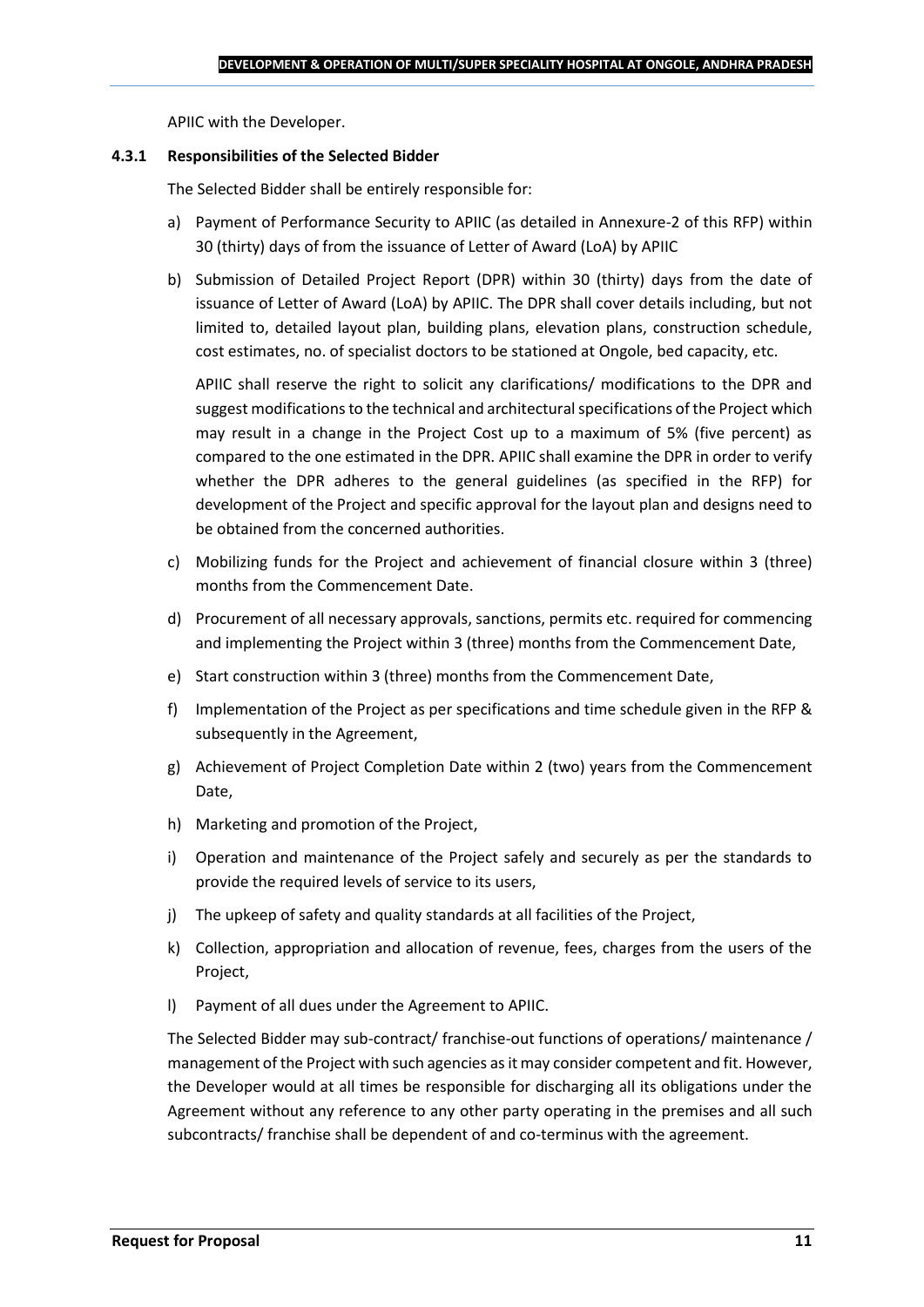#### **4.3.2 Role of APIIC**

- a) Allotment, transfer of land for free to the Selected Bidder on "as is where is basis", in accordance with the terms and conditions of the Agreement provided as Annexure-3 of this RFP, provided that the Concessionaire shall have given a bank guarantee to the APIIC as Performance Security in accordance with the terms hereof;
- b) Provide reasonable support and assistance to the Selected Bidder in procuring Applicable Permits required from any Government Instrumentality for implementation and operation of the Project
- c) Provide reasonable assistance to the Selected Bidder in obtaining access to all necessary infrastructure facilities and utilities, including water and electricity at rates and on terms no less favorable to the Selected Bidder than those generally available to commercial customers receiving substantially equivalent services

#### **4.3.3 Conditions Precedent for executing Agreement to Sell**

APIIC shall enter into an 'Agreement to Sell' with the Selected Bidder within 30 (thirty) days from the fulfillment of the below conditions:

a) Payment of Performance Security to APIIC (as detailed in Annexure-2 of this RFP) within 30 (thirty) days of from the issuance of Letter of Award (LoA) by APIIC

#### **4.3.4 Conditions Precedent for executing the Sale Deed**

Sale Deed will be issued by APIIC in favor of the Selected Bidder in one instance. Sale Deed for a particular land parcel will be issued upon meeting the following criteria: -

- a) 100% (hundred percent) construction completion of the built-up area proposed on that land parcel. The Selected Bidder shall achieve Project Completion Date within 2 (two) years from the Commencement Date. In case of failure to comply with this timeline, APIIC shall have right to cancel the allotment made through 'Agreement to Sell' and to resume the land.
- b) Achievement of license to operate the hospital with the bed capacity that shall be committed by the Selected Bidder in its Business Proposal in Section 13 / Exhibit – 6 of this RFP
- c) Installation of the bed capacity as per the number of Multi/Super Specialty that shall be committed by the Selected Bidder in its Business Proposal in Section 13 / Exhibit – 6 of this RFP.
- d) The Developer has on its rolls the number of Specialist Doctors that it commits in its Business Proposal in Section 13 / Exhibit – 6 of this RFP.
- e) The Developer has made the committed investment in the Project as stated in its Business Proposal in Section 13 / Exhibit – 6 of this RFP. The certificate for proof of investment shall be produced to certify the investment from a Chartered Accountant or Statutory Auditor of the SPV.
- f) The Developer has created a Board of Directors to oversee the proposed project and has appointed at least one official nominated by the Government, preferably of Joint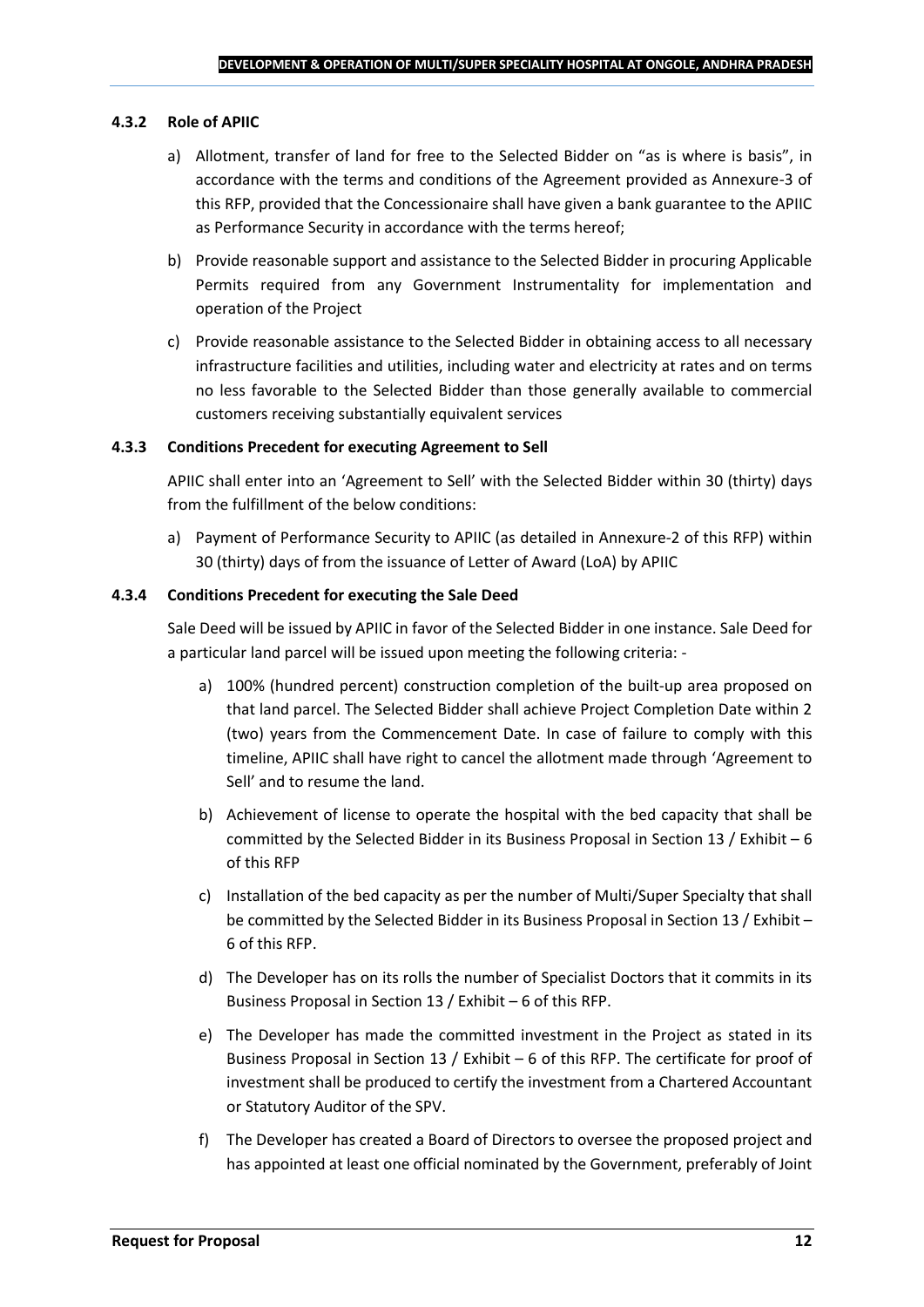Collector or above cadre, as recommended by the Government in the Board of SPV.

- g) The Developer has empaneled with the Dr. YSR Aarogyasri Health Care Trust and committed % of the Bed Capacity stated in the Business Proposal towards patients enrolled through the Dr. YSR Aarogyasri Health Care Scheme
- h) The Project is consistent with all applicable norms of the Andhra Pradesh Allopathic Private Medical Care Establishments (Registration and Regulation) Rules, 2007 published vide Notification No. G.O. Ms. No. 135, Health, Medical and Family Welfare (K2), dated 28.04.2007 and its subsequent modifications, if any

### **4.4 PROJECT CONCEPT**

The basic project concept conceived by APIIC requires the Selected Bidder to develop multi/super specialty hospital as per the terms of this RFP and all items contracted to be created/invested in as per Agreement to be signed with the Selected Bidder. The Bidders shall provide information concerning this as per the format specified in Exhibit-6.

### **4.5 CONFORMANCE TO STANDARDS**

The Selected Bidder shall conform and comply with all relevant laws, rules and regulations including the following:

- Project Design and Layout as approved by Competent Authority.
- Statutory guidelines issued by Central / State / Local Authority (ies) on development of Allopathic Private Medical Care Establishments .
- Compliance with relevant Zoning Regulations.
- Environmental Standards and Pollution Control Norms as laid down by Central / State Pollution Control Board.
- Standards / Restrictions as laid down by the relevant Central / State / Local Authority (ies) for proper treatment and discharge of solid and liquid waste.
- Energy efficient techniques to be utilized in the building design and operation.
- Rainwater management systems should be adopted to recharge ground water and reduce run-off.
- Existing local development controls, under law for the time being in force shall be binding if they are more limiting than the Project Specifications.

### **4.6 APPROVALS AND SUPPORT OF APIIC TO THE PROJECT**

It shall be the responsibility of the Bidder to secure all necessary approvals, sanctions, permits etc. from the concerned authorities for development & operation of the project at their cost and expense and APIIC and Department of Health, Medical and Family Welfare (GoAP) will provide reasonable assistance to the Selected Bidder in obtaining clearances and approvals.

#### **4.7 COMMITMENT TO A FAIR AND TRANSPARENT PROCESS**

APIIC is keen to ensure that the process leading to the selection of the Bidder is fair, transparent, efficient, interactive, and protects the confidentiality of the information shared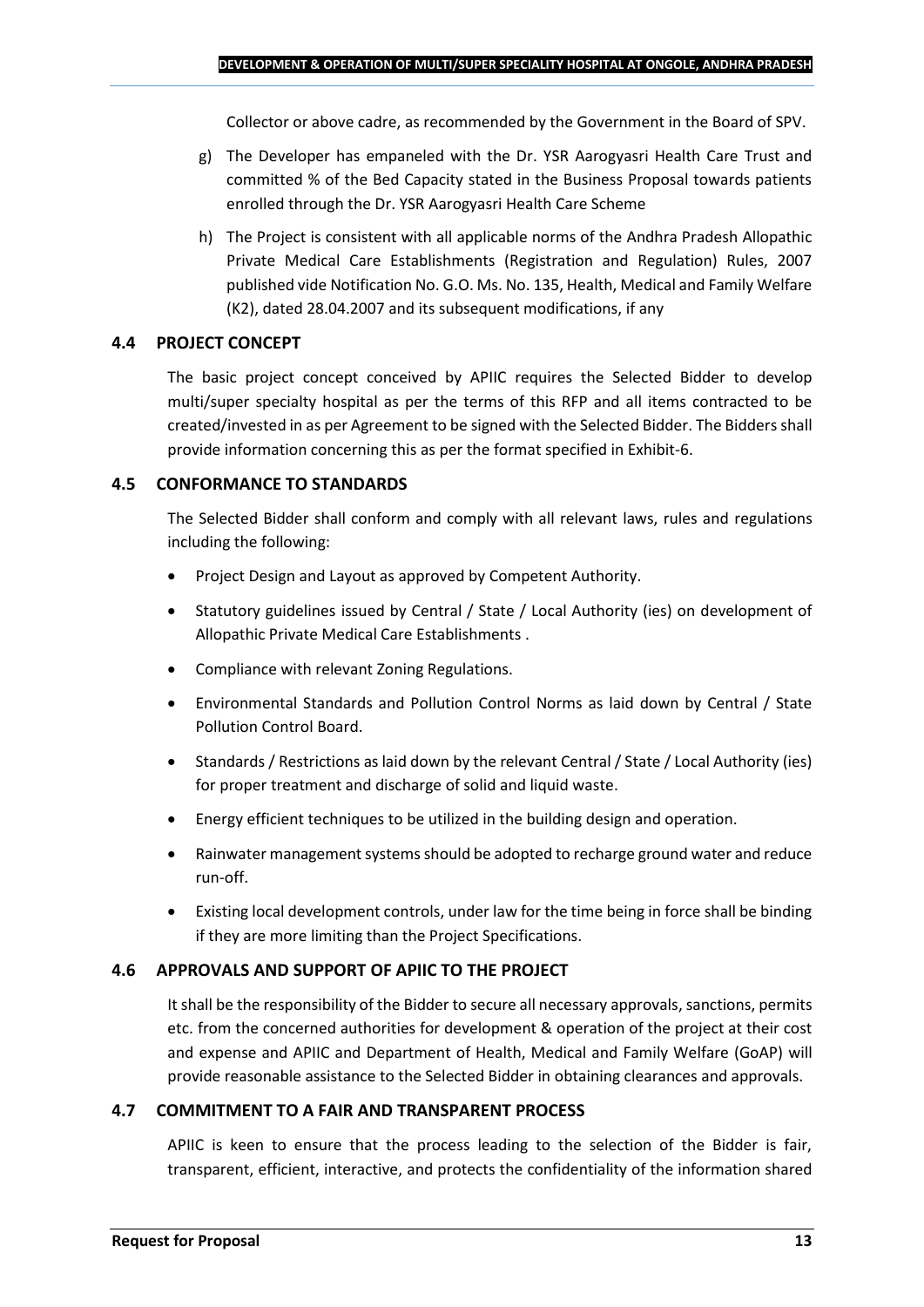by Bidders with it. The selection process has been designed keeping these objectives in mind, and APIIC shall take all steps to ensure that the above objectives are realized.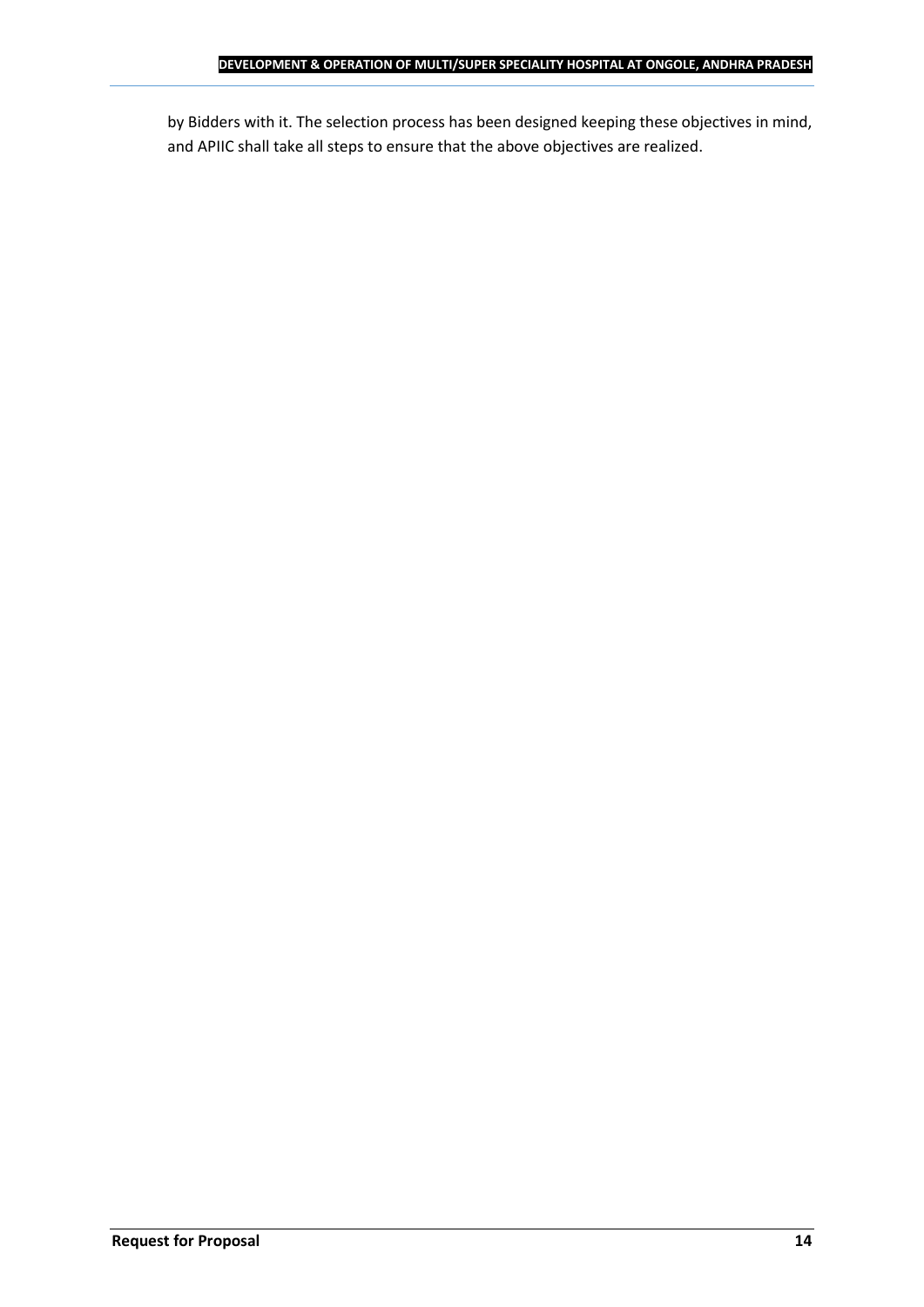### <span id="page-14-0"></span>**5. DESCRIPTION OF THE SELECTION PROCESS**

### **5.1 SELECTION PROCESS**

The submission of Bids by interested parties in response to the Request for Proposal is based on a single cover system as indicated below:

#### Cover: Business Proposal

The Bids received would be subject to a responsiveness check followed by a stepwise evaluation procedure as described below.

#### **5.2 RESPONSIVENESS OF BID**

The Bids submitted by Bidders shall be initially scrutinized to establish "Responsiveness". A Bid may be deemed "Non-responsive" if it does not satisfy any of the following conditions:

- It is not received within the time and date specified.
- It does not include sufficient information for evaluation and/or is not in the formats specified or incomplete in any respect.
- It is not signed and/or sealed in the manner and to the extent indicated in Section 6 of this RFP.
- It is not accompanied by the requisite Bid Processing Fee and/or the valid Bid Security.

Following is the process of Evaluation of Responsive Bids.

### **5.3 EVALUATION OF BUSINESS PROPOSAL**

The Evaluation Criteria for the Business Proposal and the information to be submitted are detailed in Section 7 of this RFP. The contents of the Business Proposal shall be first examined towards meeting the key requirements from the Applicant i.e.: -

- a. Any individual / public entity / private entity / consortium / not-for-profit organization / Joint Venture or any combination of the above shall be considered as a Bidder who can submit Business Proposal in response to the RFP.
- b. At least ₹100 crore investment in the Project needs to be committed in the Business Proposal.
- c. At least 100 beds in the Project needs to be committed in the Business Proposal. Out of the proposed number of beds, at least 50% of the beds shall be committed for patients availing the benefit under Dr. YSR Aarogyasri scheme.
- d. At least 40% equity contribution from Bidder out of the investment committed in the proposed hospital.
- e. Bidder should propose at least 2 specialty/super-specialty treatment in the proposed hospital.
- f. Timelines committed for 100% operationalizing the Project shall be within a period of 2 years from handing over of possession of land to the Selected Bidder.

All the Bidders who satisfy the above-mentioned criteria, will be termed as a 'Qualified Bidder'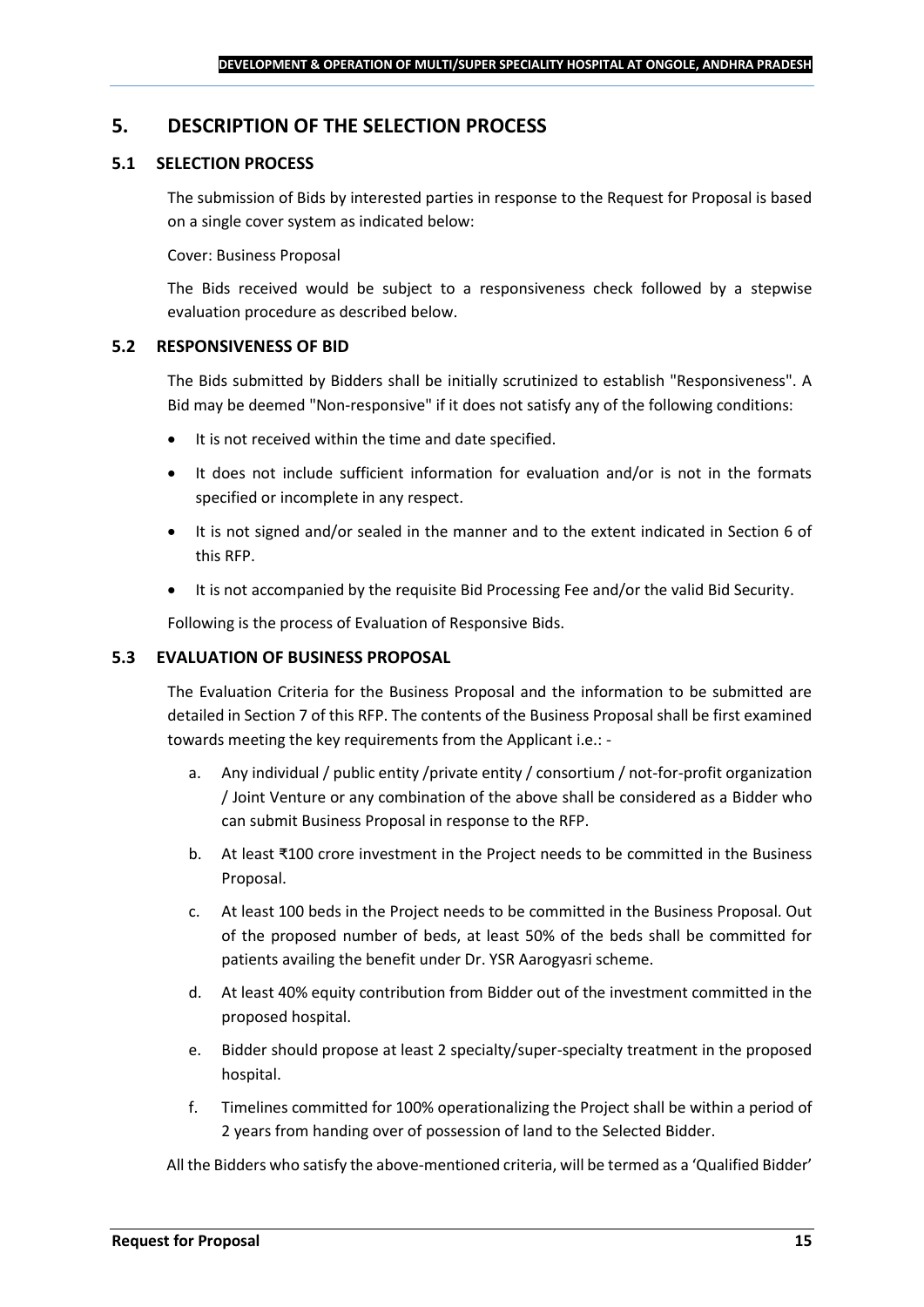and the bids submitted by the Qualified Bidders shall be shortlisted for scoring against the following parameters:

| <b>PARAMETERS</b>                                                                                                                                                                                                                                                                                                                                           | <b>Total Marks - 100</b> |
|-------------------------------------------------------------------------------------------------------------------------------------------------------------------------------------------------------------------------------------------------------------------------------------------------------------------------------------------------------------|--------------------------|
| A. INVESTMENT                                                                                                                                                                                                                                                                                                                                               | Max. Marks - 20          |
| Investment committed of ₹100 crore                                                                                                                                                                                                                                                                                                                          | 0 Mark                   |
| For every additional investment of ₹10 Crore proposed over<br>minimum stipulated investment of ₹100 crore                                                                                                                                                                                                                                                   | 1 Mark                   |
| <b>B. COMMITTED BED CAPACITY</b>                                                                                                                                                                                                                                                                                                                            | Max. Marks - 20          |
| Bed capacity committed for 100 beds                                                                                                                                                                                                                                                                                                                         | 0 Mark                   |
| For every 10 additional beds committed over minimum stipulated<br>bed capacity of 100 beds                                                                                                                                                                                                                                                                  | 1 Mark                   |
| C. PROPOSED NO. OF DR. YSR AAROGYASRI SCHEME BEDS                                                                                                                                                                                                                                                                                                           | Max. Marks $-25$         |
| For 100% of the bed capacity committed towards Dr. YSR Aarogyasri<br>Scheme                                                                                                                                                                                                                                                                                 | 25 marks                 |
| For bed capacity committed equal to or more than 90% and less<br>than 100 % towards Dr. YSR Aarogyasri Scheme                                                                                                                                                                                                                                               | 20 marks                 |
| For bed capacity committed equal to or more than 80% and less<br>than 90 % towards Dr. YSR Aarogyasri Scheme                                                                                                                                                                                                                                                | 15 marks                 |
| For bed capacity committed equal to or more than 70% and less<br>than 80 % towards Dr. YSR Aarogyasri Scheme                                                                                                                                                                                                                                                | 10 marks                 |
| For bed capacity committed equal to or more than 60% and less<br>than 70 % towards Dr. YSR Aarogyasri Scheme                                                                                                                                                                                                                                                | 05 marks                 |
| For bed capacity committed equal to or more than 50% and less<br>than 60 % towards Dr. YSR Aarogyasri Scheme                                                                                                                                                                                                                                                | 2.5 marks                |
| For bed capacity committed less than 50% towards Dr. YSR<br>Aarogyasri Scheme                                                                                                                                                                                                                                                                               | Disqualified             |
| <b>D. SPECIALTY TREATMENT</b><br>(The 'Selection Committee' shall be the adjudicator of<br>classification of the proposed treatment type by the Bidder as<br>Specialty/Super Specialty for award of marks. The decision of<br>the Committee in this regard shall be final and will hold true for<br>all the bidders who participate in the bidding process) | Max. Marks-15            |
| For Oncology related specialties/Super specialties                                                                                                                                                                                                                                                                                                          | 4 mark                   |
| For Cardiology related specialties/Super specialties                                                                                                                                                                                                                                                                                                        | 4 mark                   |
| For Neurology related specialties/Super specialties                                                                                                                                                                                                                                                                                                         | 3 mark                   |
| For any other Super Specialty other than in<br>Oncology/Cardiology/Neurology                                                                                                                                                                                                                                                                                | 2 mark                   |
| For any other Specialty other than in<br>Oncology/Cardiology/Neurology                                                                                                                                                                                                                                                                                      | 1 mark                   |
| NO OF SPECIALIST DOCTORS PROPOSED TO BE PERMANENTLY<br>E.<br><b>STATIONED IN THE HOSPITAL</b>                                                                                                                                                                                                                                                               | Max. Marks-20            |
| No. of beds per specialist doctor is equal to or less than 10                                                                                                                                                                                                                                                                                               | 20 marks                 |
| No. of beds per specialist doctor is equal to or less than 11 and<br>more than 10                                                                                                                                                                                                                                                                           | 15 marks                 |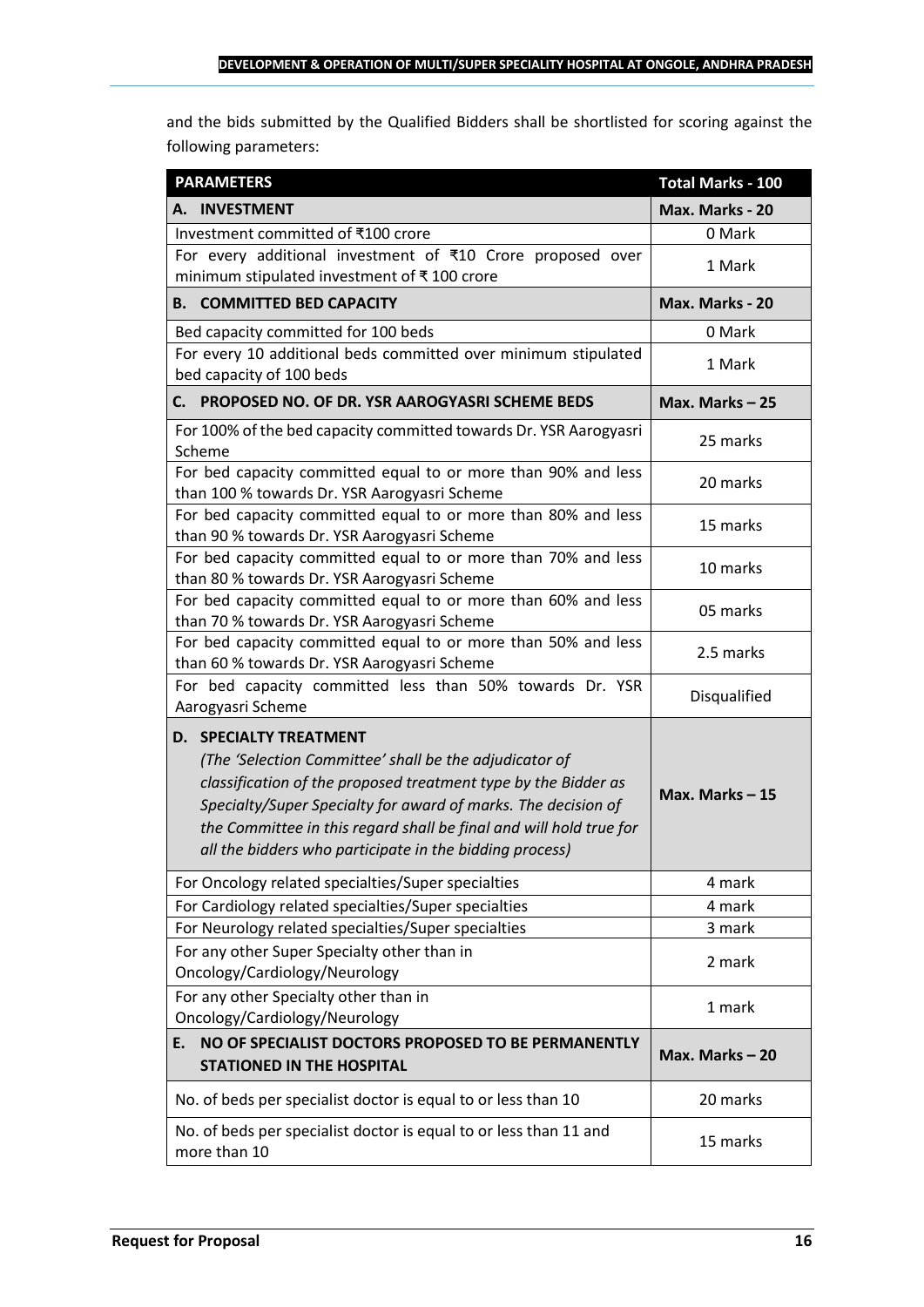#### **DEVELOPMENT & OPERATION OF MULTI/SUPER SPECIALITY HOSPITAL AT ONGOLE, ANDHRA PRADESH**

| <b>PARAMETERS</b>                                                                 | <b>Total Marks - 100</b> |
|-----------------------------------------------------------------------------------|--------------------------|
| No. of beds per specialist doctor is equal to or less than 12 and<br>more than 11 | 10 marks                 |
| No. of beds per specialist doctor is equal to or less than 13 and<br>more than 12 | 5 marks                  |
| No. of beds per specialist doctor is equal to or less than 14 and<br>more than 13 | 2.5 marks                |
| No. of beds per specialist doctor is more than 14                                 | 0 marks                  |

The Qualified Bidder who securesthe maximum marks out of 100 shall be the Selected Bidder. Ranking of the 'Qualified Bidders'shall be performed in the descending order of marks secured i.e. the Qualified Bidder who secures the highest marks shall be ranked  $1<sup>st</sup>$ , the Qualified Bidder who scores the next highest marks shall be ranked  $2^{nd}$  so on and so forth.

The 2<sup>nd</sup> and the 3<sup>rd</sup> ranked Bidder shall be kept in 'Reserve' and upon the sole discretion of the Selection Committee, the  $2^{nd}$  and the  $3^{rd}$  ranked Bidder may be invited to invest in 'Public Interest', if balance land is available in immediate vicinity after allotment to Selected Bidder.

### **5.4 TIMETABLE AND MILESTONES**

| <b>S. No.</b>  | <b>Milestones</b>                                                                                                                                                                                              | <b>Envisaged Schedule</b> |
|----------------|----------------------------------------------------------------------------------------------------------------------------------------------------------------------------------------------------------------|---------------------------|
| $\mathbf{1}$ . | <b>Issuance of RFP</b>                                                                                                                                                                                         | 05-11-2021                |
| 2.             | Last date for receiving queries/clarifications.<br>Bidders who are interested to participate in<br>Pre-Bid Meeting should confirm the same by<br>conformation<br>sending<br>email<br>an<br>(Refer Section 6.3) | 12:00 Hours on 11-11-2021 |
| 3.             | Pre-bid Meeting with prospective bidders<br>through Video Conference (Refer Section 6.3).<br>Link shall be shared with Bidders who have<br>provided email confirmation                                         | 15:00 Hours on 11-11-2021 |
| 4.             | Proposal Due Date - Last date for submission of<br>Proposals/Bids                                                                                                                                              | 15:00 hours on 25-11-2021 |
| 5.             | Opening of Sealed Envelope                                                                                                                                                                                     | 15:30 hours on 25-11-2021 |
| 6.             | Declaration of Selected Bidder                                                                                                                                                                                 | by 15.12.2021             |

In order to enable APIIC meet the target dates, Bidders are requested to respond expeditiously to clarifications, if any, requested during the evaluation process. APIIC will adhere to the above schedule to the extent possible. APIIC, however, reserve the right to modify the same. Intimation to this effect will be posted on the Official Website (http://www.apiic.in/downloads\_tenders.html) for the benefit of all Bidders.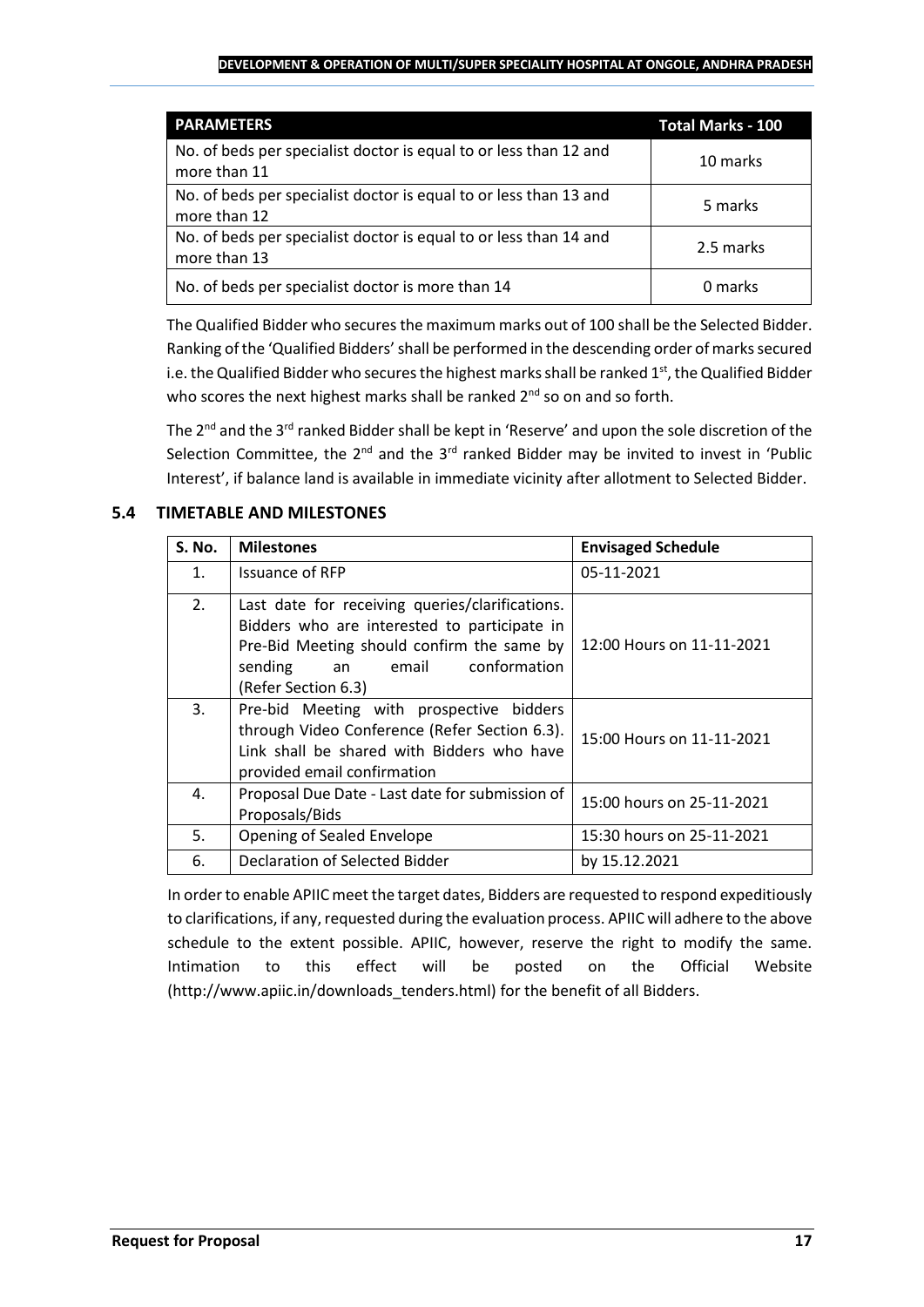### <span id="page-17-0"></span>**6. PROCEDURES TO BE FOLLOWED**

#### **6.1 REPLIES TO CLARIFICATIONS**

APIIC shall prepare a response to all the queries received on or before the date mentioned in Section 5.4. APIIC will post the reply to all such queries on the Official Website (specified in Section 5.4) without identifying the source of queries. APIIC reserves the right not to respond to any queries or provide any clarifications, in its sole discretion, and nothing in this RFP shall be construed as obliging APIIC to respond to any question or to provide any clarification.

Bidders are advised that their Bids be completely devoid of any conditions, whatsoever. Conditions, if any, may be addressed in writing before Proposal Due Date mentioned in Section 5.4 of this RFP. In respect of conditions received, the following shall apply:

- 1. APIIC reserves the right not to consider any condition that in the sole discretion of APIIC, is found unacceptable.
- 2. If in APIIC's opinion, certain conditions are acceptable, in whole or in part, the same shall be finalized by APIIC and the "Common Accepted Conditions" will be made available to all Bidders by posting it on the Official Website (specified in Section 5.4 of this RFP).
- 3. In respect of suggestions / alterations proposed in the Project Concept or other aspects of the Project, APIIC will consider them and the result will be made available to all Bidders by posting it on the Official Website (specified in Section 5.4 of this RFP).
- 4. In case any conditions accepted by APIIC has material impact on the proposal, the bidding process will be annulled, and fresh proposals will be invited.

At any time prior to the deadline for submission of Bids, APIIC may, for any reason, whether at its own initiative or in response to clarifications requested by a Bidder, modify the RFP by the issuance of Addendum/ Amendment and posting it on the Official Website (specified in Section 5.4 of this RFP).

#### **6.2 ENQUIRIES & CLARIFICATIONS**

Enquiries, if any, shall be addressed to:

**Sri. CHSS Prasad,** Engineer-in-Chief Andhra Pradesh Industrial Infrastructure Corporation Limited 9 th floor, APIIC Towers, Plot No. 1, IT Park, Mangalagiri, Guntur - 522503 Phone No.: (+91)95050 15007 Email: engineer-in-chief@apiic.in

#### **6.3 PRE-BID MEETING**

Pre-Bid meeting of the Bidders shall be convened at the designated date and time. Bidders who are interested to participate in Pre-Bid Meeting should confirm the same by sending an email conformation to the email IDs provided at Section 6.2 of this RFP. The email confirmation shall be sent or before the date mentioned in Section 5.4 of this RFP. Invitation to the meeting will be sent against the receipt of email conformation only. Pre-Bid meeting will be conducted in video conference mode only.

During the course of Pre-Bid meeting, the Bidders will be free to seek clarifications and make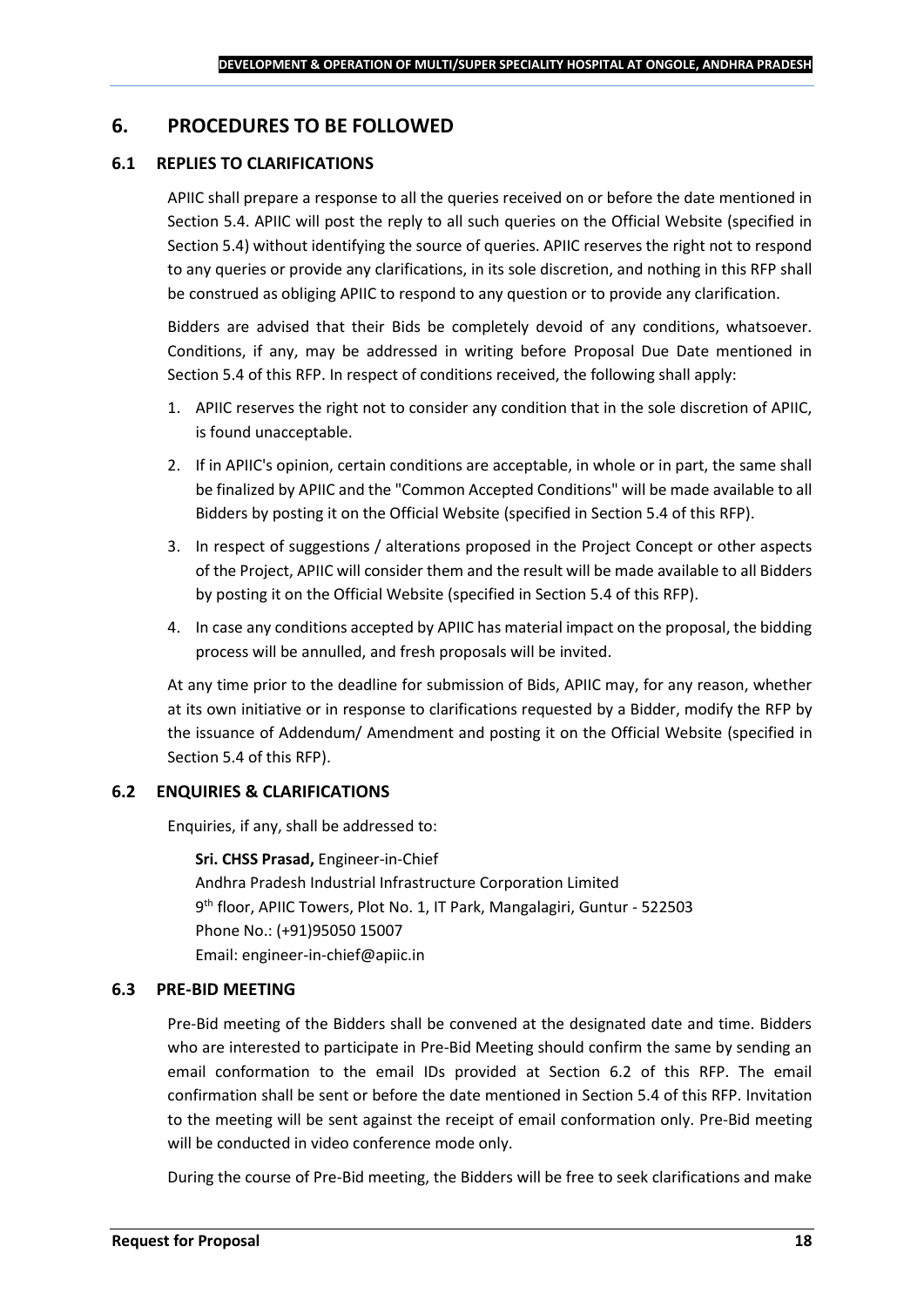suggestions for consideration of APIIC. APIIC shall endeavor to provide clarifications and such further information as it may, in its sole discretion, consider appropriate for facilitating a fair, transparent and competitive Bidding Process.

### **6.4 SITE VISIT AND SURVEY**

Bidders may prior to submitting their Bid for the Project, visit and inspect the site of the Project and its surroundings at their own expense and obtain and ascertain for themselves, at their own responsibility, all technical data, market data and any other information necessary for preparing their Bids including, inter alia, the actual nature and conditions at the site, availability of materials, stores, labour, probable sites for labour camps, etc. and the extent of lead and lift required for the execution of the work over the entire duration of the construction period, after taking into account the local conditions, traffic restrictions, obstructions in work, if any, etc.

For the above purpose, APIIC will endorse prospective Bidders' request for permission for a site visit. APIIC may or may not depute a representative to accompany the Bidder. The Bidders shall be responsible for all arrangements and shall release and indemnify APIIC and/or its agents from and against all liability in respect thereof and shall be responsible for any personal injury, loss of or damage to property or any other loss, damage, costs or expenses, however caused, which, but for the exercise of such permission, would not have arisen.

The Bidders shall be deemed to have full knowledge of the site, whether physically inspected or not.

### **6.5 SUBMISSION OF THE BID**

#### **6.5.1 Cover: Technical Proposal**

The information to be submitted by the Bidders in its Proposal is described in Section 7 of this RFP.

The Bidder shall place one (1) original + one (1) copy of its Proposal in a sealed envelope, which shall be inscribed as under:

#### **"Cover - Proposal**

**Submitted by: \_\_\_\_\_\_\_\_\_\_\_\_\_\_\_\_\_\_\_\_\_\_\_\_\_\_\_\_\_\_\_\_\_\_\_\_\_\_. (Name of Bidder)"**

### **6.5.2 Submission of the Bid**

The cover of the Bid organized as above, shall be placed in a sealed outer envelope with the following inscription:

**"RFP for Selection of Developer of Development & Operation of Multi/Super Specialty Hospital at Ongole, Andhra Pradesh"**

Name of the Bidder: **We are also assumed to the Bidder:** 

The cover should be addressed to: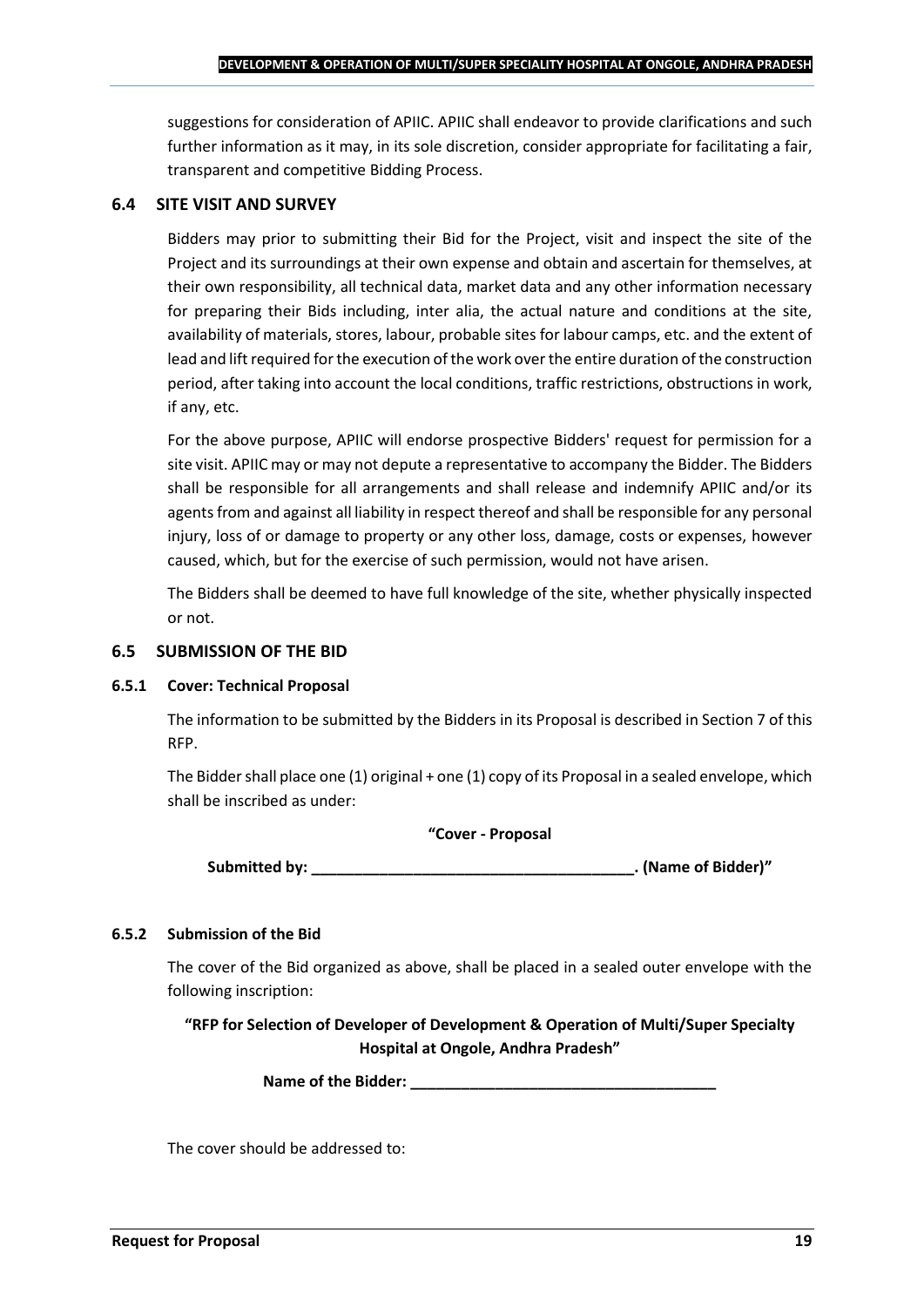Sri. CHSS Prasad, Engineer-in-Chief Andhra Pradesh Industrial Infrastructure Corporation Limited 9 th floor, APIIC Towers, Plot No. 1, IT Park, Mangalagiri, Guntur – 522503 Phone No.: (+91)95050 15007 Email: engineer-in-chief@apiic.in

The envelope shall bear on top, the following:

### **"Do not open, except in presence of the Authorized Person of APIIC"**

If the envelope is not sealed and marked as instructed above, APIIC assumes no responsibility for the misplacement or premature opening of the contents of the Proposal submitted and consequent losses, if any, suffered by the Bidder.

The Bidder can submit the Bid by registered post/ courier or submit the Bid in person, so as to reach the designated address by the time and date stipulated in Section 5.4 of this RFP. APIIC shall not be responsible for any delay in submission of the Bids. Any Bid received by APIIC after the deadline for submission of the Bids stipulated in Section 5.4 of this RFP shall not be opened.

### **6.6 INITIALLING OF THE BIDS**

Each page of the Bid should be initialed by the Authorized Representative and Signatory of the Bidding Entity/ Bidding Consortium.

### **6.7 INSTRUCTIONS TO BIDDERS**

All Bidders should note the following:

- 1. Bids that are incomplete in any respect or those that are not consistent with the requirements as specified in this Request for Proposal or those that do not contain the Covering Letter or Letters of Acceptance as per the specified formats may be considered non-responsive and may be liable for rejection.
- 2. Strict adherence to formats, wherever specified, is required. Non-adherence to formats may be a ground for declaring the Bid non-responsive.
- 3. For a Bidding Consortium, the Bid submitted by the Consortium should contain signed letters submitted by each of the Consortium Members, stating that the entire Bid has been examined and each key element of the Bid is agreed to, in the format as specified in Exhibit-2.
- 4. In case a Bidding Consortium is identified as the Selected Bidder, the Lead Member shall continue to remain the representative of the Developer and shall be responsible to APIIC for the fulfilment of all contractual obligations binding on the Developer.
- 5. All communications and information should be provided in writing and in English language only.
- 6. The metric system shall be followed for all units of measurement.
- 7. All communication and information provided should be legible, and wherever the information is given in figures, the same should also be mentioned in words. In case of conflict between amounts stated in figures and words, the amount stated in words will be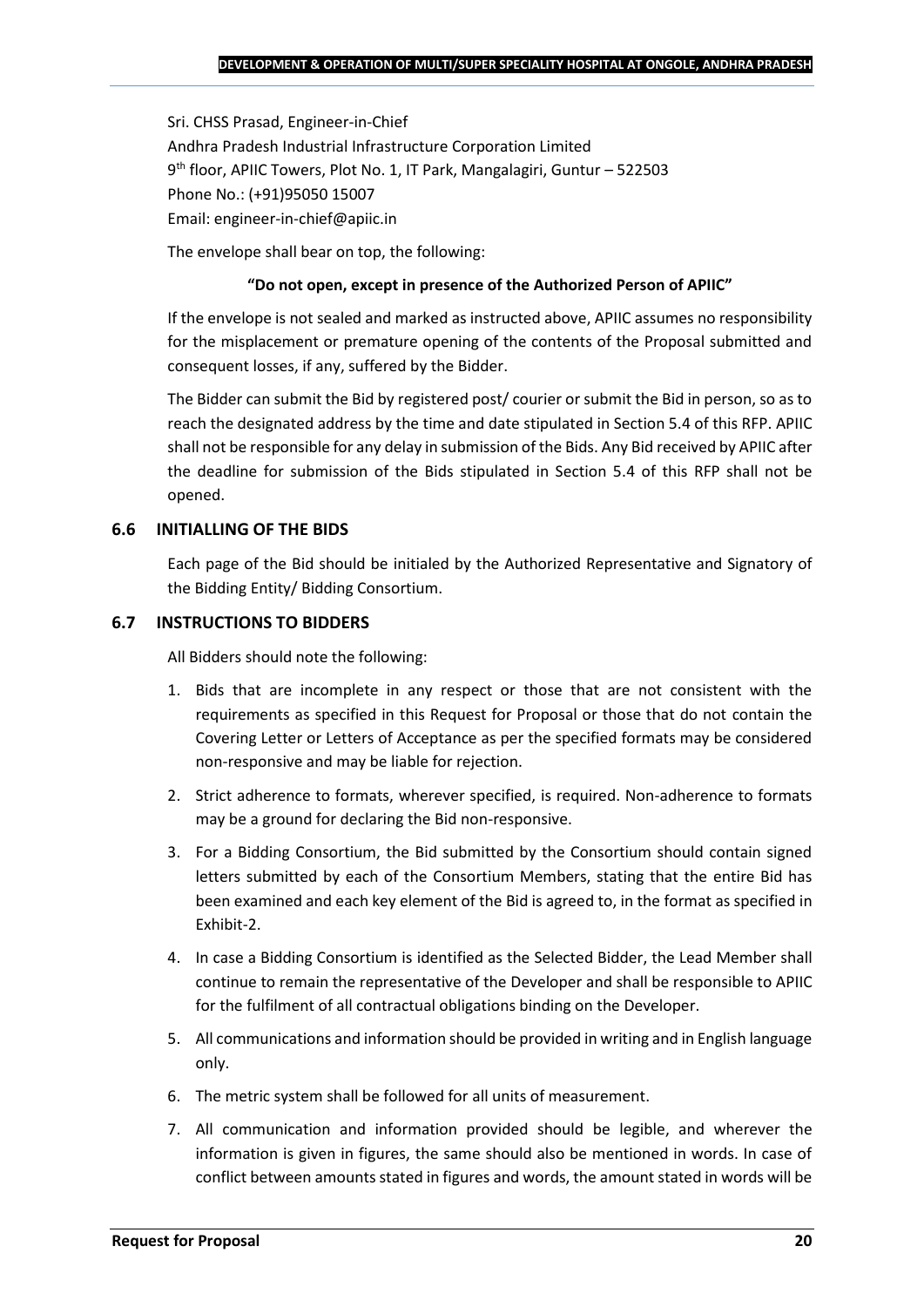taken as correct.

- 8. No change in or supplementary information to a Bid shall be accepted once submitted. However, APIIC reserves the right to seek additional information from the Bidders, if found necessary during the course of evaluation of the Bid. In case of non-submission, incomplete submission or delayed submission of such additional information or clarifications sought by APIIC, the Bid would be evaluated solely on the basis of the available information.
- 9. The Bids shall be evaluated as per the criteria specified in this RFP. However, within the broad framework of the evaluation parameters as stated in the Request for Proposal, APIIC reserves the right to make modifications to the stated evaluation criteria, which would be uniformly applied, to all the Bidders.
- 10. The Bidder should designate one person (**"Authorized Representative and Signatory"**) authorized to represent the Bidder in its dealings with APIIC. The **"Authorized Representative and Signatory"** shall hold the Power of Attorney and be authorized to perform all tasks including but not limited to providing information, responding to enquiries, entering into contractual commitments on behalf of the Bidder etc. The Covering Letter submitted by the Bidder shall be signed by the Authorized Signatory and shall bear the stamp of the entity thereof.
- 11. The Bid (and any additional information requested subsequently) shall also bear the initials of the Authorized Signatory and stamp of the entity thereof on each page of the Bid.
- 12. For a Bidding Consortium, no change in the membership of the consortium, in responsibilities or in equity commitments of any Consortium Member whose strengths are being credited for evaluation, shall be permitted after submission of the Bid.
- 13. The Bidder / Consortium should commit to hold at least 76% (seventy six percent) of the aggregate shareholding of the Developer at least till the fifth anniversary of the Project Completion Date. The equity may be brought down to 51% (fifty one percent) with the prior approval of APIIC. In case of Consortium,
	- (i) The Technical Member would be required to commit to hold a minimum equity stake equal to 26% (twenty six percent) of the aggregate shareholding of the Developer at least till the fifth anniversary of Project Completion Date.
	- (ii) The Financially Significant Consortium Member would be required to commit to hold a minimum equity stake equal to 26% (twenty six percent) of the aggregate shareholding of the Developer, at least till the fifth anniversary of Project Completion Date.
	- (iii) In case the Technical Member is also a Financially Significant Consortium Member, then such member is required to commit to hold a minimum equity stake equal to 26% (twenty six percent) of the aggregate shareholding of the Developer, at least till the fifth anniversary of Project Completion Date.
	- (iv) In any case, notwithstanding the above, the Lead Member, shall not be allowed to change its equity contribution, if it results in its equity holding becoming less than 51%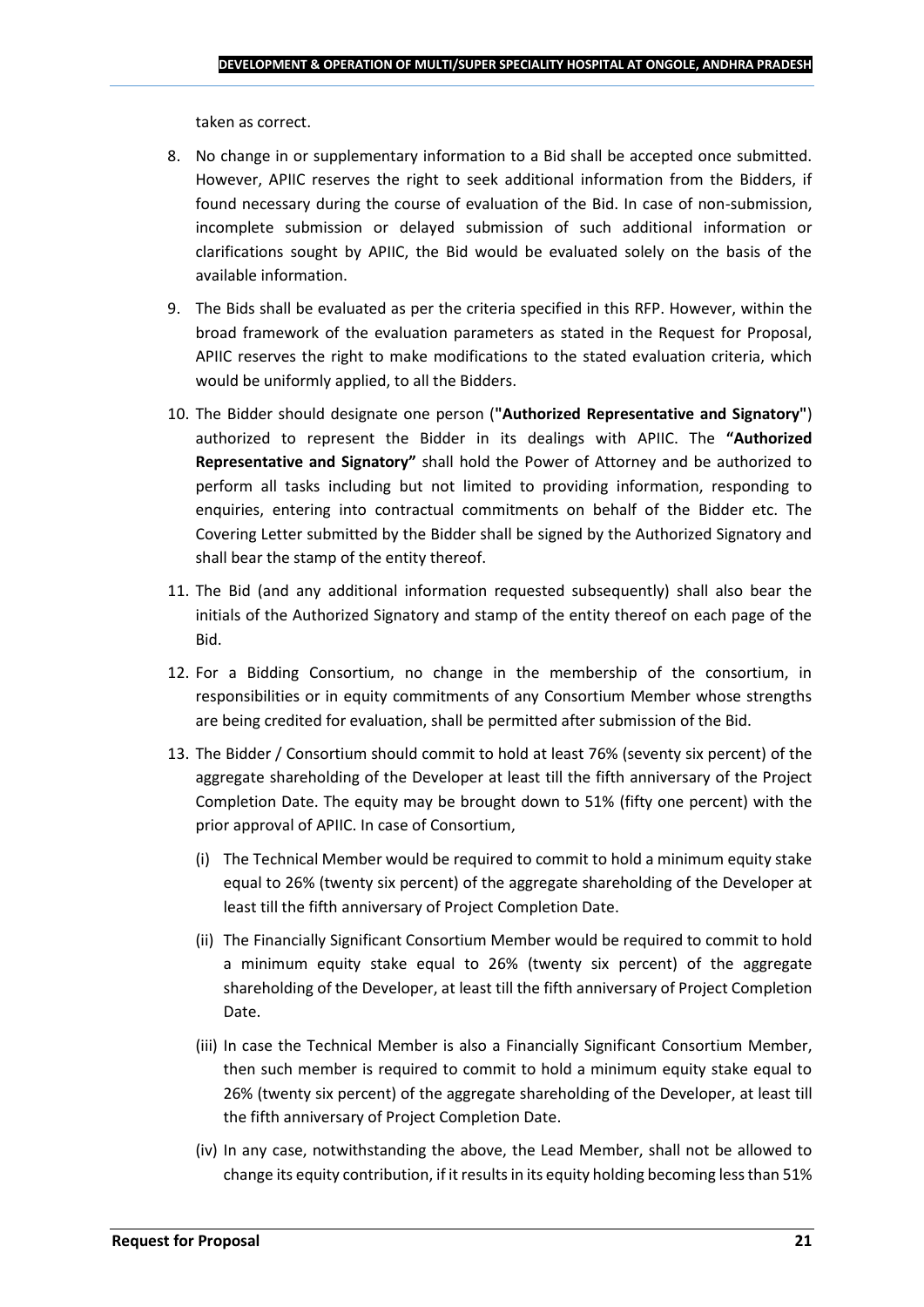(fifty one percent) at any time till the fifth anniversary of Project Completion Date.

- 14. APIIC reserves the right to vet and verify any or all information submitted by the Bidder.
- 15. If any claim made or information provided by the Bidder in the Bid or any information provided by the Bidder in response to any subsequent query by APIIC, is found to be incorrect or is a material misrepresentation of facts, then the Bid will be liable for rejection. Mere clerical errors or bona-fide mistakes may be treated as an exception at the sole discretion of APIIC and if APIIC is adequately satisfied.
- 16. The Selected Bidder would be required to form a Special Purpose Vehicle of the nature of the 'Developer' as was defined in the Section 3.9 of this RFP for the implementation and operations of the project.
- 17. The Bidder shall be responsible for all the costs associated with the preparation of the Bid. APIIC shall not be responsible in any way for such costs, regardless of the conduct or outcome of this process.
- 18. A Bidder shall not have a conflict of interest (the **"Conflict of Interest"**) that affects the bidding process. Any Bidder found to have a Conflict of Interest shall be disqualified. In the event of disqualification, APIIC shall be entitled to forfeit and appropriate the Bid Security or the Performance Security paid by the Selected Bidder, as the case may be, as mutually agreed genuine pre-estimated loss and damage likely to be suffered and incurred by APIIC and not by way of penalty for, inter alia, the time, cost and effort of APIIC, including consideration of such Bidder's proposal (the **"Damages"**), without prejudice to any other right or remedy that may be available to APIIC under the Bidding Documents and/ or the Agreement or otherwise. Without limiting the generality of the above, a Bidder shall be deemed to have a Conflict of Interest affecting the bidding process, if:
	- i. the Bidder, its Consortium Member or Associate (or any constituent thereof) and any other Bidder, its Consortium Member or any Associate thereof (or any constituent thereof) have common controlling shareholders or other ownership interest; provided that this disqualification shall not apply in cases where the direct or indirect shareholding of a Bidder, its Consortium Member or an Associate thereof (or any shareholder thereof having a shareholding of more than 5% (five percent) of the paid up and subscribed share capital of such Bidder, Consortium Member or Associate, as the case may be) in the other Bidder, its Consortium Member or Associate, is less than 5% (five per cent) of the subscribed and paid up equity share capital thereof; provided further that this disqualification shall not apply to any ownership by a bank, insurance company, pension fund or a public financial institution referred to in sub-section (72) of section 2 of the Companies Act, 2013. For the purposes of this Section 6.6.(19), indirect shareholding held through one or more intermediate persons shall be computed as follows: (a) where any intermediary is controlled by a person through management control or otherwise, the entire shareholding held by such controlled intermediary in any other person (the **"Subject Person"**) shall be taken into account for computing the shareholding of such controlling person in the Subject Person; and (b) subject always to sub-section (a) above, where a person does not exercise control over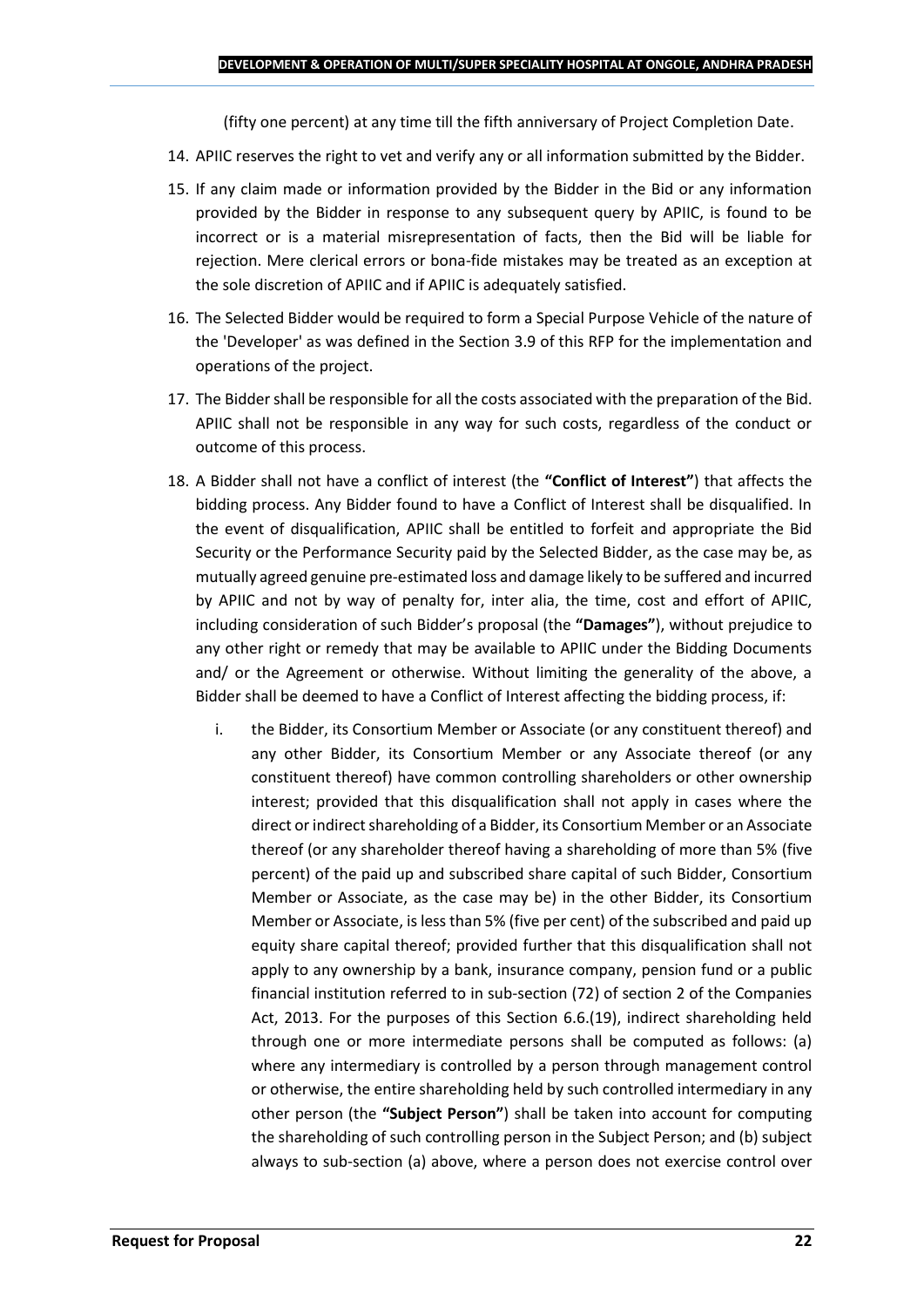an intermediary, which has shareholding in the Subject Person, the computation of indirect shareholding of such person in the Subject Person shall be undertaken on a proportionate basis; provided, however, that no such shareholding shall be reckoned under this sub-section (b) if the shareholding of such person in the intermediary is less than 26% of the subscribed and paid up equity shareholding of such intermediary; or

- ii. a constituent of such Bidder is also a constituent of another Bidder; or
- iii. such Bidder, its Consortium Member or any Associate thereof receives or has received any direct or indirect subsidy, grant, concessional loan or subordinated debt from any other Bidder, its Consortium Member or Associate, or has provided any such subsidy, grant, concessional loan or subordinated debt to any other Bidder, its Consortium Member or any Associate thereof; or
- iv. such Bidder has the same legal representative for purposes of this Bid as any other Bidder; or
- v. such Bidder, or any Associate thereof, has a relationship with another Bidder, or any Associate thereof, directly or through common third party/ parties, that puts either or both of them in a position to have access to each other's information about, or to influence the Bid of either or each other; or
- vi. such Bidder or any Associate thereof has participated as a consultant to APIIC in the preparation of any documents, design or technical specifications of the Project.

For purposes of this RFP, Associate means, in relation to the Bidder, a person who controls, is controlled by, or is under the common control with such Bidder, or is deemed or published as an **"Associate Office"**; or has a formal arrangement such as tie up for client referral or technology sharing, joint venture with the Bidder (the **"Associate"**); provided, however, that if the Bidder has any formal arrangement such as consortium membership in a consortium of advisers/ consultants for a particular assignment/ project, not being this project, with any other person, then such other person shall not be treated to be an Associate of the Bidder solely due to the reason of forming such consortium. As used in this definition, the expression **"control"**  means, with respect to a person which is a company or corporation, the ownership, directly or indirectly, of more than 50% (fifty percent) of the voting shares of such person, and with respect to a person which is not a company or corporation, the power to direct the management and policies of such person by operation of law or by contract.

### **6.8 FRAUD AND CORRUPT PRACTICES**

The Bidders and their respective officers, employees, agents and advisers shall observe the highest standard of ethics during the bidding process and subsequent to the issue of the Letter of Award (LoA) and during the subsistence of the Agreement. Notwithstanding anything to the contrary contained herein, or in the LoA or the Agreement, APIIC may reject a Bid, withdraw the LoA, or terminate the Agreement, as the case may be, without being liable in any manner whatsoever to the Bidder or Selected Bidder, as the case may be, if it determines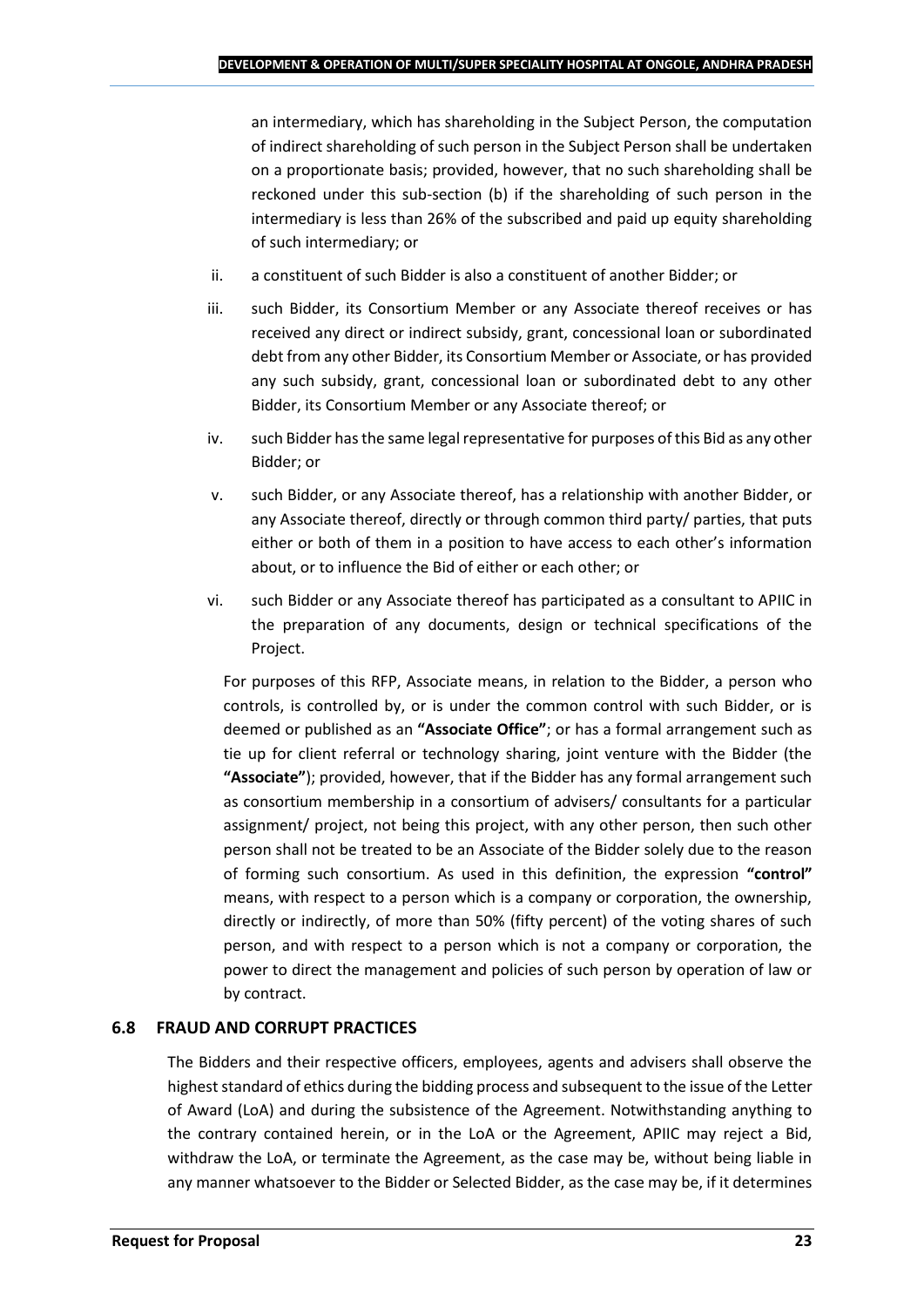that the Bidder or Selected Bidder, as the case may be, has, directly or indirectly or through an agent, engaged in corrupt practice, fraudulent practice, coercive practice, undesirable practice, false statement, misrepresentation, restrictive practice in the bidding process or has violated the terms of the Bid. In such an event, APIIC shall be entitled to cancel the Bid and forfeit and appropriate the Bid Security or the Performance Security paid by the Selected Bidder, as the case may be, as Damages, without prejudice to any other right or remedy that may be available to APIIC under the Bidding Documents and/or the Agreement, or otherwise. In such an event, the Bidder will not be entitled to any compensation whatsoever, or refund of any other amount.

Without prejudice to the rights of APIIC hereinabove and the rights and remedies which APIIC may have under the LoA or the Agreement, or otherwise if a Bidder or Selected Bidder, as the case may be, is found by APIIC to have directly or indirectly or through an agent, engaged or indulged in any corrupt practice, fraudulent practice, coercive practice, undesirable practice or restrictive practice during the bidding process, or after the issue of the LoA or the execution of the Agreement, such Bidder or Selected Bidder, as the case may be, shall not be eligible to participate in any tender or RFP issued by APIIC during a period of 2 (two) years from the date such Bidder or Selected Bidder, as the case may be, is found by APIIC to have directly or indirectly or through an agent, engaged or indulged in any corrupt practice, fraudulent practice, coercive practice, undesirable practice or restrictive practices, as the case may be.

For the purposes of this Section 6.8, the following terms shall have the meaning hereinafter respectively assigned to them:

- (a) **"corrupt practice"** means the offering, giving, receiving, or soliciting, directly or indirectly, of anything of value to influence the actions of any person connected with the bidding process (for avoidance of doubt, offering of employment to or employing or engaging in any manner whatsoever, directly or indirectly, any official of APIIC who is or has been associated in any manner, directly or indirectly, with the bidding process or the LoA or has dealt with matters concerning the Agreement or arising therefrom, before or after the execution thereof, at any time prior to the expiry of one year from the date such official resigns or retires from or otherwise ceases to be in the service of APIIC, shall be deemed to constitute influencing the actions of a person connected with the bidding process);
- (b) **"fraudulent practice"** means a misrepresentation or omission of facts or suppression of facts or disclosure of incomplete facts, to influence the bidding process.
- (c) **"coercive practice"** means impairing or harming, or threatening to impair or harm, directly or indirectly, any person or property to influence any person's participation or action in the bidding process;
- (d) **"undesirable practice"** means (i) establishing contact with any person connected with or employed or engaged by APIIC with the objective of canvassing, lobbying or in any manner influencing or attempting to influence the bidding process; or (ii) having a Conflict of Interest; and
- (e) **"restrictive practice"** means forming a cartel or arriving at any understanding or arrangement among Bidders with the objective of restricting or manipulating a full and fair competition in the bidding process.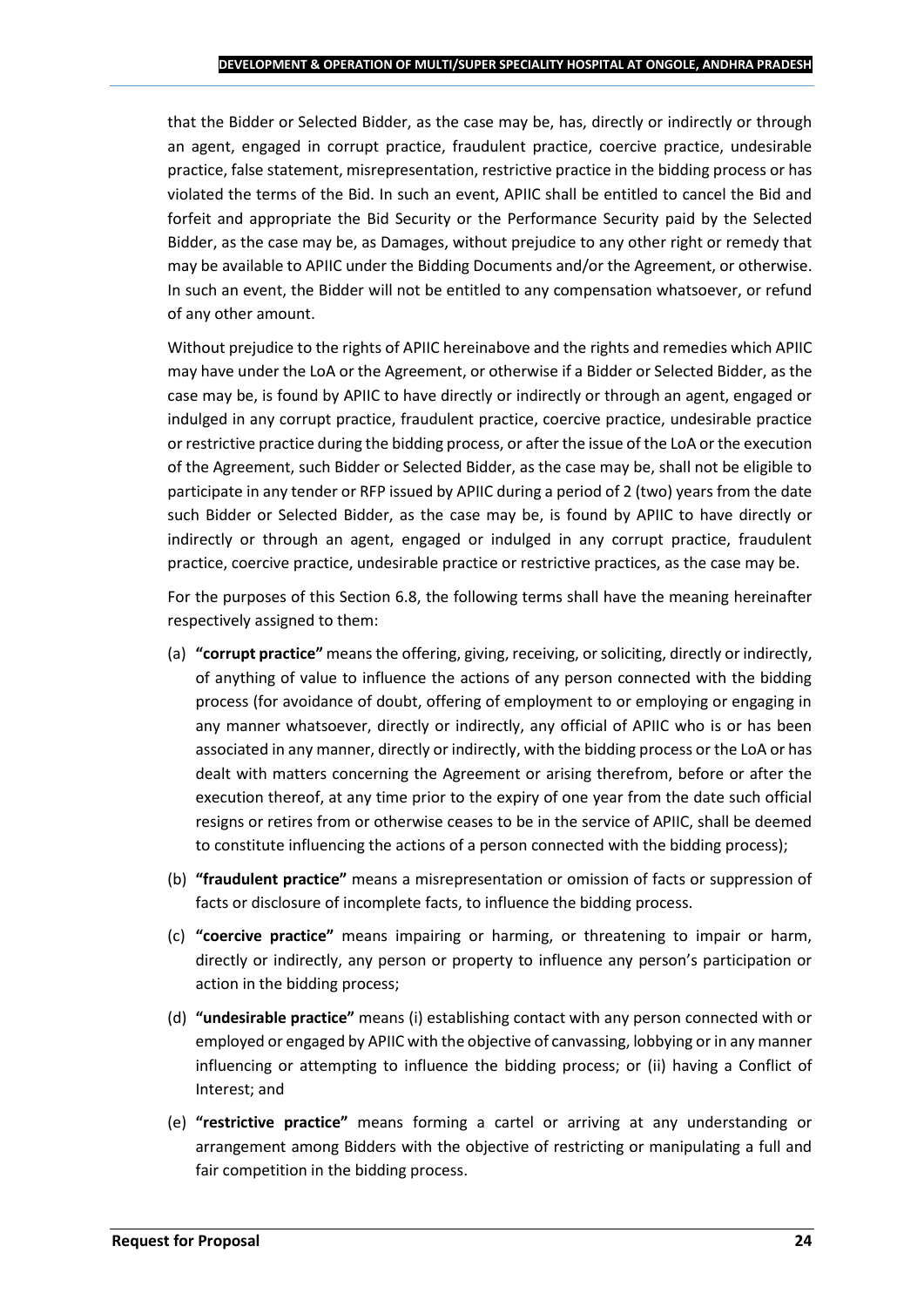#### **6.9 VALIDITY OF TERMS OF THE BID**

Each Bid shall indicate that it is a firm and irrevocable offer and shall remain valid and open for a period of not less than 6 (six) months from the last date for submission of the Bid. Nonadherence to this requirement may be a ground for declaring the Bid as non-responsive. However, APIIC may solicit the Bidder's consent for extension of the period of validity. Requests for additional Information or for extension of validity are procedural and do not indicate qualification of the Bidder in the process. The Bidder agrees to reasonably consider such a request. The request and response shall be in writing. A Bidder accepting APIIC's request for extension of validity shall not be permitted to modify his Bid in any other respect.

#### **6.10 FEES AND DEPOSITS TO BE PAID BY THE BIDDERS**

#### **6.10.1 Bid Processing Fee**

Bidders are requested to pay a non-refundable Bid Processing Fee for an amount specified in the **Annexure-2** of this RFP. This will be paid in the form of a Demand Draft Payable to APIIC and must accompany Cover 1. Bids that are not accompanied by the above bid-processing fee shall be rejected by APIIC as non-responsive.

#### **6.10.2 Bid Security**

Bidders are required to submit a Bid Security for an amount specified in the Annexure-2 of this RFP valid for 6 (six) months from the last date for submission of the Bid and shall accompany Cover 1. The Bid Security shall be in the form of a Bank Guarantee from any Scheduled Bank. In case of Foreign Bidders, the Bank Guarantee shall have to be from the corresponding local branch of the Foreign Bank. The form of the Bank Guarantee shall be as per the Format indicated in Exhibit-3.

Bids, which are not accompanied by the above bid security, shall be rejected by APIIC as nonresponsive. APIIC shall reserve the right to forfeit the Bid Security (by invoking the Bank Guarantee) under the following circumstances:

- a) If the Bidder engages in a corrupt practice, fraudulent practice, coercive practice, undesirable practice or restrictive practice as specified in Section 6.8 of this RFP;
- b) If the Bidder withdraws the bid at any time during the stipulated period of Bid validity as per Section 6.9 of this RFP (or as may be extended)
- c) If the Bidder, for the period of Bid validity: (i) In APIIC's opinion, commits a material breach of any of the terms and/or conditions contained in the RFP and/or subsequent communication from APIIC in this regard and/or (ii) Fails or refuses to execute the Letter of Award (in the event of the award of the Project to it) and/or (iii) Fails or refuses to pay the Performance Security within the stipulated time and/or (iv) Fails or refuses to sign the Agreement.

The Bid Security of the unsuccessful Bidders can cease to be in force after 30 (thirty) days following the announcement of award of the Project to the Selected Bidder and the issuance of the Letter of Award.

The Bid Security of the Selected Bidder shall be returned on issuance of Letter of Award as specified in the Annexure-2 of this RFP.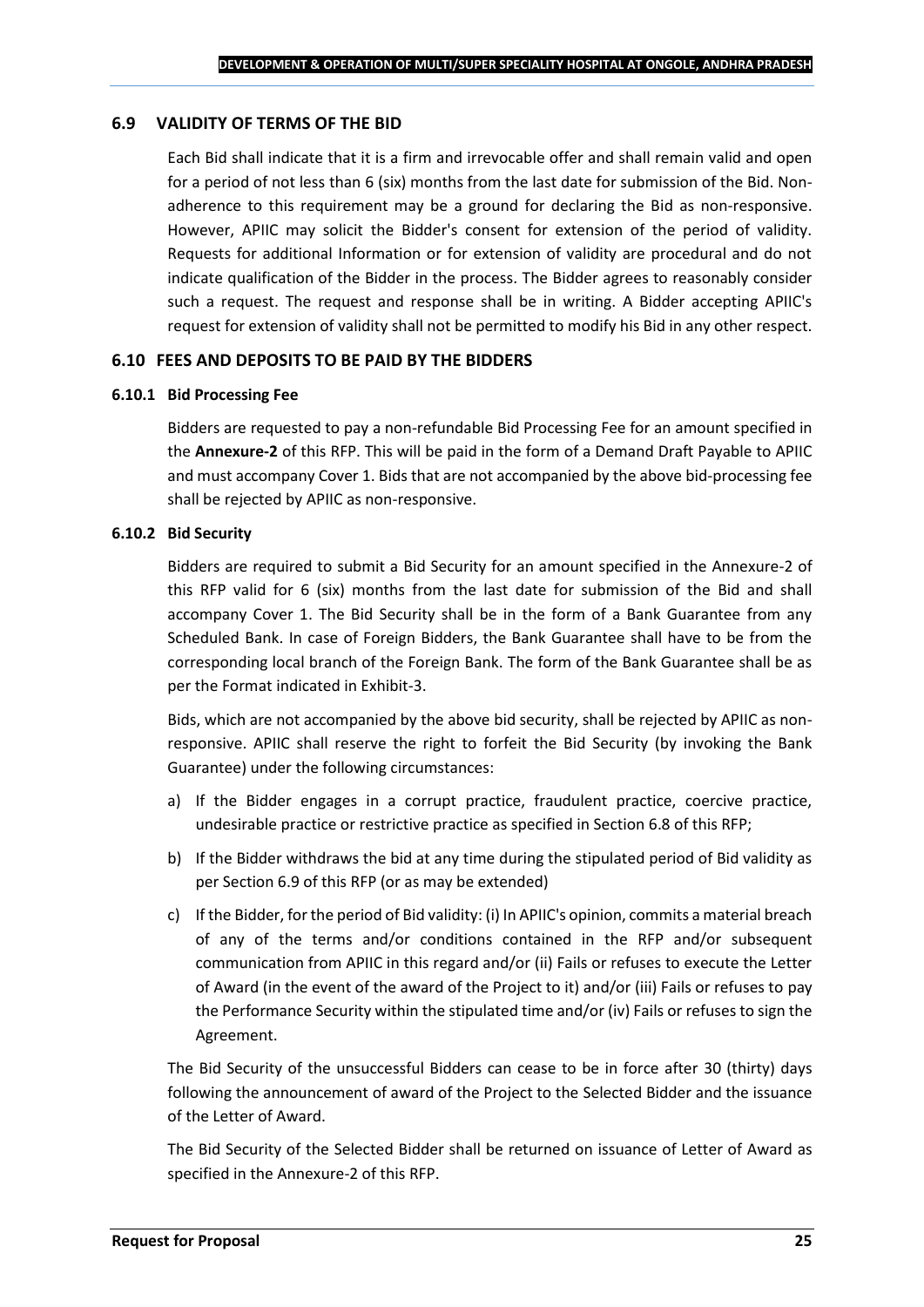### <span id="page-25-0"></span>**7. COVER: TECHNICAL PROPOSAL EVALUATION**

### **7.1 THE OBJECTIVE OF THE TECHNICAL EVALUATION**

The objective of the Technical evaluation is to check whether the Bidder:

- Committed at least ₹100 crore investment in the proposed hospital in its Proposal
- Committed to operationalize at least 100 beds in the proposed hospital in its Proposal
- Has proposed at least 2 specialty/super-specialty treatment in the proposed hospital.
- Has proposed at least 40% equity contribution in the financing of the proposed project
- If any Bidder fails to satisfy even one of the above-mentioned criteria, then it shall be disqualified. All the Bidders who shall meet the above stated criteria shall be shortlisted for scoring to identify the Selected Bidder

### **7.2 ELIGIBILITY CRITERIA**

### **7.2.1 Entities Eligible to bid for the project**

The following entities would be eligible to bid for the project either individually or as a Consortium.

- Individuals
- Proprietorship Firm
- Partnership Firm
- Private Limited Company
- Public Limited Company
- Not for Profit organizations
- Trusts
- Joint Venture
- **Consortium**

However, the conditions prescribed in this RFP apply to the Bidding Entity or the Bidding Consortium.

### **7.3 TECHNICAL PROPOSAL: INFORMATION FORMATS**

### **7.3.1 INFORMATION TO BE SUBMITTED WITH THE BID:**

- (i) Bid Processing Fee for an amount specified in the Annexure-2 of this RFP;
- (ii) Covering Letter as per the format given in Exhibit-1;
- (iii) For a Bidding Consortium, Letter of Acceptance from Consortium members as per format given in Exhibit-2;
- (iv) Bid security as per the format given in Exhibit-3;
- (v) Description of the Bidder as per the format given in Exhibit-4;
- (vi) Memorandum of Understanding incorporating the Principles listed in Exhibit-5;
- (vii) Information submission as per format given in Exhibit-6.
- (viii) Performance Security as given in Exhibit-7

### **7.3.2 BUSINESS PROPOSAL: EVALUATION CRITERIA**

The objective of the Business Proposal is to ascertain the profile of the Bidder and to assess the plan of the Bidder for execution of proposed project which can be evaluated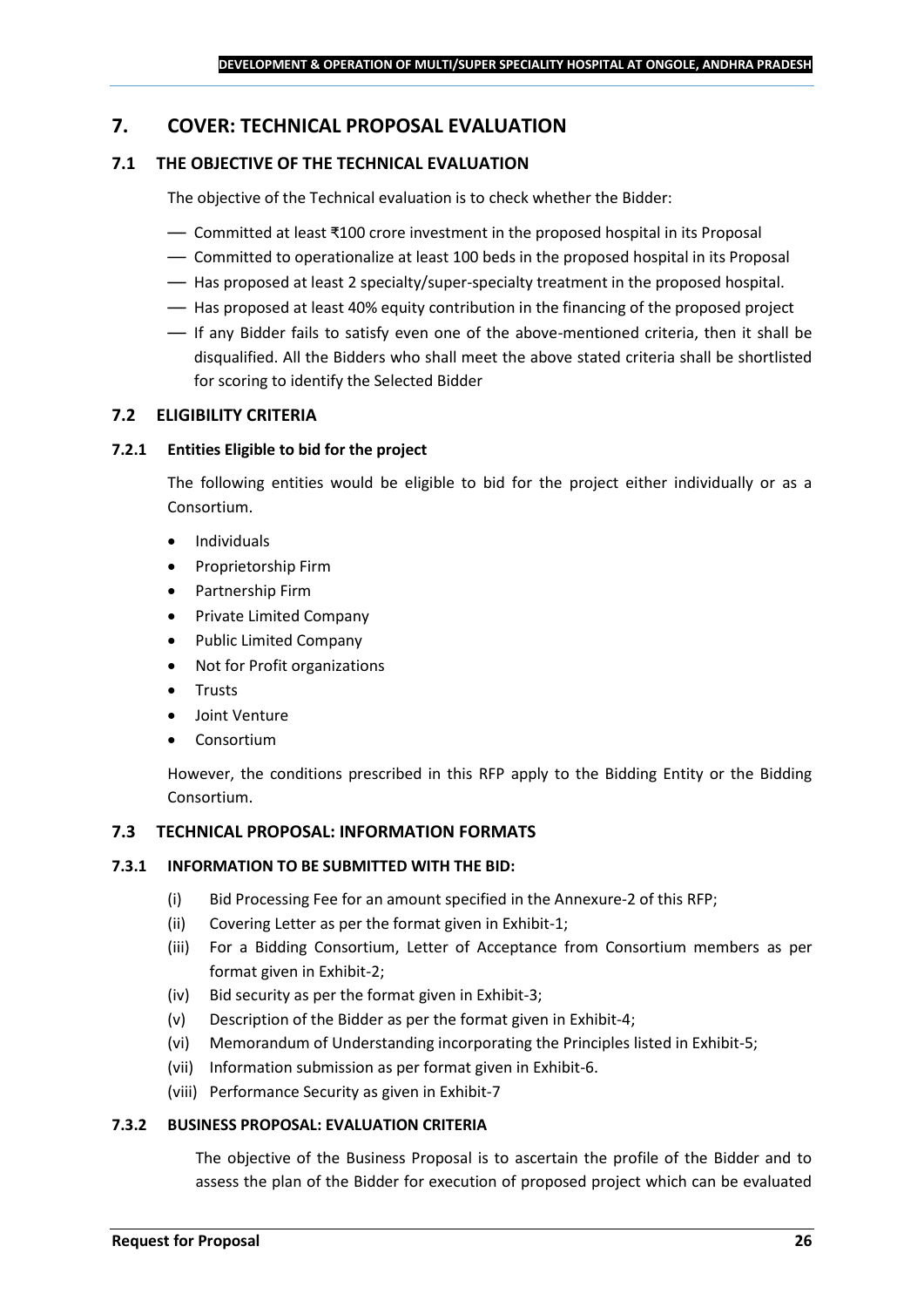on the basis of the criteria outlined in Section 5.3 of this RFP.

#### **7.4 EVALUATION PROCESS**

In evaluating the Business Proposal, APIIC reserves the right to seek clarifications from the Bidders. The Bidders shall be required to furnish such clarifications.

Further to the evaluation, if in APIIC's opinion, the Business Proposal is materially deficient or inconsistent in any aspect; the Bid shall be declared Non-Responsive and shall not be considered for further evaluation.

Only the Qualified Bidders shall be considered for evaluation of the Financial Proposals.

### **7.5 BUSINESS PROPOSAL: INFORMATION FORMATS**

The information requirements for submission of the Business Proposal are detailed in Exhibit-6.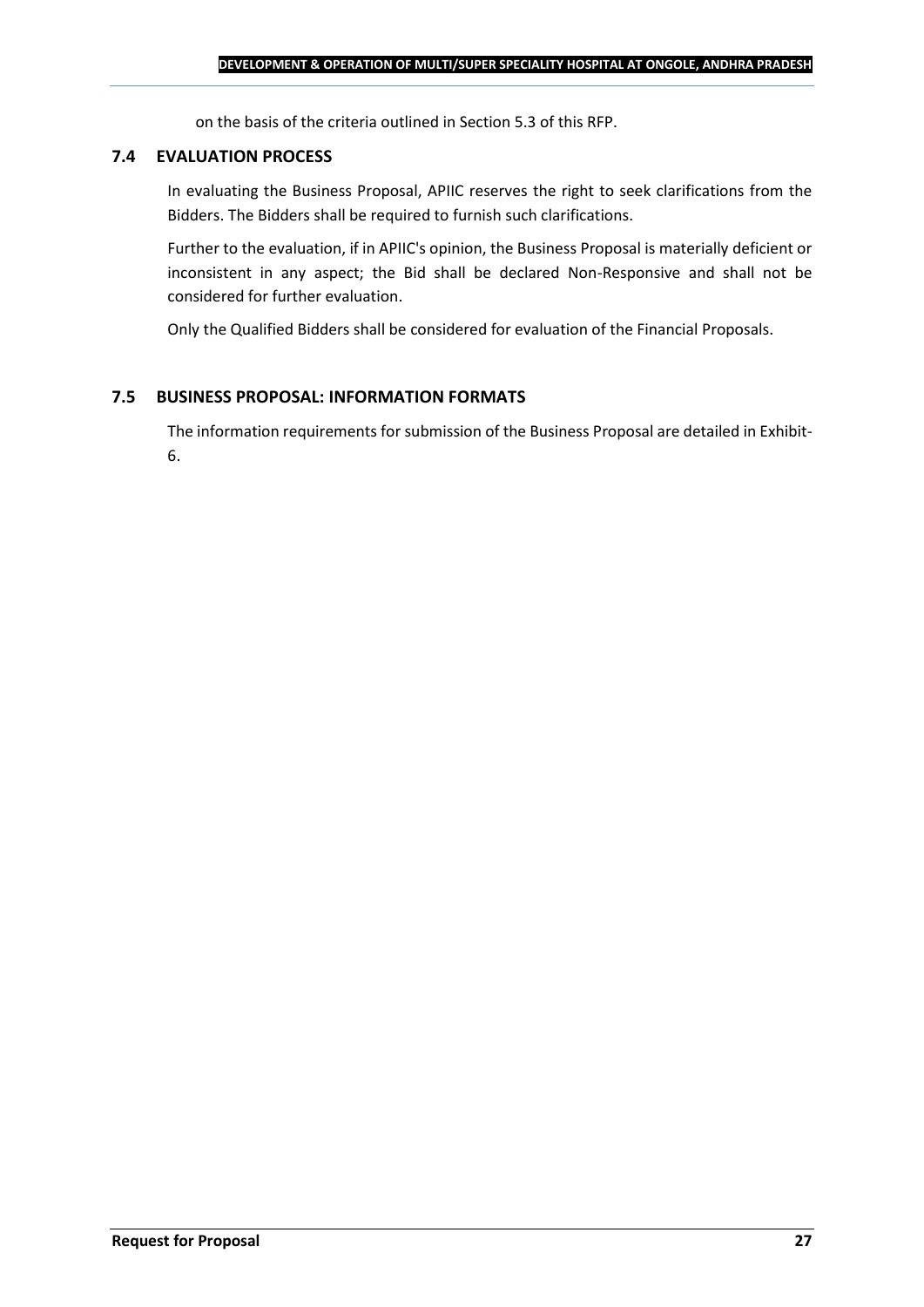### <span id="page-27-0"></span>**8. EXHIBIT-1: FORMAT OF THE COVERING LETTER**

*(The covering letter is to be submitted by the Bidding entity or the Lead Member of a Bidding Consortium, along with the Cover 1 of the Bid)*

Date:

Place:

**To,**

The Vice Chairman & Managing Director Andhra Pradesh Industrial Infrastructure Corporation Limited 11<sup>th</sup> floor, APIIC Towers, Plot No. 1, IT Park, Mangalagiri, Guntur Andhra Pradesh - 522503

Dear Sir,

### **Sub: Bid for Development & Operation of Multi/Super Specialty Hospital at Ongole, Andhra Pradesh**

Please find enclosed, our Bid for Development & Operation of Multi/Super Specialty Hospital at Ongole, Andhra Pradesh in response to the Request for Proposal (RFP) dated issued by Andhra Pradesh Industrial Infrastructure Corporation Limited (APIIC).

We hereby confirm the following:

1. The Bid is being submitted by **the intervalle in the Sidding entity**) who is the Bidder in accordance with the conditions stipulated in the RFP.

The Bid is being submitted by **the inclusive in the Solution Contract Contract Contract Contract Contract Contract Contract Contract Contract Contract Contract Contract Contract Contract Contract Contract Contract Contract** the Lead Member of the Bidding Consortium comprising *(mention the names of the entities who are the Consortium Members)*, in accordance with the conditions stipulated in the RFP. Our Bid includes the Letter(s) of Acceptance in the format specified in the RFP.

- 2. We have examined in detail and have understood its content and the terms and conditions stipulated in the RFP issued by APIIC and in any subsequent communication sent by APIIC. We agree and undertake to abide by all these terms and conditions. Our Bid is consistent with all the requirements of submission as stated in the RFP or in any of the subsequent communications from APIIC.
- 3. The information submitted in our Bid is complete, is strictly as per the requirements as stipulated in the RFP and is correct to the best of our knowledge and understanding. We

*Please strike out whichever is not applicable*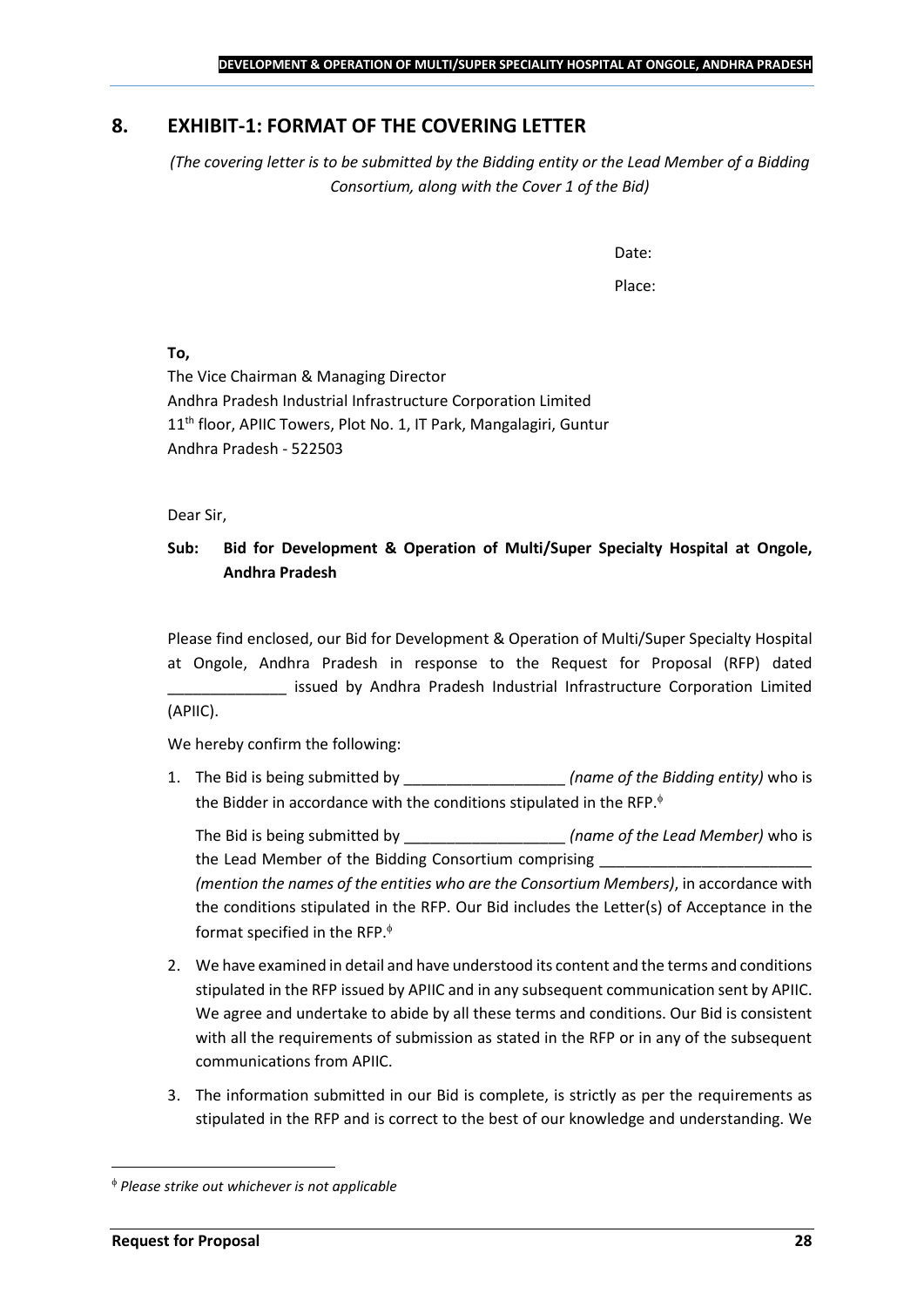would be solely responsible for any errors or omissions in our Bid.

4. The Bidding Company satisfies the legal requirements and meets all the eligibility criteria laid down in the RFP.  $\phi$ 

The Bidding Consortium of which we are the Lead Member satisfies the legal requirements and meets all the eligibility criteria laid down in the RFP.

5. We as the Bidding Company/ Lead Member<sup> $\phi$ </sup>, designate Mr./ Ms.  $\frac{1}{\sqrt{1-\frac{1}{2}}\sqrt{1-\frac{1}{2}}\sqrt{1-\frac{1}{2}}\sqrt{1-\frac{1}{2}}\sqrt{1-\frac{1}{2}}\sqrt{1-\frac{1}{2}}\sqrt{1-\frac{1}{2}}\sqrt{1-\frac{1}{2}}\sqrt{1-\frac{1}{2}}\sqrt{1-\frac{1}{2}}\sqrt{1-\frac{1}{2}}\sqrt{1-\frac{1}{2}}\sqrt{1-\frac{1}{2}}\sqrt{1$ *(mention name, designation, contact address, phone no., fax no., etc.)*, as our Authorized Representative and Signatory who is authorized to perform all tasks including, but not limited to providing information, responding to enquiries, entering into contractual commitments etc. on behalf of the us in respect of the Project.

For and on behalf of : Signature : the state of the state of the state of the state of the state of the state of the state of the state of the state of the state of the state of the state of the state of the state of the state of the state of th

(Authorized Representative and Signatory of the Bidding Entity or Lead Member of the Bidding Consortium)

Name of the Person : Designation : Company Seal :

*Note: Power of Attorney authorizing the Representative is to be attached.*

*Please strike out whichever is not applicable*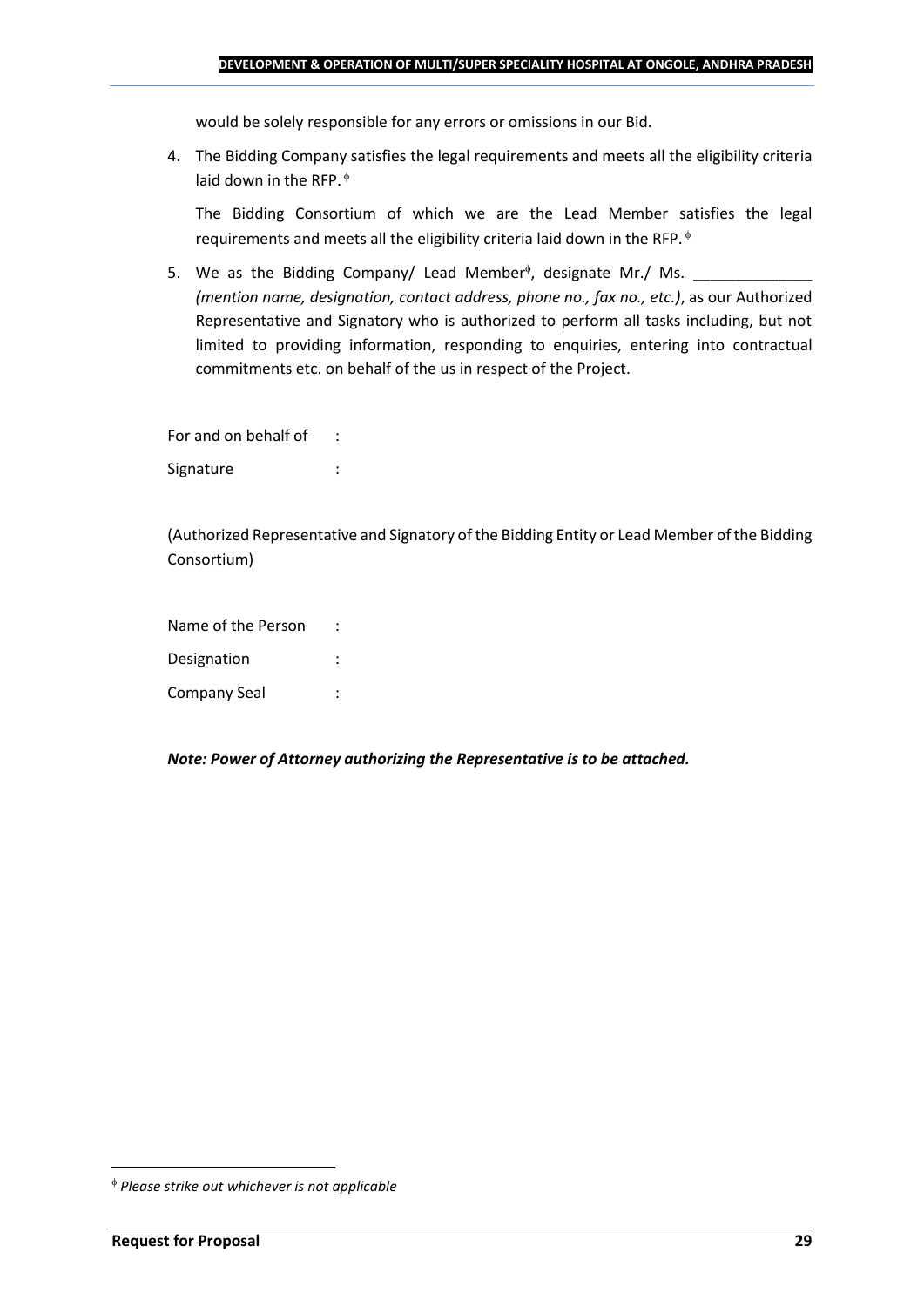#### **Format for Power of Attorney for Authorized Representative**

*(To be executed by the Bidding Entity or by all members in case of Consortium)*

Know all men by these presents, We, the state of the firm and address of the registered office) do hereby irrevocably constitute, nominate, appoint and authorise Mr. / Ms (Name), son/daughter/wife of \_\_\_\_\_\_\_\_\_\_\_\_\_\_\_\_\_\_\_\_\_\_\_\_ and presently residing at who is [presently employed with us/ the Lead Member of our Consortium and holding the position of  $\Box$  . The position of  $\Box$  as our true and lawful attorney (hereinafter referred to as the "Attorney") to do in our name and on our behalf, all such acts, deeds and things as are necessary or required in connection with or incidental to submission of our Bid for the Development & Operation of Multi/Super Specialty Hospital at Ongole, Andhra Pradesh proposed by Andhra Pradesh Industrial Infrastructure Corporation Limited (APIIC) (the "Authority") including but not limited to signing and submission of all applications, Bids and other documents and writings, participate in Bidders' and other conferences and providing information / responses to the Authority, representing us in all matters before the Authority, signing and execution of all contracts/agreements and undertakings consequent to acceptance of our Bid, and generally dealing with the Authority in all matters in connection with or relating to or arising out of our Bid for the said Project and/or upon award thereof to us and/or till the entering into the Agreement with the Authority.

AND we hereby agree to ratify and confirm and do hereby ratify and confirm all acts, deeds and things lawfully done or caused to be done by our said Attorney pursuant to and in exercise of the powers conferred by this Power of Attorney and that all acts, deeds and things done by our said Attorney in exercise of the powers hereby conferred shall and shall always be deemed to have been done by us.

| IN WITNESS WHEREOF WE,                  |        | THE ABOVE NAMED PRINCIPAL HAVE |  |
|-----------------------------------------|--------|--------------------------------|--|
| EXECUTED THIS POWER OF ATTORNEY ON THIS | DAY OF | $20**$                         |  |

For  $\qquad$ 

(Signature)

(Name, Title and Address)

Witnesses:

(Signature)

(Name, Title and Address of the Attorney)

Accepted **[Notarised] Accepted** *Maximum Maximum Maximum Maximum Maximum <i>Maximum Maximum Maximum <i>Maximum Maximum Maximum <i>Maximum Maximum Maximum <i>Maximum Maximum*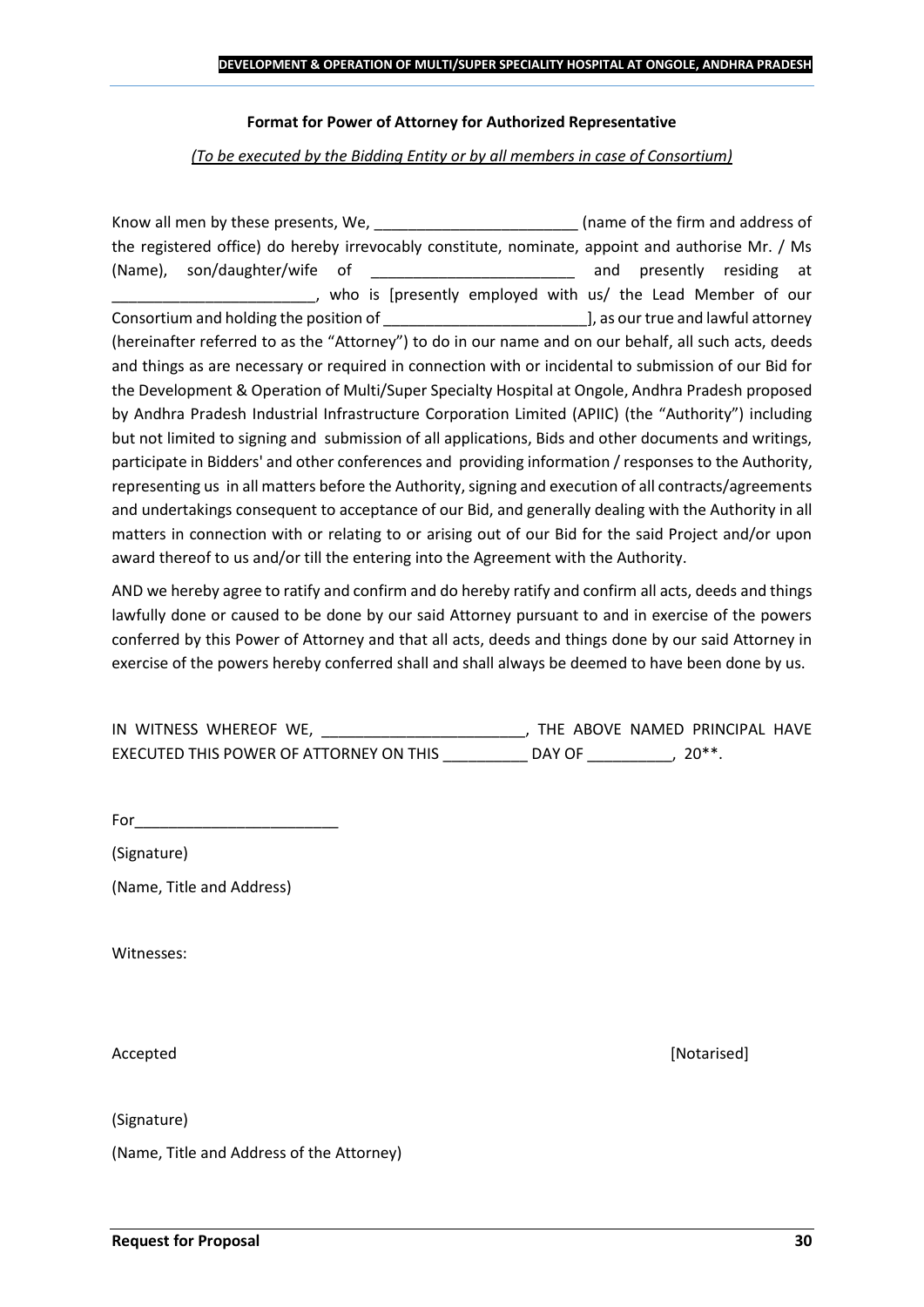#### *Notes:*

*The mode of execution of the Power of Attorney should be in accordance with the procedure, if any, laid down by the applicable law and the charter documents of the executant(s) and when it is so required, the same should be under common seal affixed in accordance with the required procedure*.

*Also, wherever required, the Bidder should submit for verification the extract of the charter documents and documents such as a resolution/power of attorney in favour of the person executing this Power of Attorney for the delegation of power hereunder on behalf of the Bidder.* 

For a Power of Attorney executed and issued overseas, the document will also have to be legalised by the *Indian Embassy and notarised in the jurisdiction where the Power of Attorney is being issued.*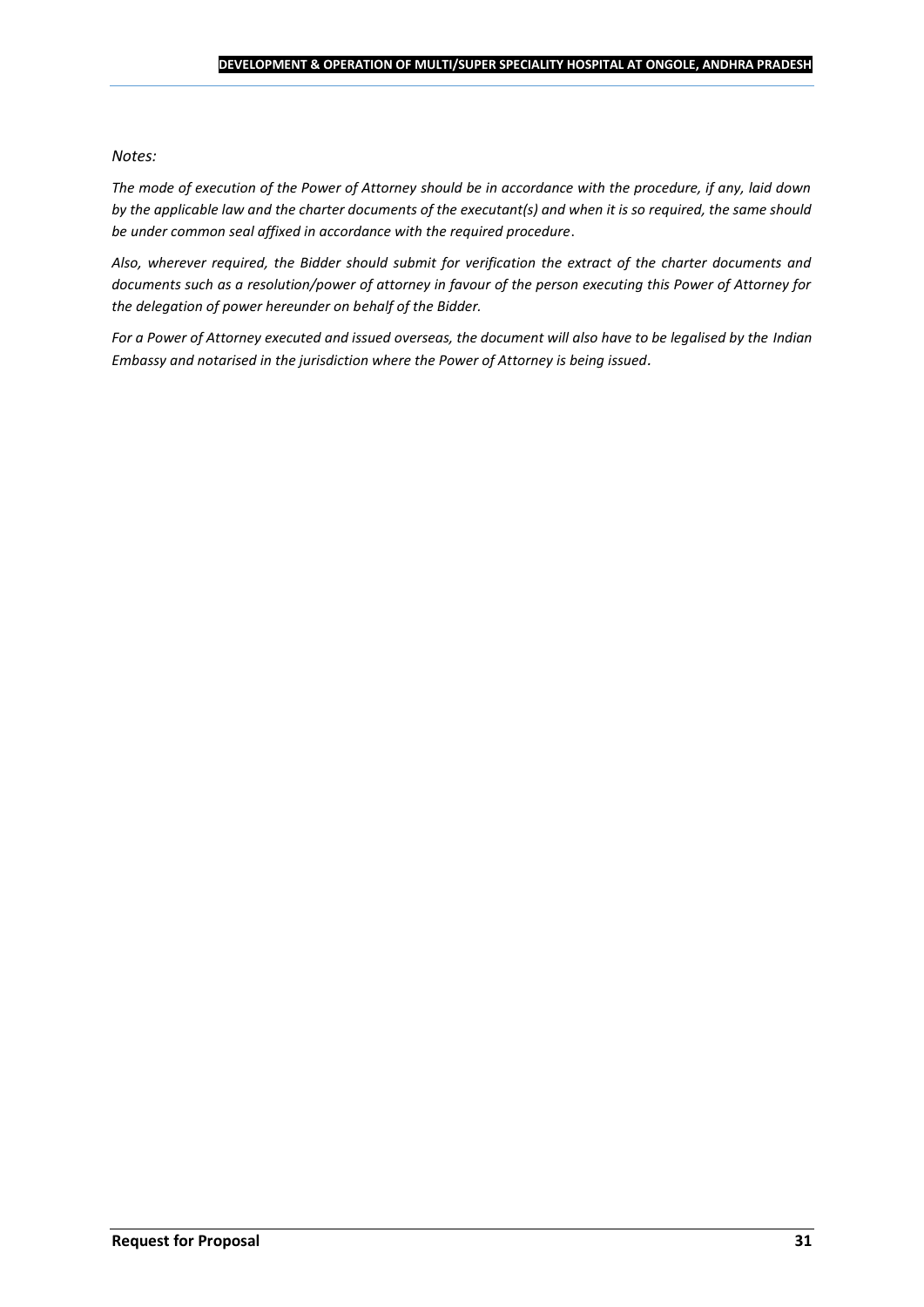### **Format for Power of Attorney for Lead Member of Consortium**

*(To be executed by all members in case of Consortium)*

Whereas Andhra Pradesh Industrial Infrastructure Corporation Limited (APIIC) ("the Authority") has invited Bids for the Development & Operation of Multi/Super Specialty Hospital at Ongole, Andhra Pradesh ("the Project").

Whereas, \_\_\_\_\_\_\_\_\_\_\_\_, \_\_\_\_\_\_\_\_\_\_\_, and \_\_\_\_\_\_\_\_\_\_\_\_ (collectively the "Consortium") being Members of the Consortium are interested in bidding for the Project in accordance with the terms and conditions of the Request for Proposal and other connected documents in respect of the Project, and

Whereas, it is necessary for the Members of the Consortium to designate one of them as the Lead Member with all necessary power and authority to do for and on behalf of the Consortium, all acts, deeds and things as may be necessary in connection with the Consortium's Bid for the Project and its execution.

### NOW THEREFORE KNOW ALL MEN BY THESE PRESENTS

We, \_\_\_\_\_\_\_\_\_\_\_\_\_ having our registered office at \_\_\_\_\_\_\_\_\_\_\_\_\_, M/s. \_\_\_\_\_\_\_\_\_\_\_, having our registered office at \_\_\_\_\_\_\_\_\_\_\_, and M/s. \_\_\_\_\_\_\_\_\_\_\_, having our registered office at \_\_\_\_\_\_\_\_\_\_\_\_, [the respective names and addresses of the registered office] (hereinafter collectively referred to as the "Principals") do hereby irrevocably designate, nominate, constitute, appoint and authorise M/s \_\_\_\_\_\_\_\_\_\_\_, having its registered office at \_\_\_\_\_\_\_\_\_\_\_, being one of the Members of the Consortium, as the Lead Member and true and lawful attorney of the Consortium (hereinafter referred to as the "Attorney") and hereby irrevocably authorise the Attorney (with power to sub-delegate) to conduct all business for and on behalf of the Consortium and any one of us during the bidding process and, in the event the Consortium is awarded the Right/ Contract, during the execution of the Project, and in this regard, to do on our behalf and on behalf of the Consortium, all or any of such acts, deeds or things as are necessary or required or incidental to the submission of its Bid for the Project, including but not limited to signing and submission of all applications, Bids and other documents and writings, participate in Bidders' and other conferences, respond to queries, submit information/ documents, sign and execute contracts/agreements and undertakings consequent to acceptance of the Bid of the Consortium and generally to represent the Consortium in all its dealings with the Authority, and/ or any other Government Agency or any person, in all matters in connection with or relating to or arising out of the Consortium's Bid for the Project and/ or upon award thereof till the Agreement is entered into with the Authority.

AND hereby agree to ratify and confirm and do hereby ratify and confirm all acts, deeds and things lawfully done or caused to be done by our said Attorney pursuant to and in exercise of the powers conferred by this Power of Attorney and that all acts, deeds and things done by our said Attorney in exercise of the powers hereby conferred shall and shall always be deemed to have been done by us/ Consortium.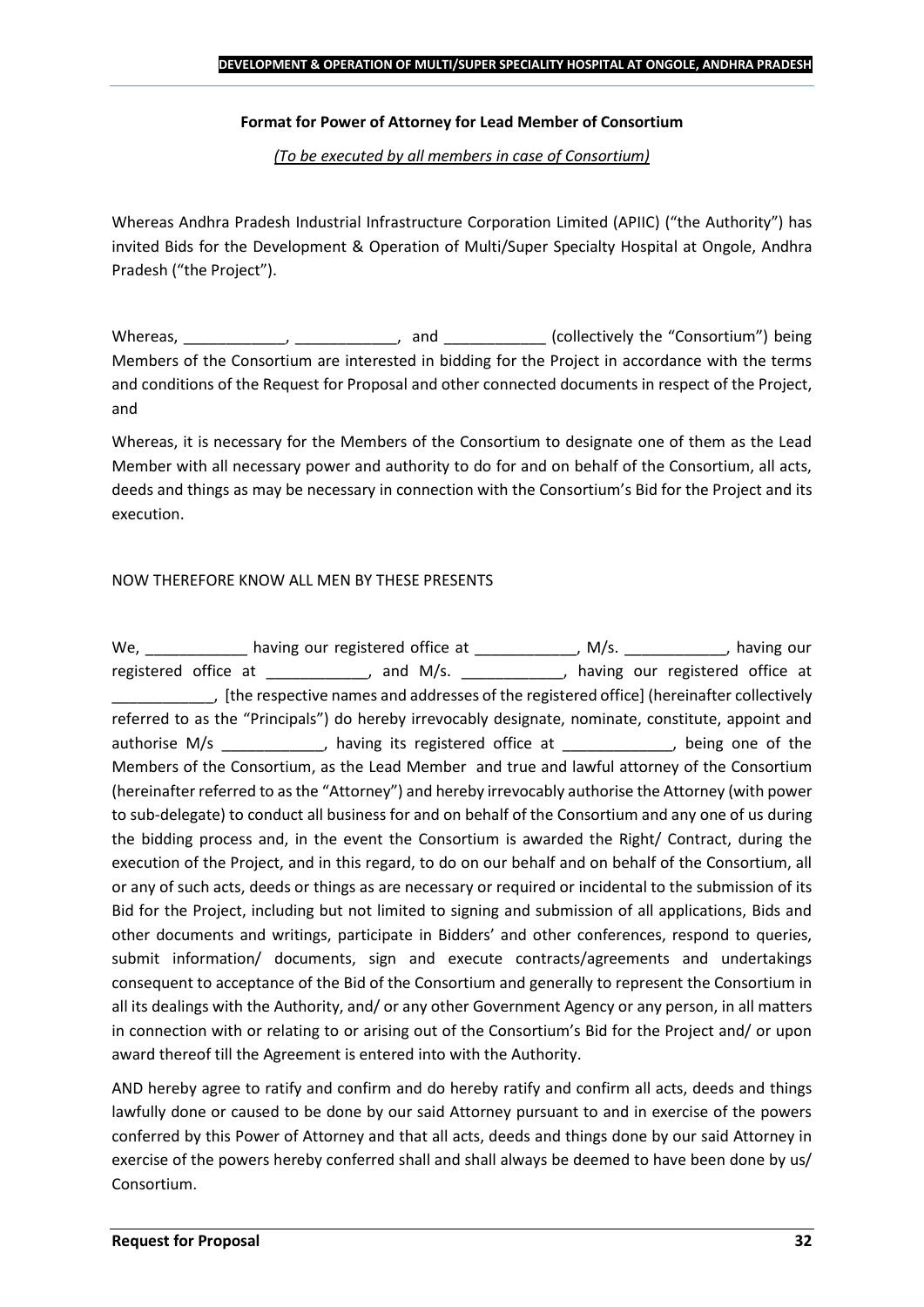IN WITNESS WHEREOF WE THE PRINCIPALS ABOVE NAMED HAVE EXECUTED THIS POWER OF ATTORNEY ON THIS \_\_\_\_\_\_\_\_ DAY OF \_\_\_\_\_\_\_ 20\*\*.

For \_\_\_\_\_\_\_\_\_\_\_\_ (Name & Title)

For  $(Name & Title)$ 

Witnesses:

1

2

### (Executants)

(To be executed by all the Members of the Consortium)

#### *Notes:*

*The mode of execution of the Power of Attorney should be in accordance with the procedure, if any, laid down by the applicable law and the charter documents of the executant(s) and when it is so required, the same should be under common seal affixed in accordance with the required procedure*.

*Also, wherever required, the Bidder should submit for verification the extract of the charter documents and documents such as a resolution/ power of attorney in favour of the person executing this Power of Attorney for the delegation of power hereunder on behalf of the Bidder.* 

*For a Power of Attorney executed and issued overseas, the document will also have to be legalised by the Indian Embassy and notarised in the jurisdiction where the Power of Attorney is being issued. However, the Power of Attorney provided by Bidders from countries that have signed the Hague Legislation Convention 1961 are not required to be legalised by the Indian Embassy if it carries a conforming Appostille certificate.*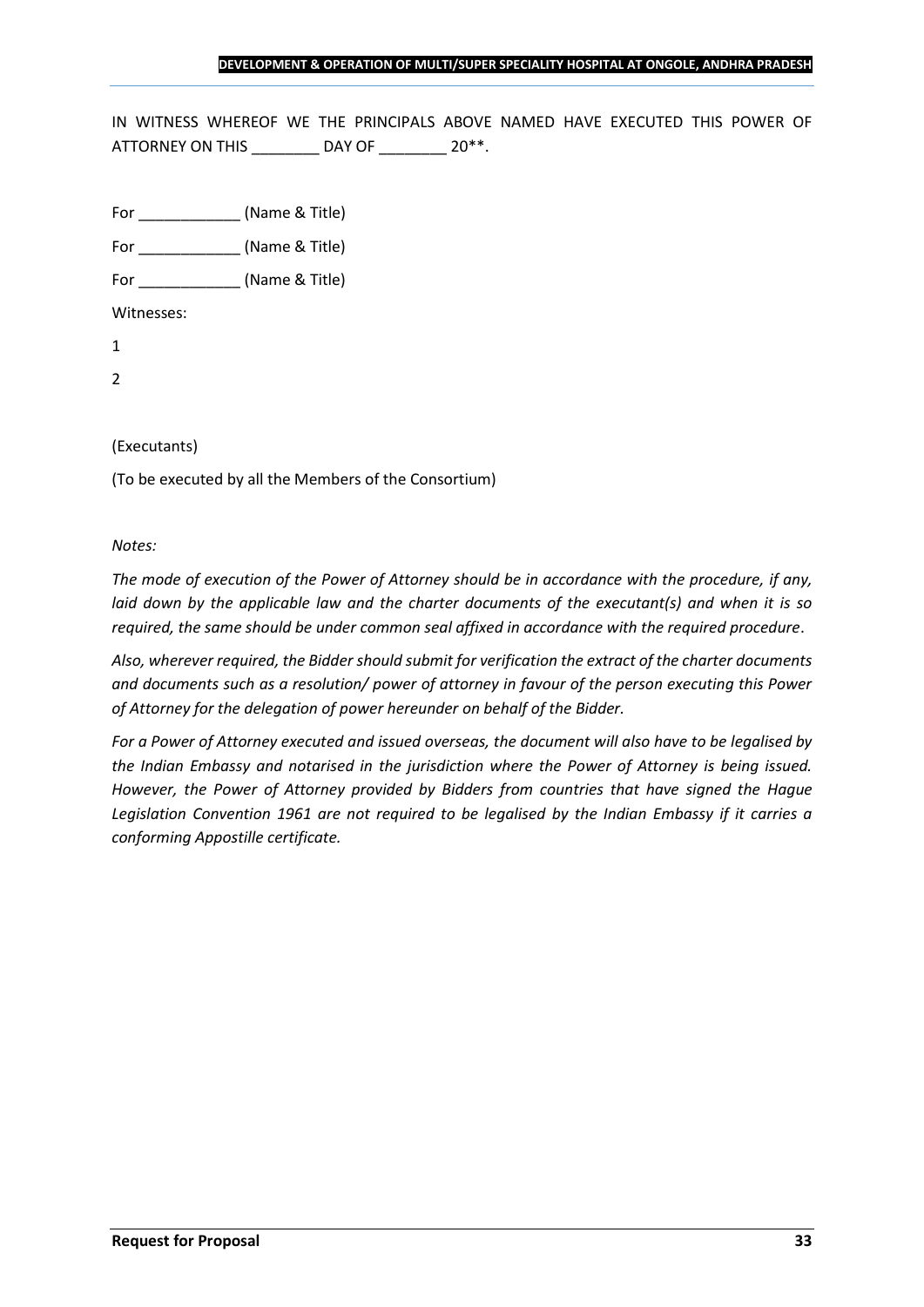# <span id="page-33-0"></span>**9. EXHIBIT-2: FORMAT OF LETTER OF ACCEPTANCE (IN CASE OF A BIDDING CONSORITUM)**

*(The Letter of Acceptance is to be submitted by each Consortium Member of the Bidding Consortium)*

Date:

Place:

**To,**

Vice Chairman & Managing Director Andhra Pradesh Industrial Infrastructure Corporation Limited APIIC Towers, Plot No. 1, IT Park, Mangalagiri, Guntur - 522503 Andhra Pradesh

Dear Sir,

### **Sub: Bid for Development and Operation of Multi/Super Specialty Hospital at Ongole, Andhra Pradesh**

This has reference to the Bid being submitted by *(mention the name of the Lead Member of the Bidding Consortium)*, as Lead Member of the Bidding Consortium comprising *(mention name of the Consortium Members)* for Development and Operation of Multi/Super Specialty Hospital at Ongole, Andhra Pradesh in response to the Request for Proposal (RFP) dated

issued by Andhra Pradesh Industrial Infrastructure Corporation Limited (APIIC).

We hereby confirm the following:

- 1. We \_\_\_\_\_\_\_\_\_\_\_\_\_\_\_\_\_\_\_\_\_\_\_\_\_\_\_\_\_\_\_\_\_\_ *(name of the Consortium Member furnishing the Letter of Acceptance)*, have examined in detail and have understood and satisfied ourselves regarding the contents including in respect of the following:
	- The RFP issued by APIIC;
	- All subsequent communications between APIIC and the Bidder, represented by \_\_\_\_\_\_\_\_\_\_\_\_\_ *(Mention name of the Lead Member)*.
	- The MoU signed between/ among \_\_\_\_\_\_\_\_\_\_\_\_\_\_\_\_\_\_\_\_\_\_\_\_\_\_ *(names of the Consortium Members)*, as members of the Bidding Consortium; and
	- The Bid being submitted by \_\_\_\_\_\_\_\_\_\_\_\_\_\_\_\_\_\_\_\_\_\_\_\_\_\_\_\_\_\_\_\_ *(name of the Lead Member)*
- 2. We have satisfied ourselves regarding our role (as specified in the Bid) in the Project. If the Bidding Consortium is awarded the Project, we shall perform our role as outlined in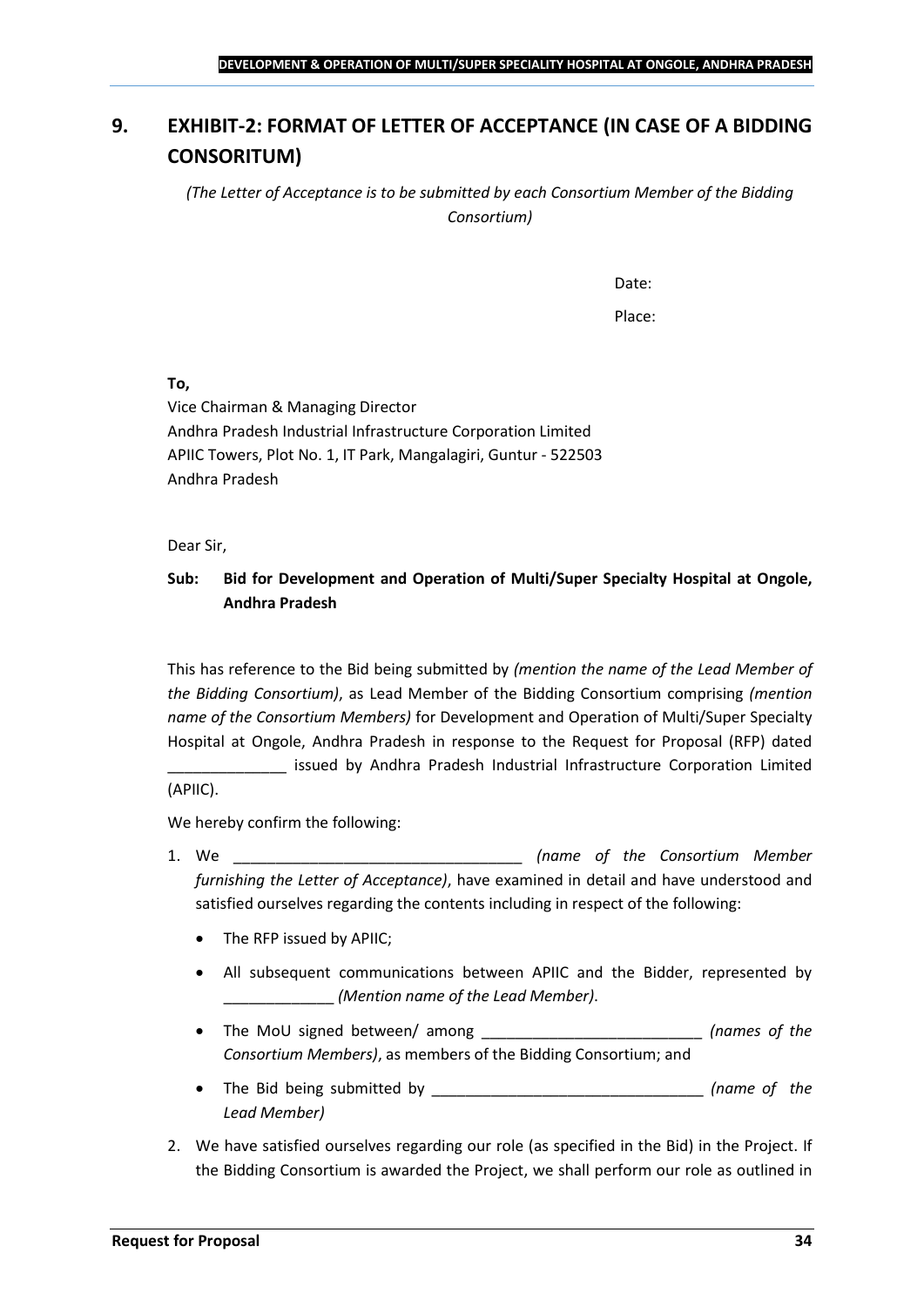the Bid to the best of our abilities. We have examined the Bid in detail and the commitments made in the same. We agree and undertake to abide by the Bid and the commitments made therein.

- 3. We authorize \_\_\_\_\_\_\_\_\_\_\_\_\_\_\_\_\_\_\_\_\_\_\_\_\_\_\_\_\_\_\_\_\_\_\_\_\_\_ *(name of the Lead Member)*, as the Lead Member and authorize the same to perform all tasks including, but not limited to providing information, responding to enquiries, entering into contractual commitments etc. on behalf of the consortium in respect of this Project.
- 4. We understand that, no change in the membership in the Bidding Consortium, in the role and form of responsibility of any Consortium Member shall be permitted after submission of the Bid. After selection, if any change in the equity in the Consortium (whose strengths have been credited for evaluation) is desired, it would need to be communicated to APIIC in writing for its approval. APIIC would reserve the right to reject such requests for a change of consortium structure, if in its opinion; it would adversely affect the same.
- 5. [Notwithstanding the above, we undertake that our equity stake in the Bidding Consortium shall not be less than 51% (fifty one percent) for the period of the Lock-in as detailed in the RFP] $\triangleq$ .

For and on behalf of :

Signature : :

(Authorized Signatory of respective Consortium Member)

| Name of the Person |  |
|--------------------|--|
| Designation        |  |
| Company Seal       |  |

To be inserted only in the Acceptance Letter to be submitted by Lead Member of the Bidding Consortium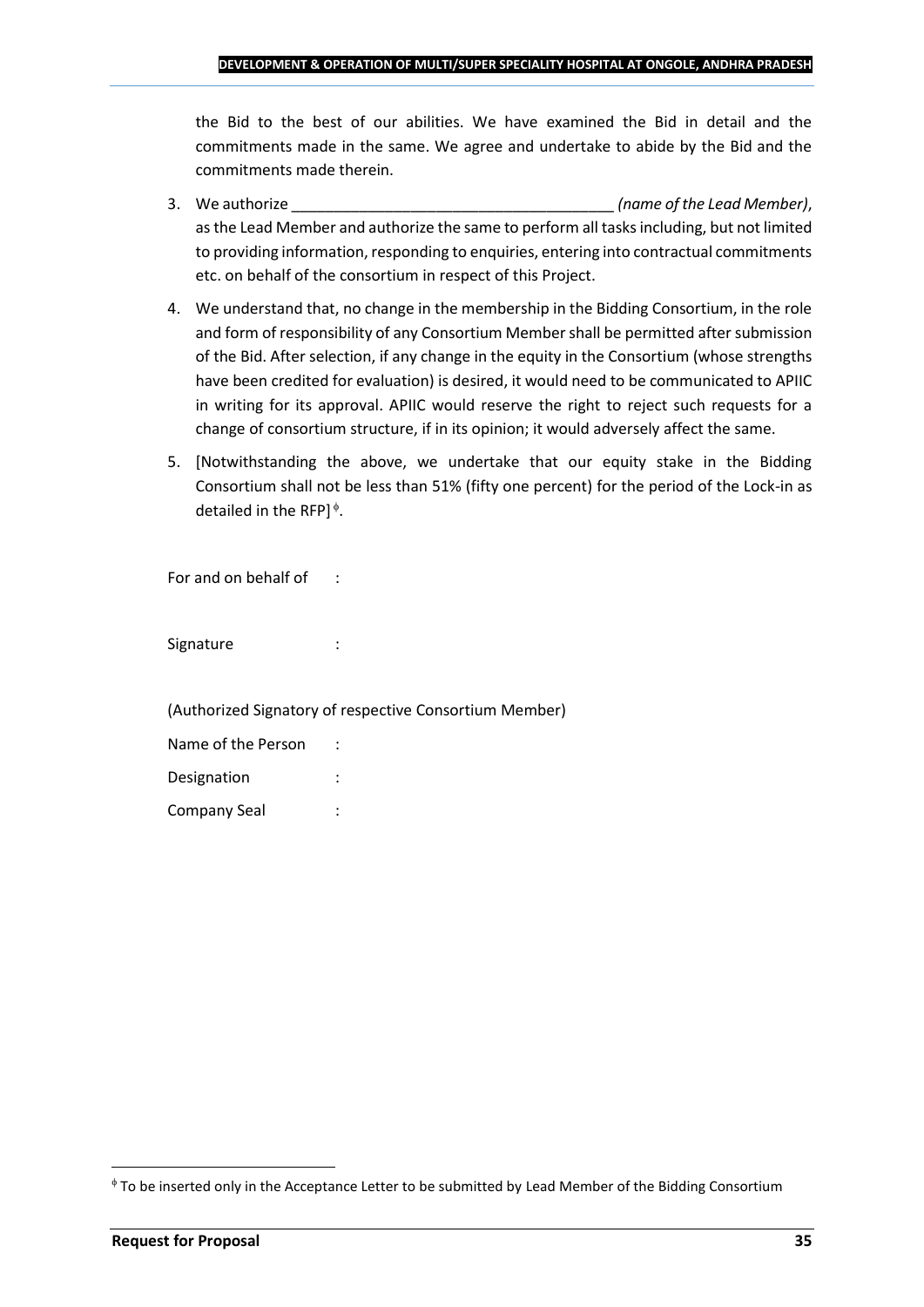### <span id="page-35-0"></span>**10. EXHIBIT-3: PROFORMA OF BANK GUARANTEE FOR BID SECURITY**

*(To be executed on appropriate value of Non-Judicial Stamp Paper as per Stamp Act prevailing in the State of Andhra Pradesh)*

WHEREAS, \_\_\_\_\_\_\_\_\_\_\_\_\_\_\_\_\_\_\_\_\_\_\_\_\_\_\_ *(name of the Bidding Entity / Lead Member of the Bidding Consortium)*, hereinafter called "the Bidder", wishes to submit his Bid for, Development and Operation of Multi/Super Specialty Hospital at Ongole, Andhra Pradesh in response to the Request for Proposal (RFP) issued by Andhra Pradesh Industrial Infrastructure Corporation Limited (APIIC), hereinafter called "the Bid",

KNOW ALL MEN by these presents that we \_\_\_\_\_\_\_\_\_\_\_\_\_\_\_\_\_\_\_\_\_\_\_\_\_\_\_\_ *(name of bank)* of \_\_\_\_\_\_\_\_\_\_\_\_\_\_ *(country)* having our registered office at (hereinafter called "the bank") are bound to the Andhra Pradesh Industrial Infrastructure Limited, or its successor, (hereinafter referred to as "APIIC") in the sum of Rs. \_\_\_\_\_\_\_\_\_\_\_\_\_\_\_ (Rupees \_\_\_\_\_\_\_\_\_\_\_\_\_\_\_\_\_\_\_\_ only) which payment can truly be made to APIIC. The Bank binds themselves, their successors and assigns by these presents.

Sealed with the Common Seal of the Bank this day of  $2021$ .

THE CONDITIONS of this obligation for invoking the guarantee (APIIC) are:

- (a) If the Bidder engages in a corrupt practice, fraudulent practice, coercive practice, undesirable practice or restrictive practice as specified in Section 6.8 of the RFP;
- (b) If the Bidder withdraws its Bid at any time during the stipulated period of 6 (six) months of Bid Validity specified in the Request for Proposal (or such period of validity as may be extended as per Section 6.8 of the RFP)
- (c) If the Bidder, for the period of the Bid Validity as per Section 6.9 of the RFP:
	- (i) in APIIC's opinion, commits a material breach of any of the terms and/ or conditions contained in the RFP and/ or subsequent communication from APIIC in this regard; and/ or
	- (ii) fails or refuses to accept the Letter of Award (in the event of the award of the Project to it); and/or
	- (iii) Fails or refuses to pay the Performance Security within the stipulated time; and/or
	- (iv) Fails or refuses to sign the Agreement as defined in the RFP.

The Guarantee will remain in force up to and including the date of expiry of the period of Bid Validity as stated in the RFP or as extended by APIIC at any time as per Section 6.9 of the RFP, notice of which extension to the Bank being hereby waived.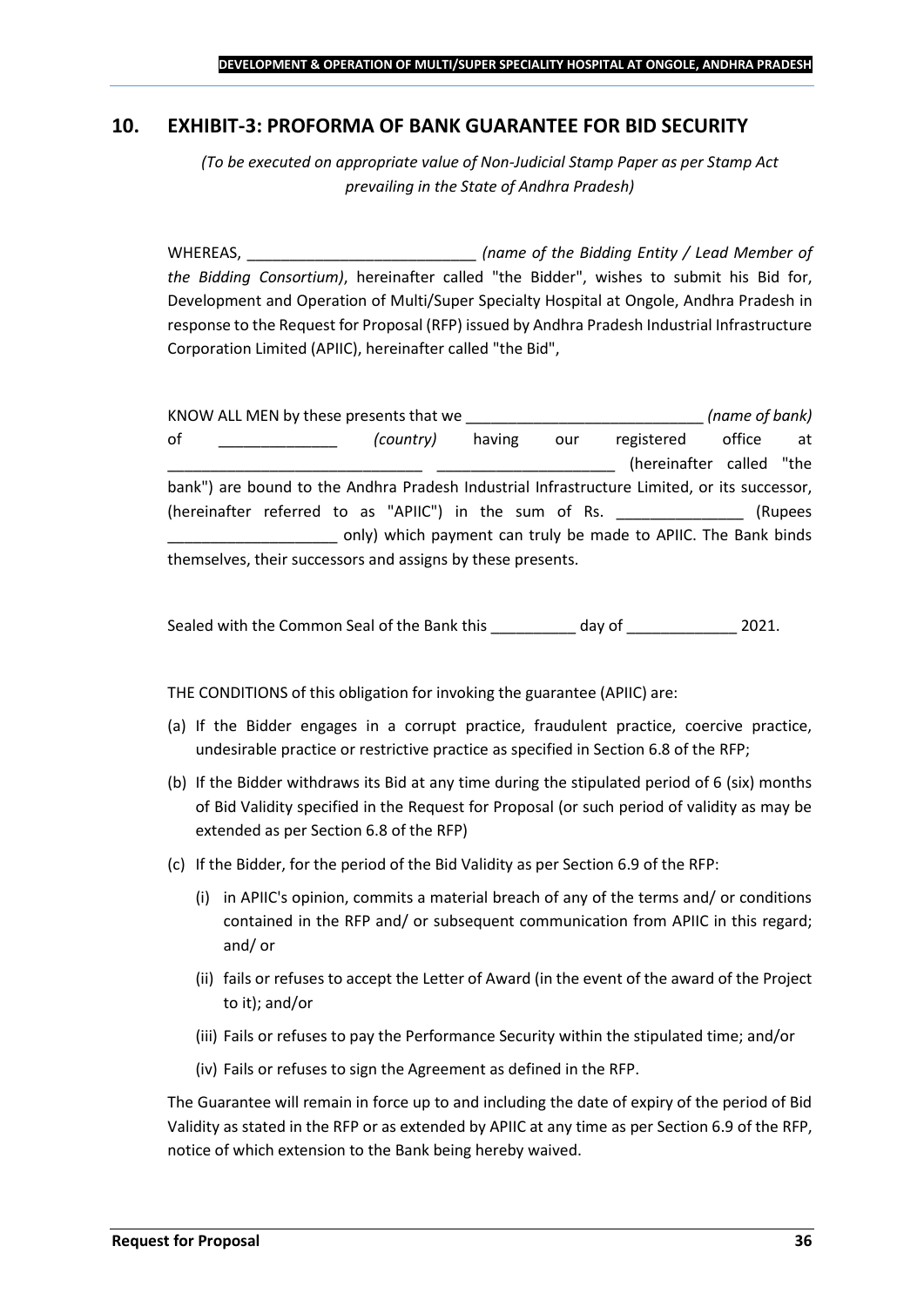Provided however, that

• In the event that Bidder is selected for award of the Project through the issuance of the Letter of Award, the Bid Security shall remain in force until the payment of Performance Security by such Bidder.

OR

• In the event this Bidder is not selected for award of the Project, the Bid Security shall remain in force up to and including a period of 30 (thirty) days after the announcement of award of the Project to the Selected Bidder and the issuance of the Letter of Award awarding the same.

Notwithstanding anything contained herein above:

- 1. our liability under this guarantee shall not exceed Rs. \_\_\_\_\_\_\_\_\_\_\_\_\_\_\_ (Rupees  $\begin{array}{c} \begin{array}{c} \begin{array}{c} \end{array} \end{array}$
- 2. this guarantee is valid from to be to to to the state of the state of the state of the state of the state o
- 3. we are liable to pay guaranteed amount or part thereof only if you serve upon us a written claim or demand on or before

Any demand in respect this Guarantee should reach the Bank not later than the date of expiry (as defined above) of this Guarantee.

| Signature of Authorized Representative of the Bank | $\mathcal{L}=\frac{1}{\sqrt{2\pi}}\left\{ \frac{1}{\sqrt{2\pi}}\right\}$                                                              |
|----------------------------------------------------|---------------------------------------------------------------------------------------------------------------------------------------|
| Name and Designation                               | the contract of the contract of the contract of the contract of the contract of the contract of                                       |
| Seal of the Bank                                   | the control of the control of the control of the control of the control of                                                            |
| Signature of the Witness                           |                                                                                                                                       |
| Name of the Witness                                | en de la componentación de la componentación de la componentación de la componentación de la componentación de<br>A la componentación |
| Address of the Witness                             |                                                                                                                                       |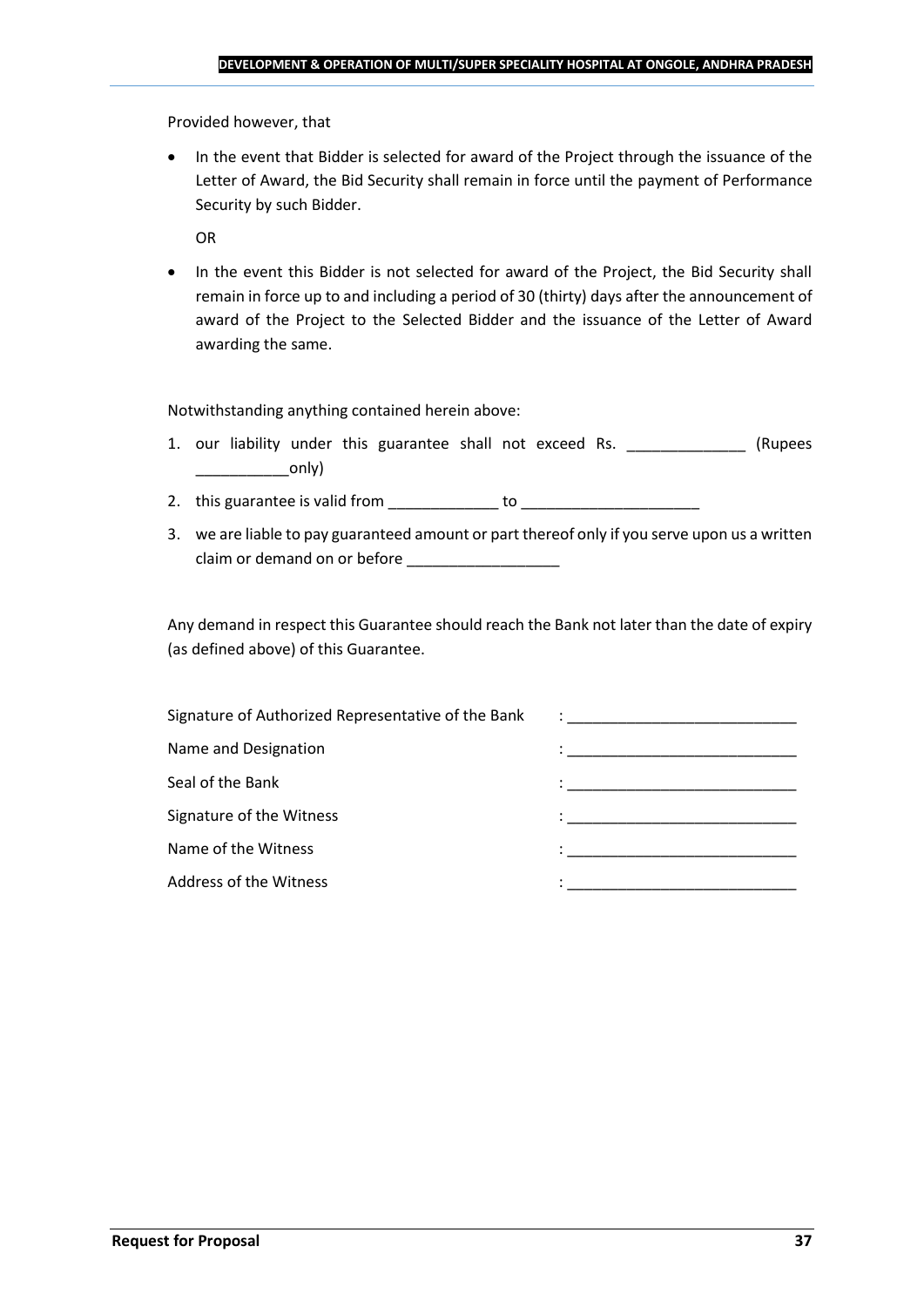# <span id="page-37-0"></span>**11. EXHIBIT-4: DESCRIPTION OF THE BIDDING ENTITY/ BIDDING CONSORTIUM**

| Name of the Bidding Entity / Bidding<br>Consortium                  |  |
|---------------------------------------------------------------------|--|
| Name of the Lead Member (In case of a<br><b>Bidding Consortium)</b> |  |

### In case of a Bidding Consortium:

| S.<br>No. | Name of Each Consortium   Proposed % equity   Role as per the MOU<br>Member | contribution into the<br>project | signed by and between<br>all the consortium<br>members |
|-----------|-----------------------------------------------------------------------------|----------------------------------|--------------------------------------------------------|
|           |                                                                             |                                  |                                                        |
|           |                                                                             |                                  |                                                        |
|           |                                                                             |                                  |                                                        |
|           |                                                                             |                                  |                                                        |
|           |                                                                             |                                  |                                                        |
|           |                                                                             |                                  |                                                        |
|           |                                                                             |                                  |                                                        |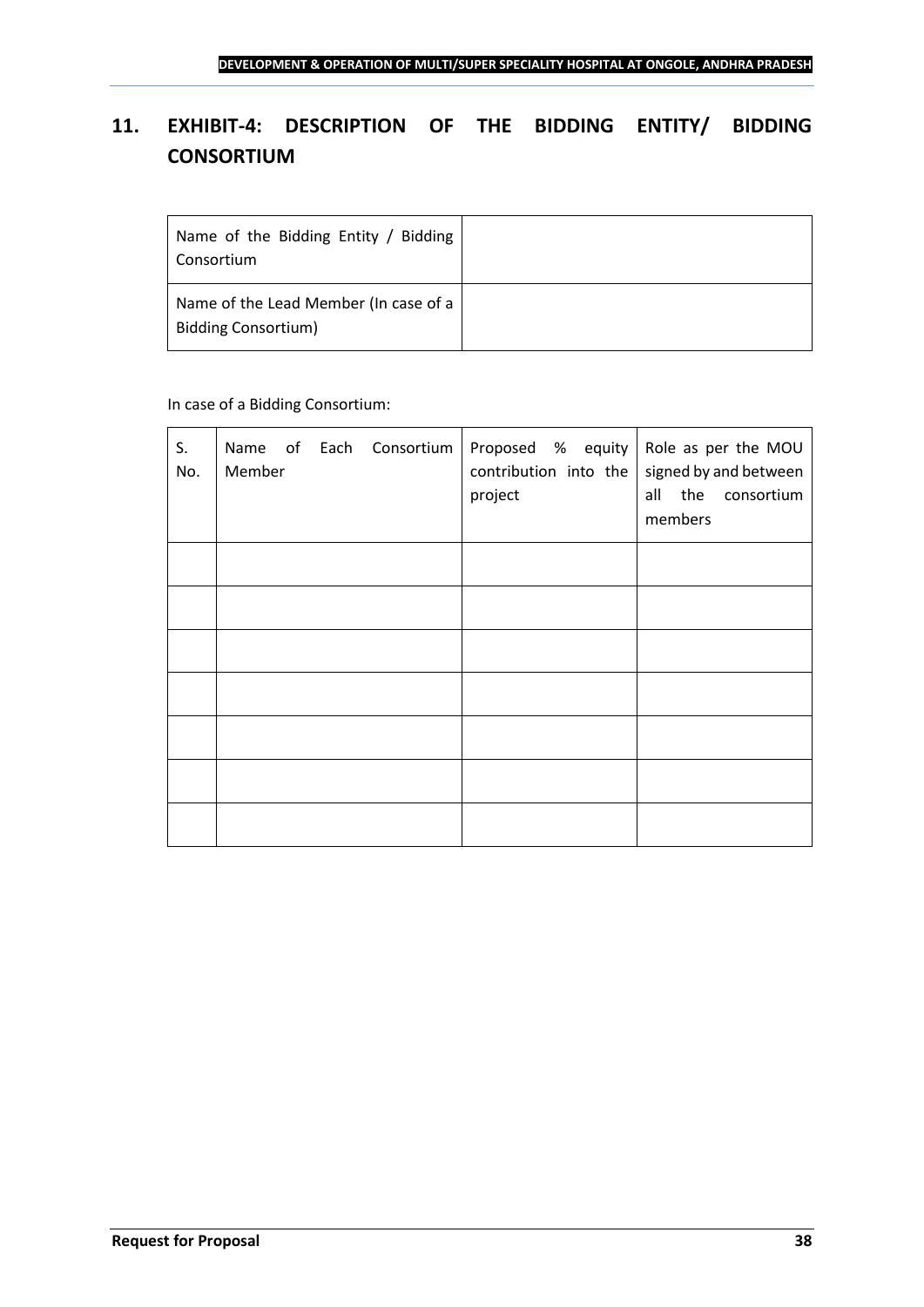# <span id="page-38-0"></span>**12. EXHIBIT-5: PRINCIPLES OF THE MEMORANDUM OF UNDERSTANDING (MOU) TO BE EXECUTED BETWEEN THE MEMBERS OF A CONSORTIUM**

The principles based on which the Memorandum of Understanding (MOU) shall be executed between/ among the Consortium Members, are stated below:

- 1. The MOU should clearly specify the roles and responsibilities of each of the Members. It is expected that the individual members have role definitions not conflicting with that of the other members of the consortium. The operational responsibility should be assigned to only one of the Members.
- 2. The MOU should clearly designate one of the Members as the Lead Member.
- 3. The Lead Member shall be responsible for tying up the complete financing required for the Project.
- 4. All Members of the Bidding Consortium shall be jointly and severally liable for the execution of the Project
- 5. The Technical Member of the bidding consortium should hold equity not less than 26% (twenty six percent) in the Developer at least till the fifth anniversary of Project Completion Date.
- 6. The Financially Significant Consortium Member should hold equity not less than 26% (twenty six percent) of the aggregate shareholding of the Developer, at least till the fifth anniversary of Project Completion Date.
- 7. In case the Technical Member is also a Financially Significant Consortium Member, then such member is required to commit to hold equity not less than 26% (twenty six percent) of the aggregate shareholding of the Developer, at least till the fifth anniversary of Project Completion Date.
- 8. The Lead Member should hold equity not less than 51% (fifty one percent) of the aggregate shareholding of the Developer, at least till the fifth anniversary of Project Completion Date.
- 9. The Lead Member should be authorized to perform all tasks including, but not limited to providing information, responding to enquiries, entering into contractual commitments on behalf of the Bidders, etc. in respect of the Project
- 10. The MOU should be duly signed by each Member of the consortium.
- 11. The MOU should be executed on an appropriate stamp paper.
- 12. The MOU should be specific to the Project
- 13. The MOU should be valid for a minimum of 9 (nine) months from the last date for submission of the Bid. The validity period of the MOU should be extendible on the original terms, if required by APIIC.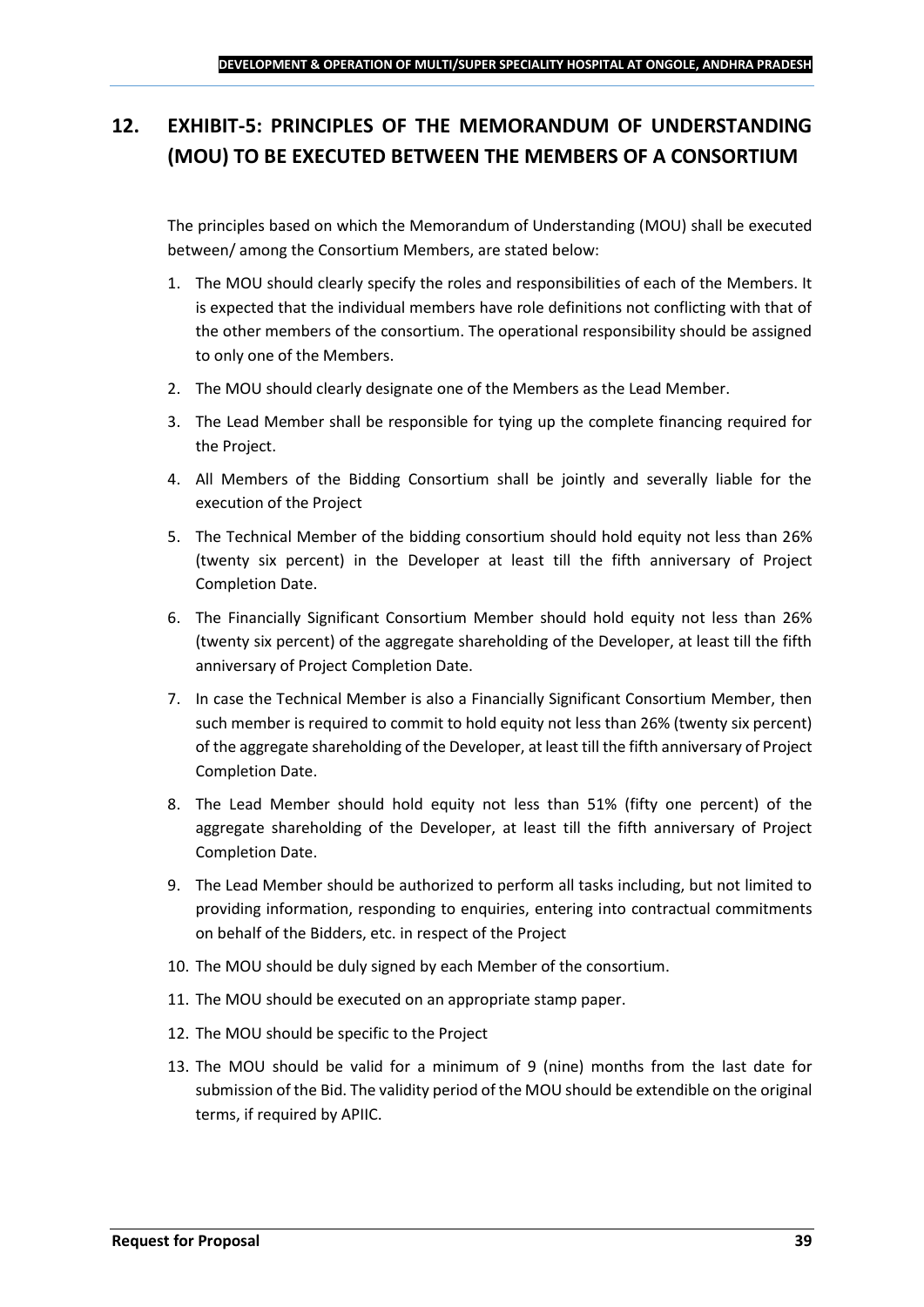# <span id="page-39-0"></span>**13. EXHIBIT-6: FORMAT FOR INFORMATION SUBMISSION FOR BUSINESS PROPOSAL** *(Refer Clause 5.3 of the RFP)*

The Business Proposal shall consist of following information and be presented as per the below produced format:

### **1. Brief summary on the profile of Bidder.**

- i. Year of incorporation
- ii. Promoters and shareholding
- iii. Experience in healthcare sector
- iv. Geographic presence
- v. Details of specialist doctors on rolls of the Bidder as on Bid Submission Date:

| <b>S. No.</b> | <b>Doctor Name</b> | Specialization | <b>Educational</b><br>qualification | Yrs. of<br>experience |
|---------------|--------------------|----------------|-------------------------------------|-----------------------|
|               |                    |                |                                     |                       |
| 2.            |                    |                |                                     |                       |
| 3.            |                    |                |                                     |                       |
| 4.            |                    |                |                                     |                       |
| n.            |                    |                |                                     |                       |

#### **2. Plan for execution of proposed hospital project**

i. Proposed bed capacity in the Project

Bed Capacity in number

ii. Percentage of bed capacity in the Project to be reserved for the Dr. YSR Aarogyasri Scheme

Percentage of Bed Capacity reserved for patients enrolled through Dr. YSR Aarogyasri Scheme

iii. Details of specialty/ super specialty treatments proposed including any organ transplant specialty

| <b>S. No.</b> | List of Proposed Specialty /<br><b>Super Specialty / Organ</b><br><b>Transplant Specialty</b> | <b>Bed Capacity dedicated against</b><br>each proposed Specialty / Super<br><b>Specialty</b><br><b>Transplant</b><br>Organ<br><b>Specialty</b> |
|---------------|-----------------------------------------------------------------------------------------------|------------------------------------------------------------------------------------------------------------------------------------------------|
|               |                                                                                               |                                                                                                                                                |
| 2.            |                                                                                               |                                                                                                                                                |
| 3.            |                                                                                               |                                                                                                                                                |
|               |                                                                                               |                                                                                                                                                |
| n.            |                                                                                               |                                                                                                                                                |

iv. Number of Specialist Doctors proposed to be employed in the Project at Ongole

Number of Specialist Doctors proposed to be employed in the Project at Ongole

v. Land extent required for the proposed hospital project in acres: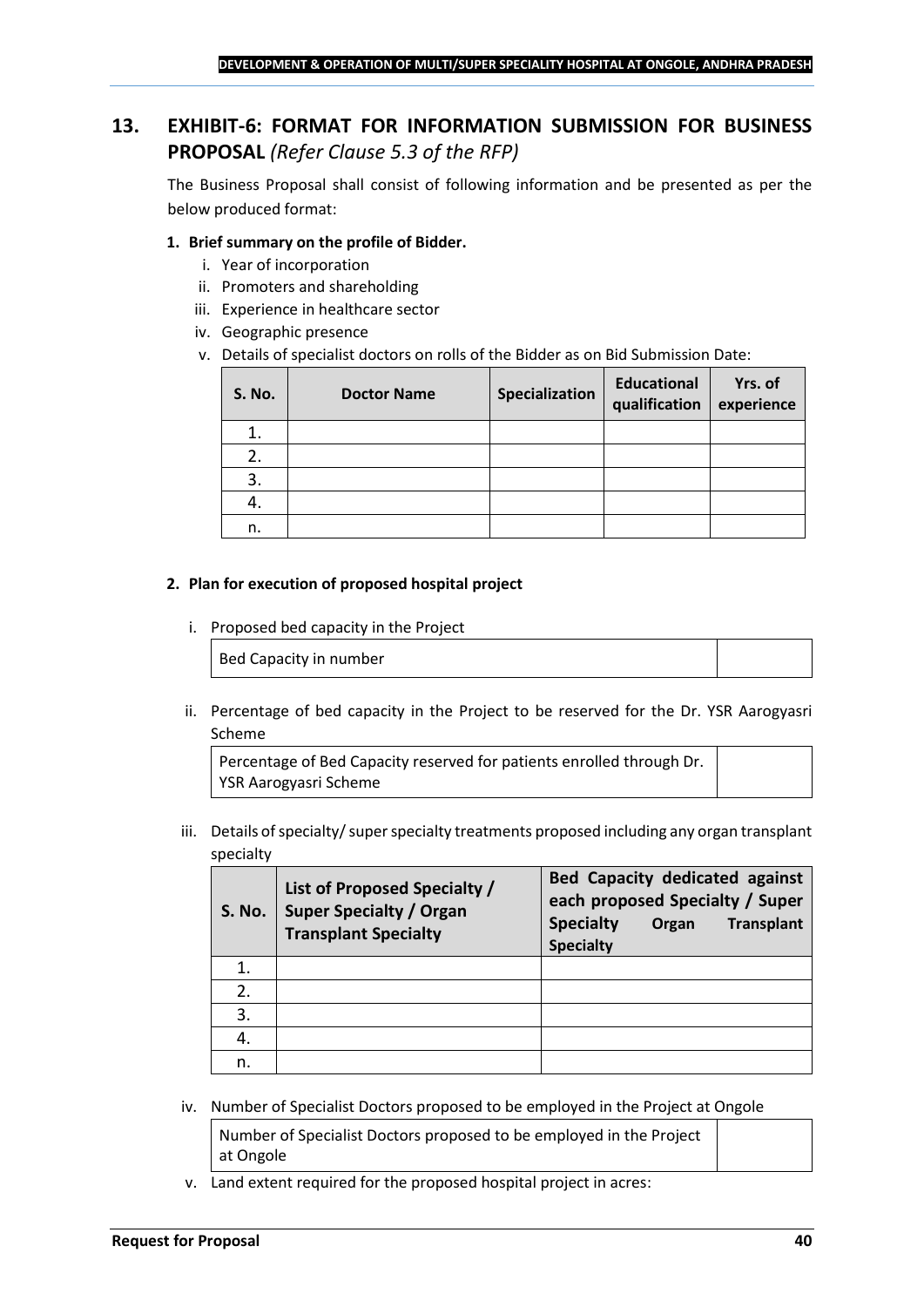vi. Investment committed towards proposed project:

| <b>Details of Project Cost</b>                                                 | In Rs. Lakhs |
|--------------------------------------------------------------------------------|--------------|
| Site development                                                               |              |
| Civil Works                                                                    |              |
| Hospital Equipment & Machinery                                                 |              |
| Consultancy Expenses (Architectural / Technical / Project<br>Management, etc.) |              |
| <b>Interest During Construction</b>                                            |              |
| Any other, please specify                                                      |              |
| ΤΟΤΑL                                                                          |              |

### *a. Proposed means of finance*

The proposed capital structure shall be given in the following format:

| <b>Capital Structure</b> | Amount (Rs) |
|--------------------------|-------------|
| Equity                   |             |
| Debt                     |             |

Details regarding proposed Equity shall be given in the following format: -

| Name of the Equity Investor | Amount (Rs) |
|-----------------------------|-------------|
|                             |             |
|                             |             |

*\*\*The Bidder shall submit either Income Tax Return for last 3 financial years preceding the proposal submission date or the certificate of net worth as on 31.03.2021 from statutory auditor / chartered accountant.*

Details regarding proposed Debt shall be given in the following format: -

| Name of the Financial Institution | Amount (Rs) |
|-----------------------------------|-------------|
|                                   |             |
|                                   |             |

*\*\*The Bidder shall submit a comfort letter from the financial institution(s) regarding the amount proposed as debt in the capital structure of the project*

Proposed Project Implementation Schedule:

| Period from the date of signing of the<br>Agreement, or the date of handing over of the<br>site, whichever is later | Percentage of<br>Work to be<br>completed in<br>physical terms | Percentage of<br>Work to be<br>completed in<br>cost terms |
|---------------------------------------------------------------------------------------------------------------------|---------------------------------------------------------------|-----------------------------------------------------------|
| At the end of 6 months                                                                                              |                                                               |                                                           |
| At the end of 12 months                                                                                             |                                                               |                                                           |
| At the end of 18 months                                                                                             |                                                               |                                                           |
| At the end of 24 months                                                                                             |                                                               |                                                           |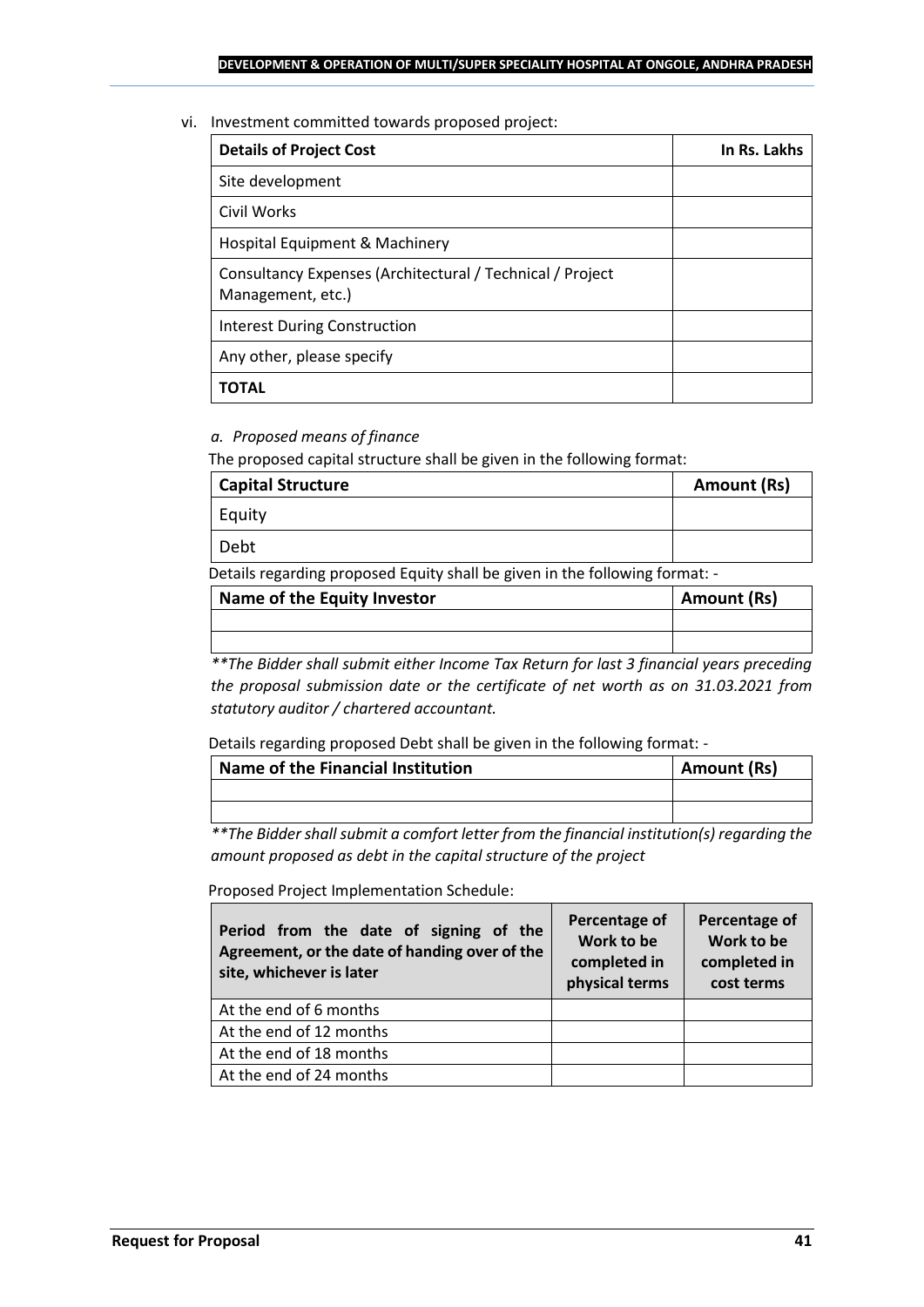# <span id="page-41-0"></span>**14. EXHIBIT-7: PROFORMA OF BANK GUARANTEE FOR PERFORMANCE SECURITY**

#### To,

Vice Chairman & Managing Director Andhra Pradesh Industrial Infrastructure Corporation Limited 11<sup>th</sup> floor, APIIC Towers, Plot No. 1, IT Park, Mangalagiri, Guntur - 522503 Andhra Pradesh

### WHEREAS:

- (A) ……………….. (the **"Selected Bidder"**) and the ……………… (the **"APIIC"**) have entered into a Sale Agreement dated …………….. (the "Agreement") whereby the APIIC has agreed to the Selected Bidder undertaking the development of the Project, subject to and in accordance with the provisions of the Agreement.
- (B) The Agreement requires the Selected Bidder to furnish a Performance Security to the APIIC in a sum of Rs. 11.62 Crore (Indian Rupees eleven crore and sixty-two lakhs only) (the **"Guarantee Amount"**) as security for due and faithful performance of its obligations, under and in accordance with the Sale Agreement entered into with APIIC.
- (C) We,………………….. through our Branch at…………………. (the "Bank") have agreed to furnish this Bank Guarantee by way of Performance Security.

NOW, THEREFORE, the Bank hereby, unconditionally and irrevocably, guarantees and affirms as follows:

- 1. The Bank hereby unconditionally and irrevocably guarantees and undertakes to pay to the APIIC upon occurrence of any failure or default in due and faithful performance of all or any of the Selected Bidder's obligations, under and in accordance with the provisions of the Sale Agreement, on its mere first written demand, and without any demur, reservation, recourse, contest or protest, and without any reference to the Selected Bidder, such sum or sums upto an aggregate sum of the Guarantee Amount as the APIIC shall claim, without the APIIC being required to prove or to show grounds or reasons for its demand and/or for the sum specified therein.
- 2. A letter from the APIIC, under the hand of an Officer not below the rank of Vice Chairman and Managing Director in the APIIC, that the Selected Bidder has committed default in the due and faithful performance of all or any of its obligations under and in accordance with the Agreement shall be conclusive, final and binding on the Bank. The Bank further agrees that the APIIC shall be the sole judge as to whether the Selected Bidder is in default in due and faithful performance of its obligations during the Construction Period under the Agreement and its decision that the Selected Bidder is in default shall be final, and binding on the Bank, notwithstanding any differences between the APIIC and the Selected Bidder, or any dispute between them pending before any court, tribunal, arbitrators or any other authority or body, or by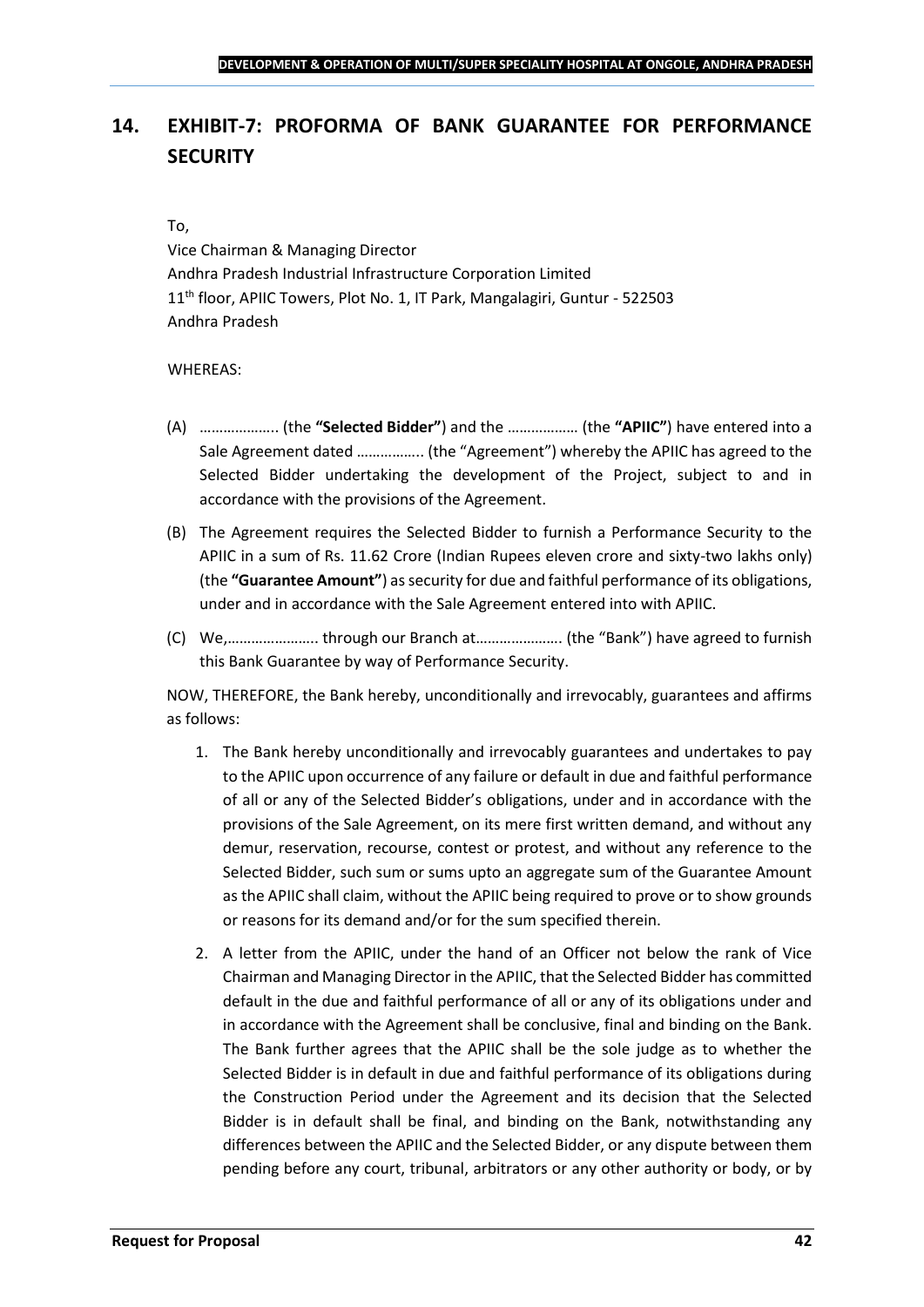the discharge of the Selected Bidder for any reason whatsoever.

- 3. In order to give effect to this Guarantee, the APIIC shall be entitled to act as if the Bank were the principal debtor and any change in the constitution of the Selected Bidder and/or the Bank, whether by their absorption with any other body or corporation or otherwise, shall not in any way or manner affect the liability or obligation of the Bank under this Guarantee.
- 4. It shall not be necessary, and the Bank hereby waives any necessity, for the APIIC to proceed against the Concessionaire before presenting to the Bank its demand under this Guarantee.
- 5. The APIIC shall have the liberty, without affecting in any manner the liability of the Bank under this Guarantee, to vary at any time, the terms and conditions of the Agreement or to extend the time or period for the compliance with, fulfilment and/ or performance of all or any of the obligations of the Selected Bidder contained in the Agreement or to postpone for any time, and from time to time, any of the rights and powers exercisable by the APIIC against the Selected Bidder, and either to enforce or forbear from enforcing any of the terms and conditions contained in the Agreement and/or the securities available to the APIIC, and the Bank shall not be released from its liability and obligation under these presents by any exercise by the APIIC of the liberty with reference to the matters aforesaid or by reason of time being given to the Selected Bidder or any other forbearance, indulgence, act or omission on the part of the APIIC or of any other matter or thing whatsoever which under any law relating to sureties and guarantors would but for this provision have the effect of releasing the Bank from its liability and obligation under this Guarantee and the Bank hereby waives all of its rights under any such law.
- 6. This Guarantee is in addition to and not in substitution of any other guarantee or security now or which may hereafter be held by the APIIC in respect of or relating to the Agreement or for the fulfilment, compliance and/or performance of all or any of the obligations of the Selected Bidder under the Agreement.
- 7. Notwithstanding anything contained hereinbefore, the liability of the Bank under this Guarantee is restricted to the Guarantee Amount and this Guarantee will remain in force until the date of signing of the Sale Deed between APIIC & the Selected Bidder and unless a demand or claim in writing is made by the APIIC on the Bank under this Guarantee, no later than 6 (six) months from the date of expiry of this Guarantee, all rights of the APIIC under this Guarantee shall be forfeited and the Bank shall be relieved from its liabilities hereunder.
- 8. The Bank undertakes not to revoke this Guarantee during its currency, except with the previous express consent of the APIIC in writing and declares and warrants that it has the power to issue this Guarantee and the undersigned has full powers to do so on behalf of the Bank.
- 9. Any notice by way of request, demand or otherwise hereunder may be sent by post addressed to the Bank at its above referred Branch, which shall be deemed to have been duly authorized to receive such notice and to effect payment thereof forthwith,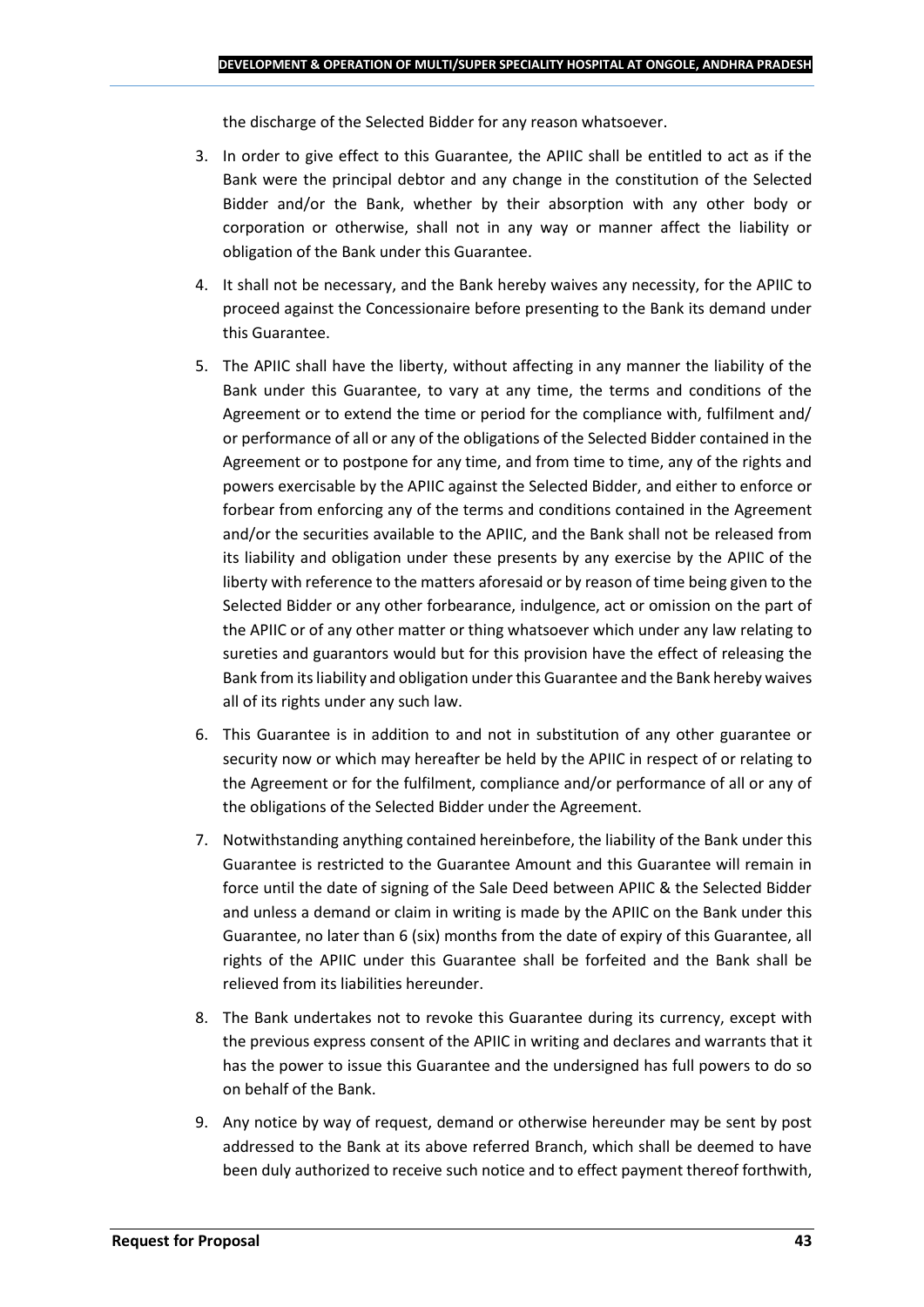and if sent by post it shall be deemed to have been given at the time when it ought to have been delivered in due course of post and in proving such notice, when given by post, it shall be sufficient to prove that the envelope containing the notice was posted and a certificate signed by an officer of the APIIC that the envelope was so posted shall be conclusive.

10. This Guarantee shall come into force with immediate effect and shall remain in force and effect for a period equivalent until the tenth (10<sup>th</sup>) anniversary of the commencement of operations of the hospital at the Project Site or until it is released earlier by the APIIC pursuant to the provisions of the Agreement.

Signed and sealed this ………. day of……….., 20……… at ………..

SIGNED, SEALED AND DELIVERED For and on behalf of the BANK by:

(Signature)

(Name)

(Designation)

(Code Number)

(Address)

Notes:

- i. The bank guarantee should contain the name, designation and code number of the officer(s) signing the guarantee.
- ii. The address, telephone number and other details of the Head Office of the Bank as well as of issuing Branch should be mentioned on the covering letter of issuing Branch.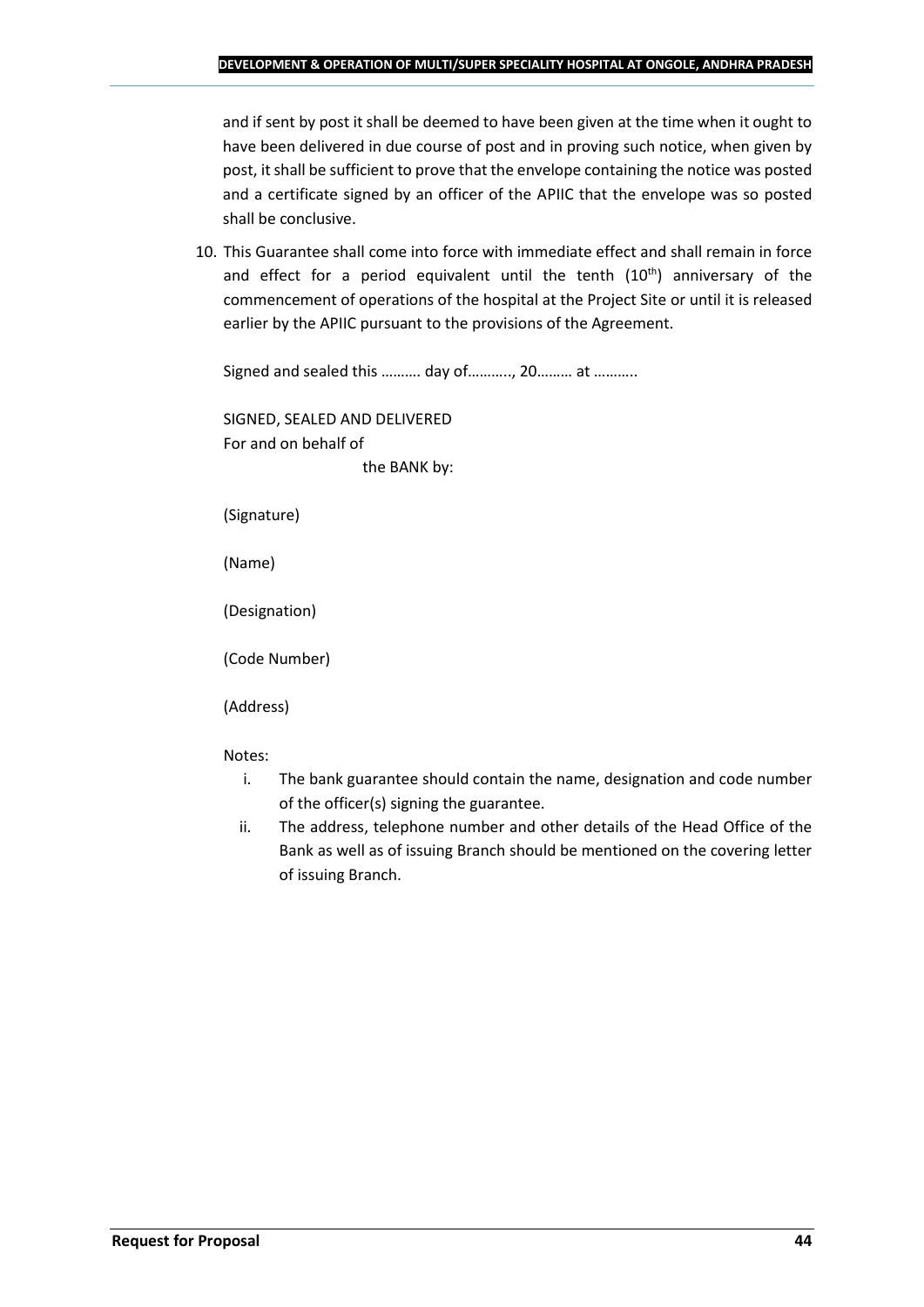### <span id="page-44-0"></span>**15. ANNEXURE-1: DETAILS OF THE PROJECT SITE**

### **15.1 Site Features**

| SI.<br>N<br>$\mathbf{o}$ . | Name<br>of the<br>Manda | Name of<br>the<br>Village | Total  |               | <b>Dist</b>                | <b>Nearest</b>       | <b>Neare</b><br>st Sea                   | Sour<br>ce of              | Source                            |             |
|----------------------------|-------------------------|---------------------------|--------|---------------|----------------------------|----------------------|------------------------------------------|----------------------------|-----------------------------------|-------------|
|                            |                         |                           | Sy.No  | <b>Extent</b> | Clas<br>sific<br>atio<br>n | ance<br>from<br>road | Railway<br>station                       | port/<br>Airpor            | wate                              | οf<br>Power |
| 1                          | 2                       | 3                         | 4      |               | 5                          | 6                    | 7                                        | 8                          | 9                                 |             |
|                            | Ongole                  | Mukthinut<br>halapadu     | 175/2B | 3.00          | Patta<br>Land              | 4.2                  | Ongole<br>distance<br>from $4.7$<br>Kms. | Krishn<br>apatna<br>m Port | Gundl<br>akam<br>ma<br>Reser<br>i | 33/11KV     |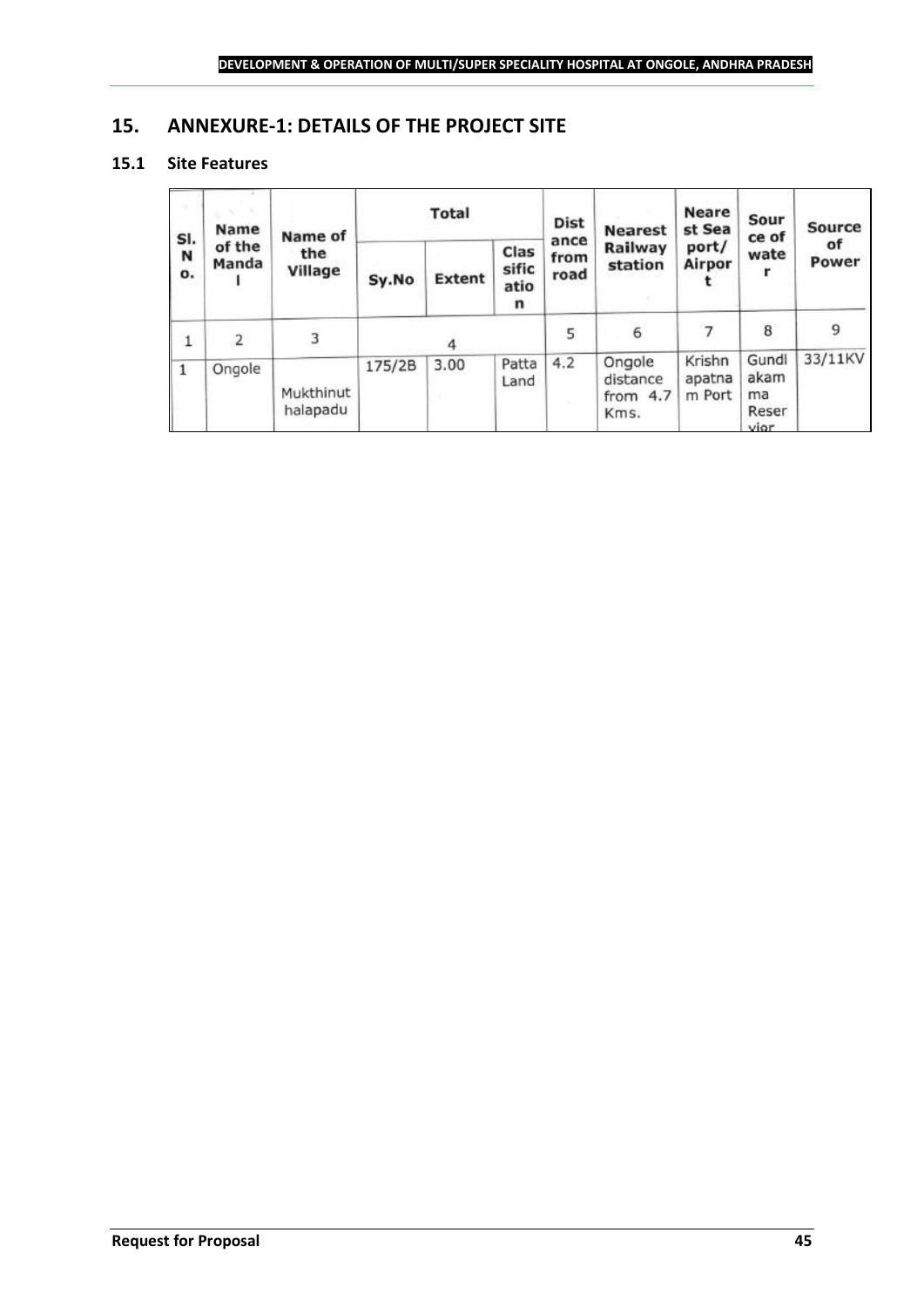### **15.2 Site Map**

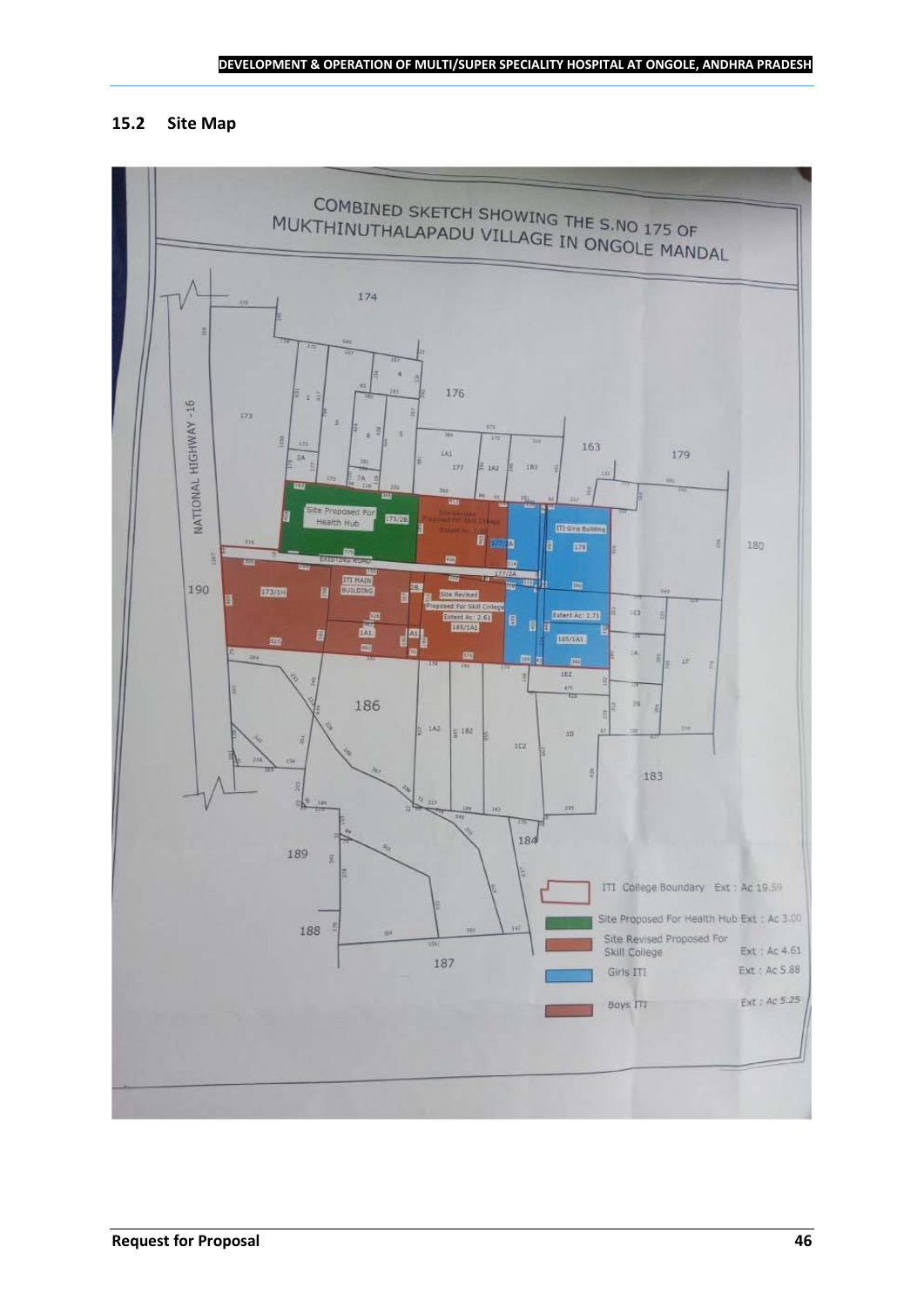# <span id="page-46-0"></span>**16. ANNEXURE-2: FEES AND DEPOSITS TO BE PAID BY THE BIDDERS FOR THE PROPOSED PROJECT**

### **1. Bid Processing Fee**

Bidders are required to pay a non-refundable Bid Processing Fee of Rs. 29,500/- (Rupees twenty-nine thousand five hundred only) i.e. Rs 25,000 + 18% GST along with the Bid. The Bid Processing Fee shall be in the form of a Demand Draft issued by one of the Nationalized/Scheduled Banks in India in favor of the Andhra Pradesh Industrial Infrastructure Corporation Limited payable at Guntur.

### **2. Bid security**

Bidders are required to submit a Bid Security for an amount equal to Rs. 1 Lakh (Rupees one lakh only). The Bid Security shall be in the form of a Bank Guarantee from any Scheduled Bank. In case of Foreign Bidders, the Bank Guarantee shall have to be from the corresponding local branch of the Foreign Bank. The form of the Bank Guarantee shall be as per the Format indicated in Exhibit-3.

### **3. Performance Security**

The Selected Bidder shall for the performance of its obligations, provide to the APIIC no later than the date of 30 days within the issue of Letter of Award (LoA), an irrevocable and unconditional guarantee from a Bank for a sum equivalent to Rs. 11.62 crore (Indian Rupees eleven crore and sixty-two lakhs only), in the form set forth in Exhibit-7 (the "Performance Security"). Until such time the Performance Security is provided by the Selected Bidder pursuant hereto and the same comes into effect, the Bid Security shall remain in force and effect, and upon such provision of the Performance Security pursuant hereto, the APIIC shall release the Bid Security to the Selected Bidder. Performance Security in the form of Performance Bank Guarantee (PBG) equivalent to the value of land shall be maintained until the  $10<sup>th</sup>$  anniversary of operations of the Hospital by the Selected Bidder / Developer.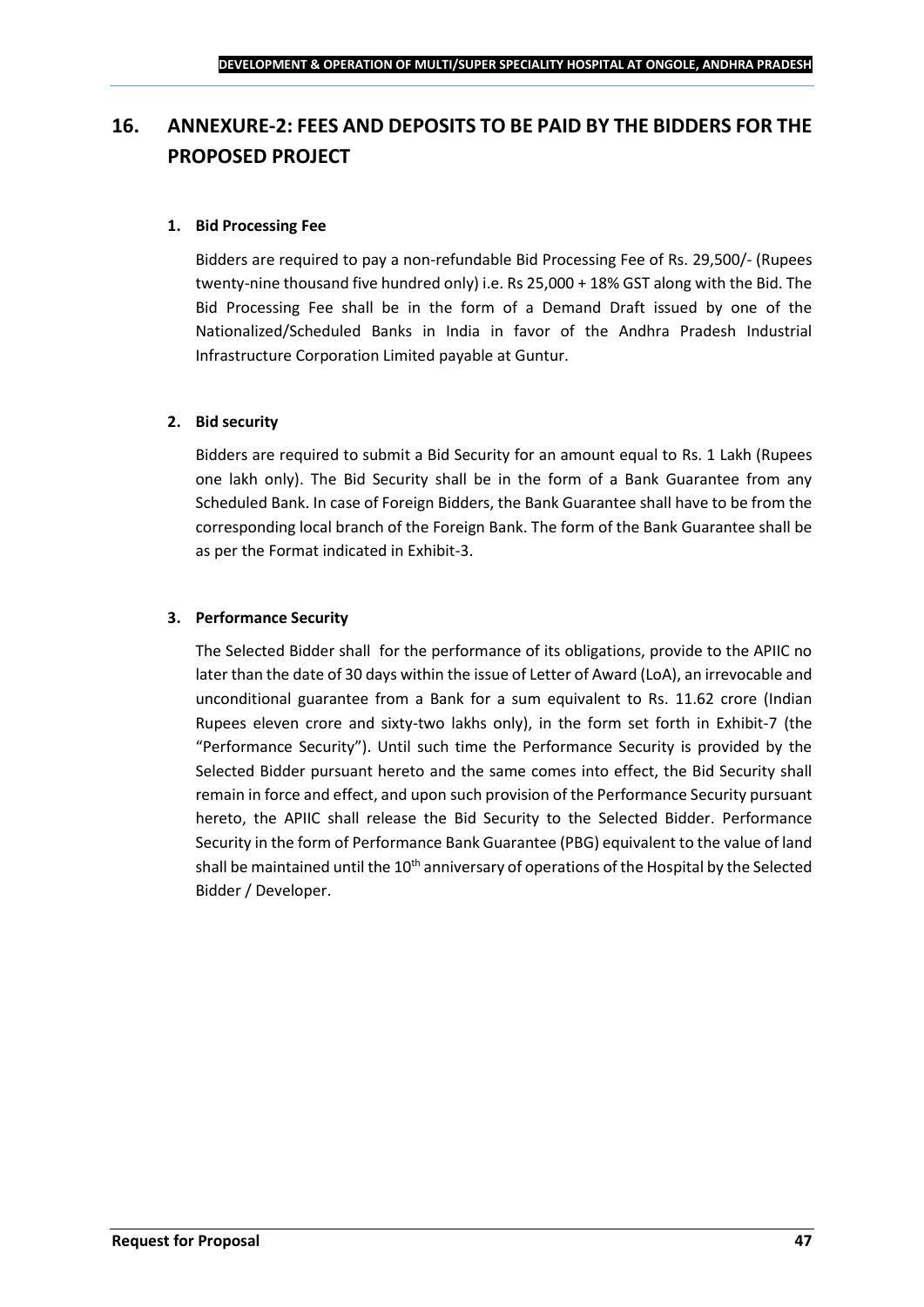### <span id="page-47-0"></span>**17. ANNEXURE-3: DRAFT AGREEMENT TO SELL**

### **AGREEMENT TO SELL**

This Agreement to Sell **("Agreement")** made on this the \_\_\_\_\_\_\_\_\_\_\_\_\_ Day of \_\_\_\_\_\_\_\_\_\_\_\_\_\_\_\_ **2021** at Guntur, Andhra Pradesh, India.

#### **BETWEEN**

Andhra Pradesh Industrial Infrastructure Corporation Limited, a Company registered under the Companies Act 1956, having its registered Office at 4th Floor, Parisrama Bhavan, Fateh Maidan Road, Basheerbagh, Hyderabad - 500004 and having its corporate office at APIIC Towers, Plot No. 1, IT Park, Mangalagiri, Guntur – 522503, represented by its \_\_\_\_\_\_\_\_\_\_\_\_\_\_\_\_\_\_\_\_\_\_\_\_\_\_\_\_\_\_\_\_<br>(Designation) (which term shall include his successors in office and assigns hereinafter referred to as **"APIIC"**).

#### **AND**

\_\_\_\_\_\_\_\_\_\_\_\_\_\_\_\_\_\_\_\_\_\_\_\_\_\_\_\_\_\_\_\_\_\_\_\_\_\_\_\_\_\_\_\_\_, a company incorporated under the Companies Act, 2013 / a society under The Societies Registration Act 1860 / a trust under the Indian Trust Act, 1882 / a Section 8 company as per Companies Act,2013 / and having its registered office at \_\_\_\_\_, represented by its \_\_\_\_\_\_\_\_\_\_\_\_\_ [insert designation of authorized representative and signatory], \_\_\_\_\_\_\_\_\_\_\_\_\_\_\_\_[insert name of authorized representative and signatory] who is authorized to sign this document as per Board Resolution /Power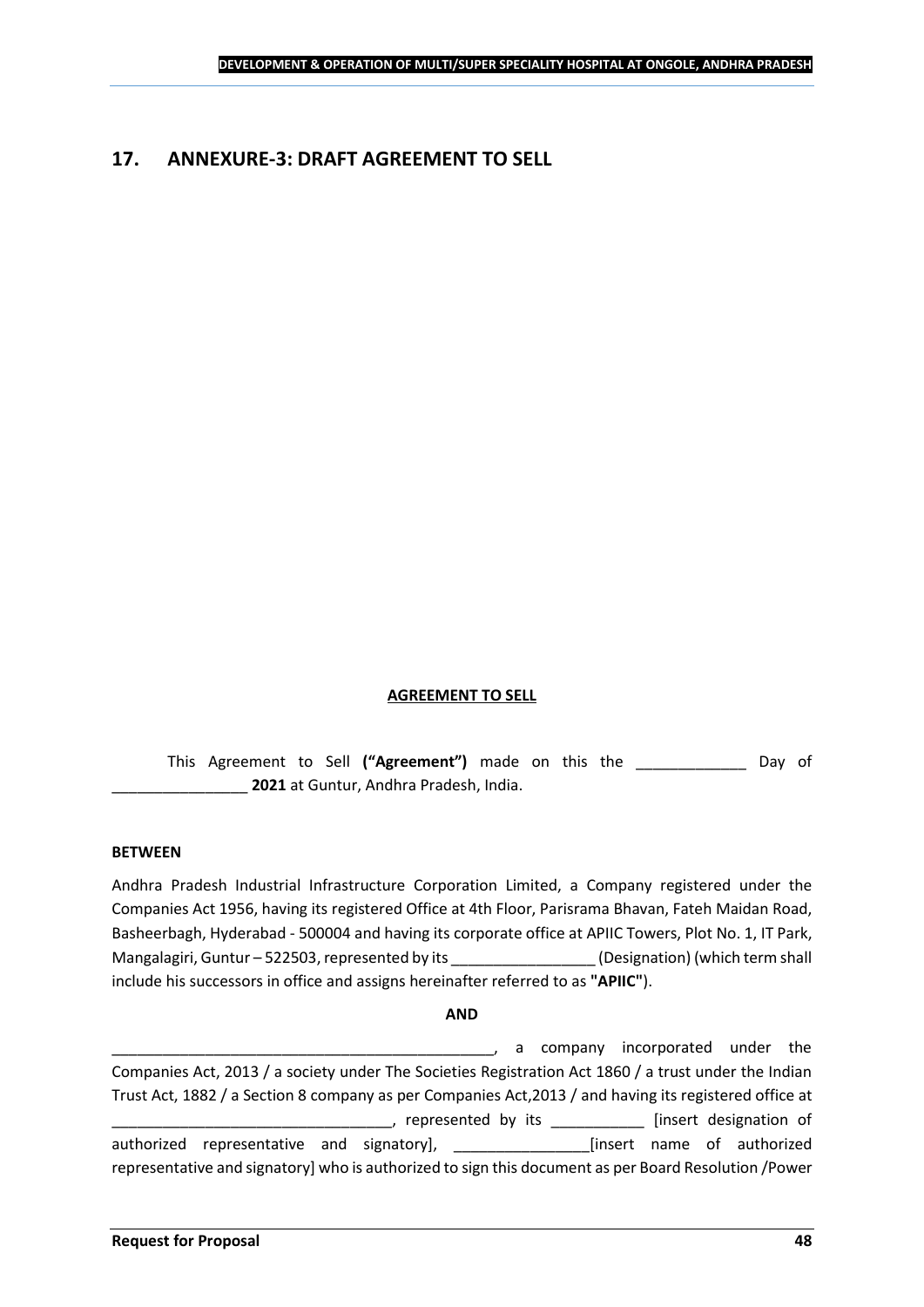of Attorney dt:  $\qquad \qquad$  (which expression shall unless context requires otherwise include their heirs, executors administrators and legal representatives hereinafter referred to as the **"Developer"**)

APIIC and the Developer are hereinafter individually referred to as a "**Party**" and collectively as the "**Parties**".

### WHEREAS:

- A. APIIC offered an extent of 1.75 Acre land situated at Ongole, Prakasam District of Andhra Pradesh (hereinafter referred to as **"Project Site"**), through an Advertisement published in daily Newspaper for development and operation of Multi/Super Specialty Hospital on the Project Site (hereinafter referred to as **"Project"**), in accordance with the terms set out in this Agreement, through private sector participation by allotting the land free of cost on Outright Sale (ORS) basis. The description of the Project Site is specified in Schedule-1 of this Agreement.
- B. APIIC is the sole and absolute owner, and peaceful possessor of the Project Site.
- C. Pursuant to evaluation of the Proposals that were received, APIIC accepted the Proposal submitted by [Selected Bidder] and a Letter of Award (LoA) bearing number \_\_\_\_\_\_\_\_\_\_\_ dated \_\_\_\_\_\_\_ was issued to the \_\_\_\_\_\_\_\_\_\_\_\_ [Selected Bidder] for allotment of Project Site. APIIC acknowledges that [Selected Bidder] has signed and returned the duplicate copy of the LoA in acknowledgement thereof vide their letter bearing number dated the dated and the dated and the dated  $\sim$
- D. \_\_\_\_\_\_\_ [Selected Bidder (Bidding Entity/ Bidding Consortium)] has promoted the Developer ("Special Purpose Vehicle" or "SPV") and has requested APIIC through a letter bearing number dated to accept the Developer as the entity which shall undertake and perform the obligations and exercise the rights of the Selected Bidder under the LoA, including the obligation to enter into this Agreement pursuant to the LoA for implementing the Project.
- E. APIIC acknowledges that the [Selected Bidder / Developer] has paid an amount of Rs. \_\_\_\_\_\_\_\_\_\_\_ (Rupees \_\_\_\_\_\_\_\_\_\_\_\_\_\_\_\_ only) towards the Performance Security by means of a Bank Guarantee dated bearing number on the lame of bank].
- F. APIIC, in pursuance of the Bid Documents (Request for Proposal), LoA and the correspondence APIIC had with the Developer now agreed to execute this Agreement.
- G. Whereas the vacant physical possession of the Project Site is handed over to the Developer on \_\_\_\_\_\_ for implementation of the Project.

### NOW THESE PRESENTS WITNESSETH AND IT IS HEREBY AGREED AS FOLLOWS:

- 1. The date and time are the essence of this Agreement.
- 2. The Developer agrees and assures that they will not request for execution of the Sale Deed until project is implemented as detailed in this Agreement. The Developer expressly agrees upon intimation of its eligibility for Sale Deed by APIIC, to take the Sale Deed and take steps for registration of the same within one month of such intimation by APIIC.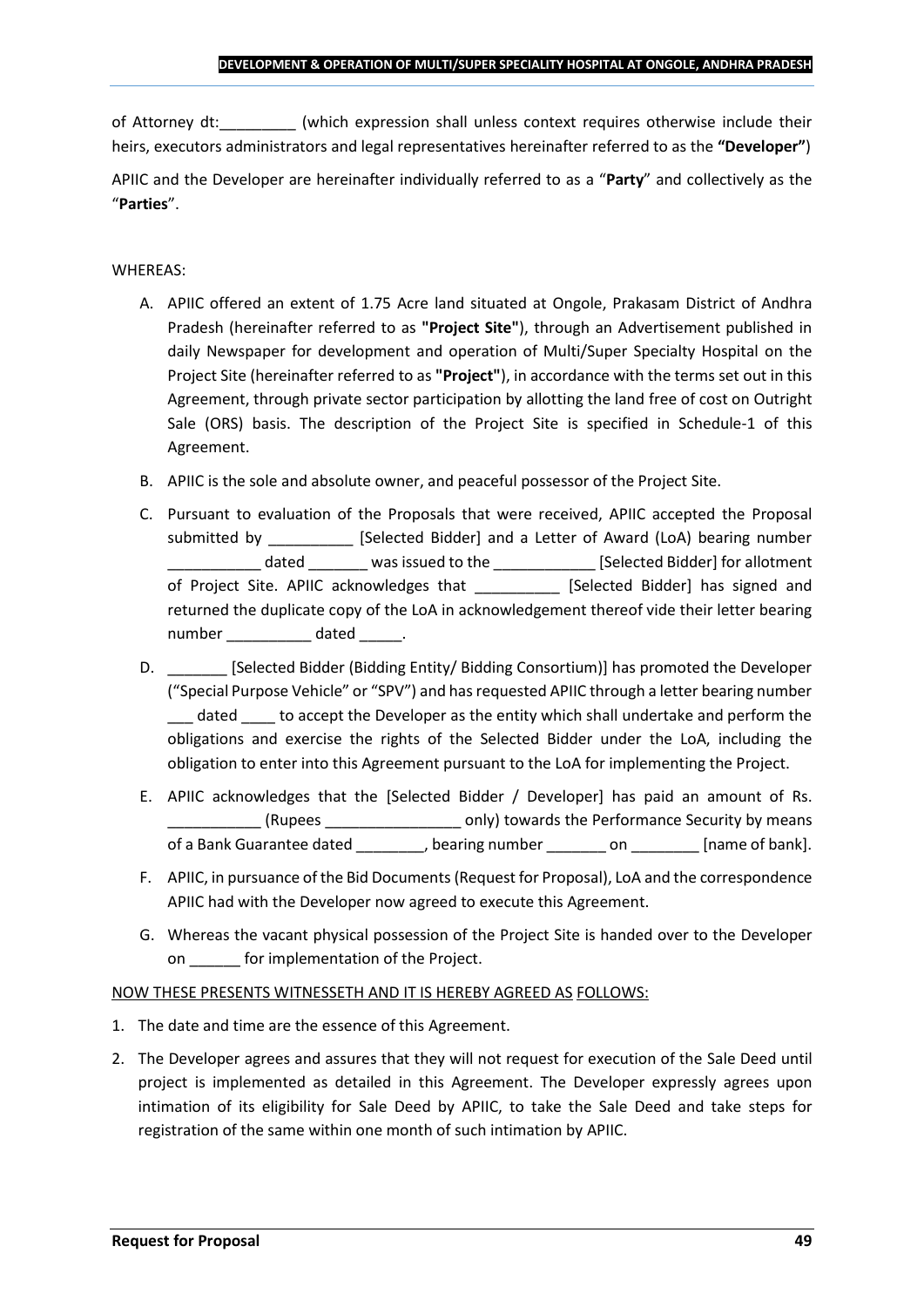- 3. APIIC has assured the Developer that APIIC has the marketable title for the Project Site, which is free from encumbrances and the Developer has verified and satisfied itself regarding the same.
- 4. The Developer shall pay charges/taxes for supply of water, electricity and other services to the administration or some other agency as the case may be as per applicable law, within the stipulated time, from the date of handing over possession of the land to the Developer, failure in respect of which would entail the services being disconnected.
- 5. The Developer shall bear, pay and discharge all existing and further amounts, duties, imposing and outgoing of whatsoever taxes imposed or charged upon the Project Site or upon the occupier in respect thereof from the date of execution of this Agreement.
- 6. The Developer having agreed to hold the Project Site on the terms and conditions hereinafter mentioned. APIIC hereby authorizes the Developer to perform its obligations as detailed in this Agreement. APIIC will not be responsible for any claims arising out of or related to the construction of hospital or healthcare services provided by the Developer from any third parties.
- 7. a) The Developer shall use the Project Site for setting up of the Project and the Developer agree that they shall not put up any structure or building other than as agreed upon through this Agreement without the prior permission in writing of APIIC.
	- b) The Developer expressly agree and undertake that the Project Site shall be utilized exclusively for the purpose set forth in this Agreement and that no change shall be made without the written sanction of APIIC.
	- c) The Developer shall mobilize funds for the Project and achieve financial closure within 3 (three) months from the date of execution of this Agreement.
	- d) Within 3 (three) months from the date of execution of this Agreement, the Developer shall apply to the competent authorities and procure all necessary approvals, sanctions, permits etc. required for commencing the construction for the Project. The Developer shall make necessary applications and sign all papers, to appear before the competent authorities to pay necessary fees/premium required and to do all other acts and things as may be necessary for getting the necessary approvals, sanctions, permits etc. APIIC shall provide reasonable support and assistance to the Developer in procuring Applicable Permits required from any Government Instrumentality for implementation and operation of the Project.
	- e) The Developer shall apply for and obtain permission for water supply, electricity supply, laying down drainage and for other amenities as are generally required. APIIC shall provide reasonable assistance to the Developer in obtaining access to all necessary infrastructure facilities and utilities, including water and electricity at rates and on terms no less favorable to the Developer than those generally available to commercial customers receiving substantially equivalent services.
	- f) The Developer shall start construction within 3 (three) months from the Commencement Date from the date of execution of this Agreement. The Developer shall implement the Project on the Project Site as per the sanctioned plans and according to specifications and other requirements of the competent authorities and shall employ contractors, architects, structural engineers, surveyors and other professionals as may be required in the construction and implementation of the Project.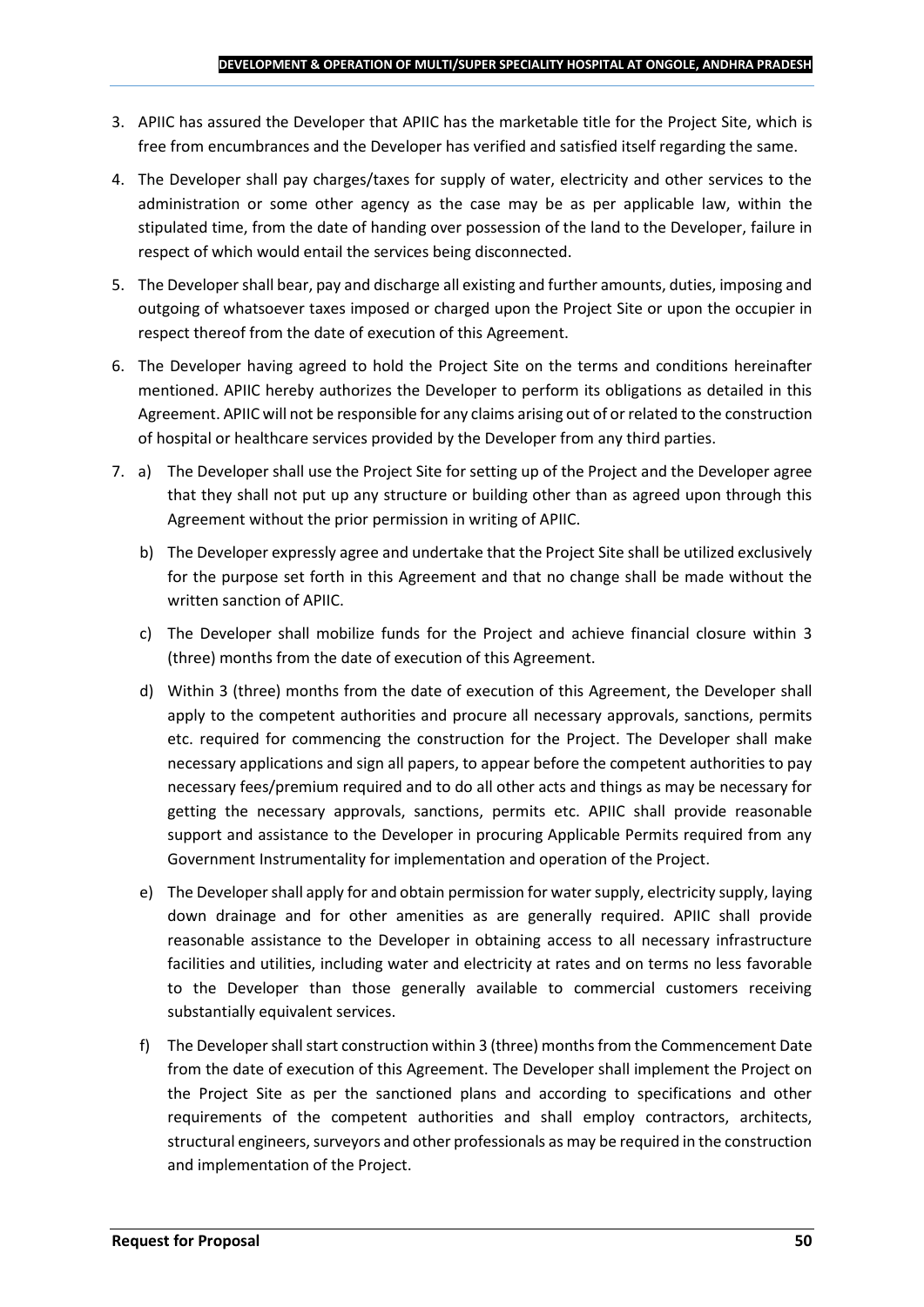- g) The Developer shall implement the Project as per specifications and time schedule given in this Agreement. The Developer shall follow the below mentioned general guidelines for development of the Project:
	- i. 100% (hundred percent) investment made in the development of the Project as committed in the Business Proposal submitted as per Exhibit-6 of the RFP. The Developer shall furnish a Chartered Accountant Certificate or Certificate from the Statutory Auditor who normally audits the accounts of the Company in support of its investment made. The Developer shall achieve Project Completion Date within 2 (two) years from the date of handover of the Project Site . In case of failure to comply with this timeline, APIIC shall have right to cancel the allotment made through 'Agreement to Sell' and to resume the Project Site apart from forfeiting the Performance Security in the form of Performance Bank Guarantee submitted by the Developer.
	- ii. Achievement of license to operate the hospital with the bed capacity as mentioned in the Business Proposal submitted as per Exhibit-6 of the RFP by the Developer within 2 (two) years from the date of handover of the Project Site . In case of failure to comply with this timeline, APIIC shall have right to cancel the allotment made through 'Agreement to Sell' and to resume the Project Site apart from forfeiting the Performance Security in the form of Performance Bank Guarantee submitted by the Developer.
	- iii. Installation of the bed capacity as per the number of Multi/Super Specialty that is committed by the Developer in its Business Proposal as per Exhibit-6 of the RFP.
	- iv. The Developer has on its rolls the number of Specialist Doctors that it committed in its Business Proposal as per Exhibit-6 of the RFP.
	- v. The Developer has created a Board of Directors to oversee the proposed project and has appointed at least one official nominated by the Government, preferably of Joint Collector or above cadre, as recommended by the Government in the Board of SPV.
	- vi. The Developer has empaneled with the Dr. YSR Aarogyasri Health Care Trust and committed % of the Bed Capacity stated in the Business Proposal as per Exhibit-6 of the RFP towards patients enrolled through the Dr. YSR Aarogyasri Health Care Scheme
	- vii. The Project is consistent with all applicable norms of the Andhra Pradesh Allopathic Private Medical Care Establishments (Registration and Regulation) Rules, 2007 published vide Notification No. G.O. Ms. No. 135, Health, Medical and Family Welfare (K2), dated 28.04.2007 and its subsequent modifications, if any.
- h) The Developer shall represent before the public, local and/or private authorities in respect of the construction of the Project and to make such of the actions and things as may be necessary for effectually commencing the construction work and completing the same.
- i) The Developer shall complete the implementation of the Project within 2 (two) years from the date of handover of the Project Site by APIIC
- j) The Developer shall apply for and obtain occupation and completion certificate from the competent authorities on completion of the Project.
- k) The Developer shall market and promote the Project.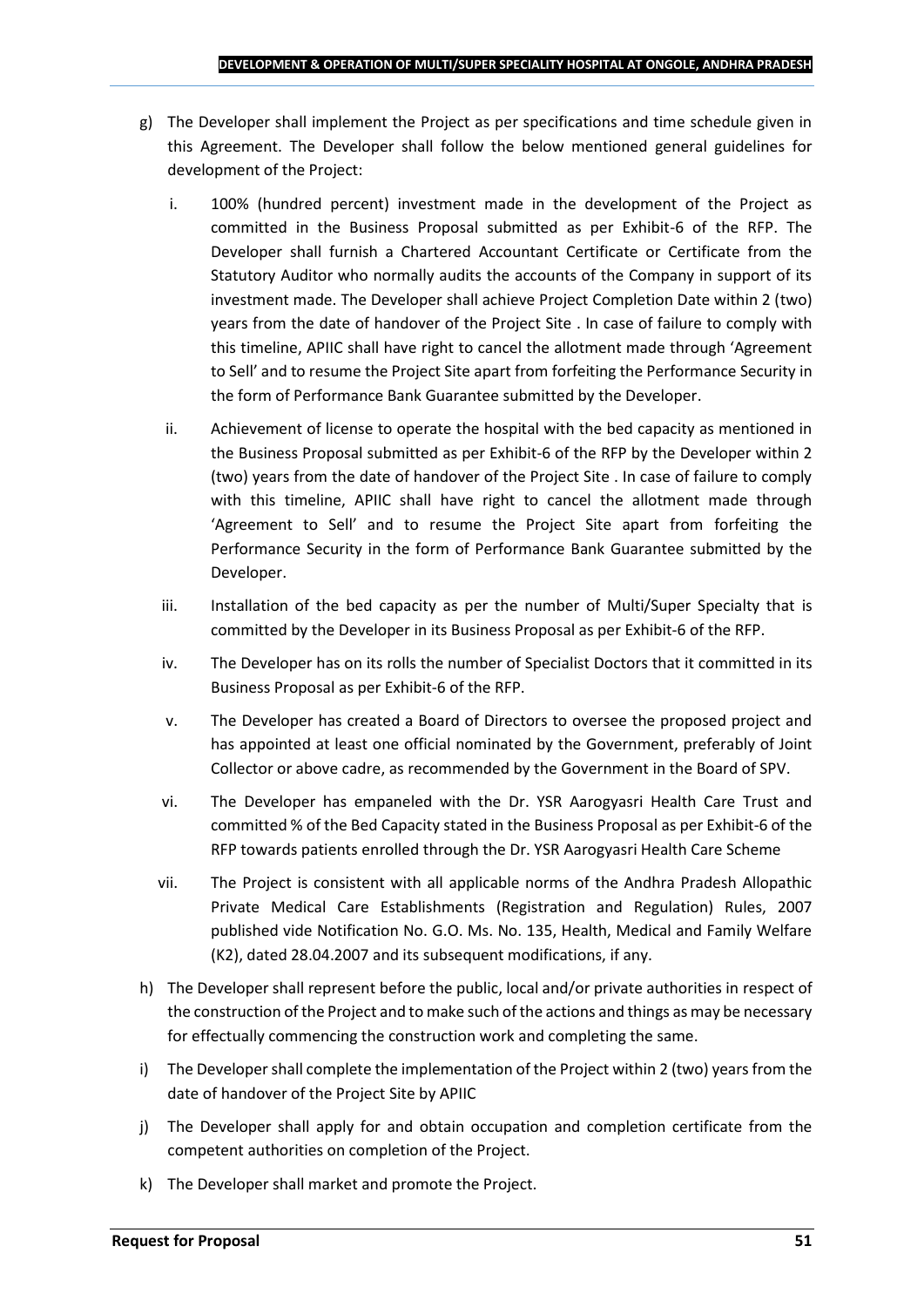- l) The Developer shall operate and maintain the Project safely and securely as per the standards to provide the required levels of service to its users.
- m) The Developer shall collect, appropriate and allocate revenue, fees, charges from the users of the Project.
- n) The Developer shall pay all dues under the Agreement to APIIC.
- o) That as and when the Project Site is no longer required by the Developer for the aforesaid purpose, the Developer shall forthwith relinquish and restore the Project Site in favor of APIIC provided such surrender of the property by the Developer is made before cancellation of the allotment by APIIC for breach of any of the covenants of this Agreement. In the event of surrender, no refunds/reimbursements shall be made by APIIC and the complete Performance Security shall be forfeited by APIIC.
- i) The Developer shall not permit any sale by auction upon the Project Site or suffer the Project Site to be used, in such a way as to cause nuisance, annoyance or inconvenience to the occupiers of the area and the patients of the hospital.
- p) The Developer shall permit APIIC or their agent or officers with or without workmen at all reasonable times, with prior notice to the Developer, to enter upon the Project Site to view the conditions thereof.
- q) The Developer shall not obstruct flow of natural courses of water flowing through the land if any existing in the Project Site.
- r) The Developer shall not transfer or change the ownership/ constitution of the business relating to the Project without obtaining specific permission in writing from APIIC.
- s) The Developer shall allow APIIC to recover the amounts in any way recoverable by it from the Developer as per law in force at the time without prejudice to the rights of the Financing Agency.
- t) That APIIC is competent to enforce the compliance with all the rules and regulations and the provisions of any other act in force in respect of the Project and the Developer shall be responsible for complying at its cost with all instructions issued from time to time in this regard.
- u) Sale Deed will be issued by APIIC in favor of the Developer on satisfying all the conditions as mentioned in the Clause 4.3.4 of the RFP within 2 years from the date of handover of the Project Site. In case of failure to comply with this timeline, APIIC shall have right to cancel the allotment made through this Agreement and to resume the Project Site apart from forfeiting the Performance Security submitted by the Developer.
- 8. That if the Developer commits breach of the any of the covenants herein contained, the allotment stands cancelled and this Agreement shall stands determined without any notice thereupon the Developer will be treated as an encroacher and a trespasser who will have no right whatsoever in the Project Site under these presents and it shall be lawful for APIIC to re-enter upon the Project Site and resume the possession thereof and also of the buildings standing thereon, the transfer made in favour of the Developer under these presents shall become null and void and all rights of the Developer in the Project Site under this Agreement and any building therein shall at once cease and determined. In event of cancellation/ resumption of the Project Site, the Performance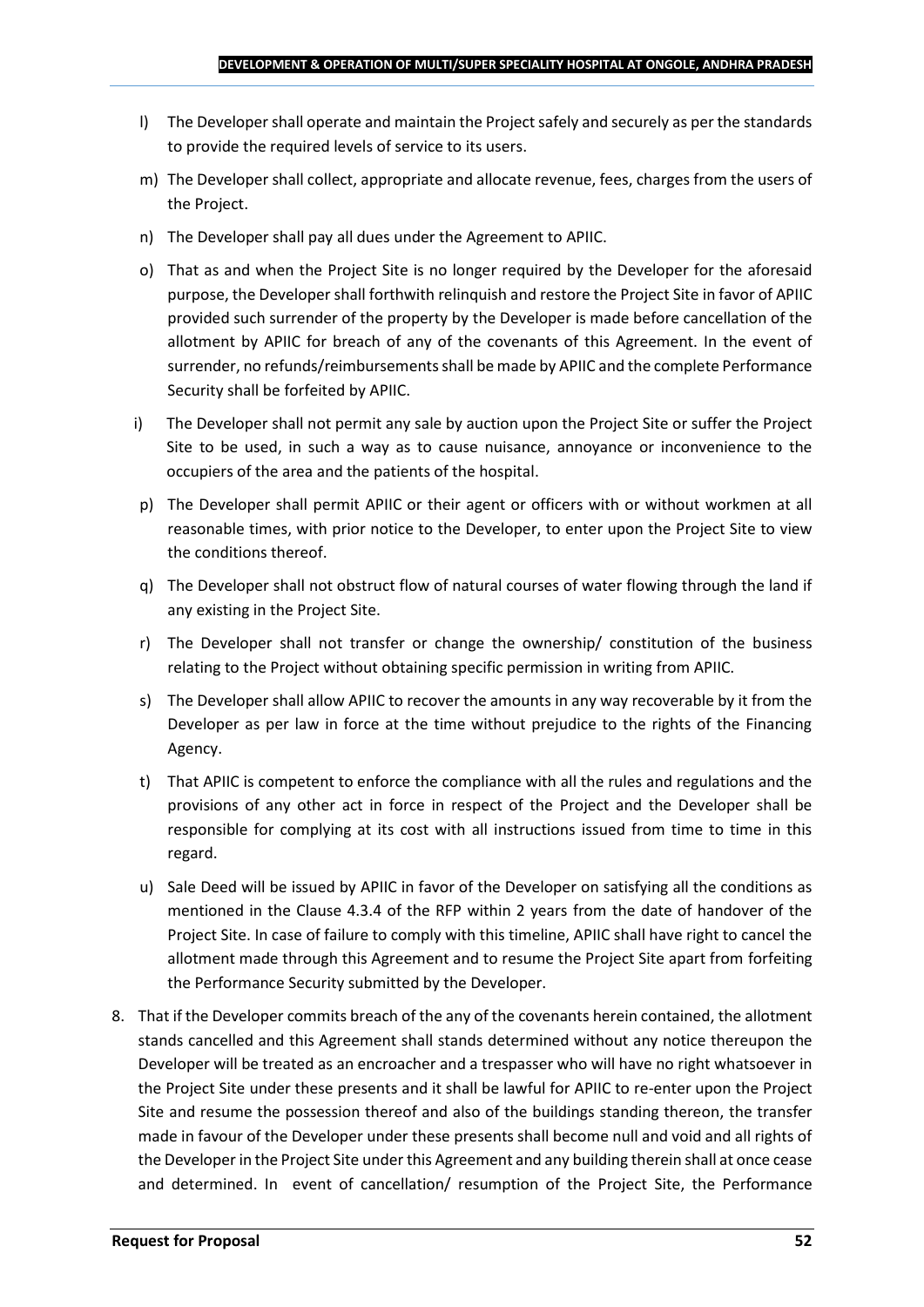#### **DEVELOPMENT & OPERATION OF MULTI/SUPER SPECIALITY HOSPITAL AT ONGOLE, ANDHRA PRADESH**

Security submitted by the Developer shall remain forfeited towards use and occupation of the Project Site.

- 9. All the costs and expenses of an incidental to the preparation and execution of this Agreement shall be paid by the Developer.
- 10. In all the matters of doubts concerning and in respect of this indenture, the decision of APIIC shall be final and binding on the Developer and any default by the Developer there of shall be deemed to be breach of the terms of this indenture.

IN WITNESS WHEREOF THE PARTIES HAVE EXECUTED AND DELIVERED THIS AGREEMENT AS OF THE DATE FIRST ABOVE WRITTEN

| Signed, Sealed and Delivered | Signed, Sealed and Delivered       |
|------------------------------|------------------------------------|
| For and on behalf of APIIC   | For and on behalf of the Developer |
| Of the first part            | Of the first part                  |
|                              |                                    |
| Signature                    | Signature                          |
|                              |                                    |
| Name                         | Name                               |
|                              |                                    |
| Designation                  | Designation                        |
|                              |                                    |
| Seal:                        | Seal:                              |
|                              |                                    |
|                              |                                    |
|                              |                                    |
|                              |                                    |
| In the presence of           | In the presence of                 |
|                              |                                    |
| 1. $\qquad \qquad$           | 1. $\qquad$                        |
|                              |                                    |
|                              |                                    |
|                              |                                    |
| 2.                           | 2.                                 |
|                              |                                    |